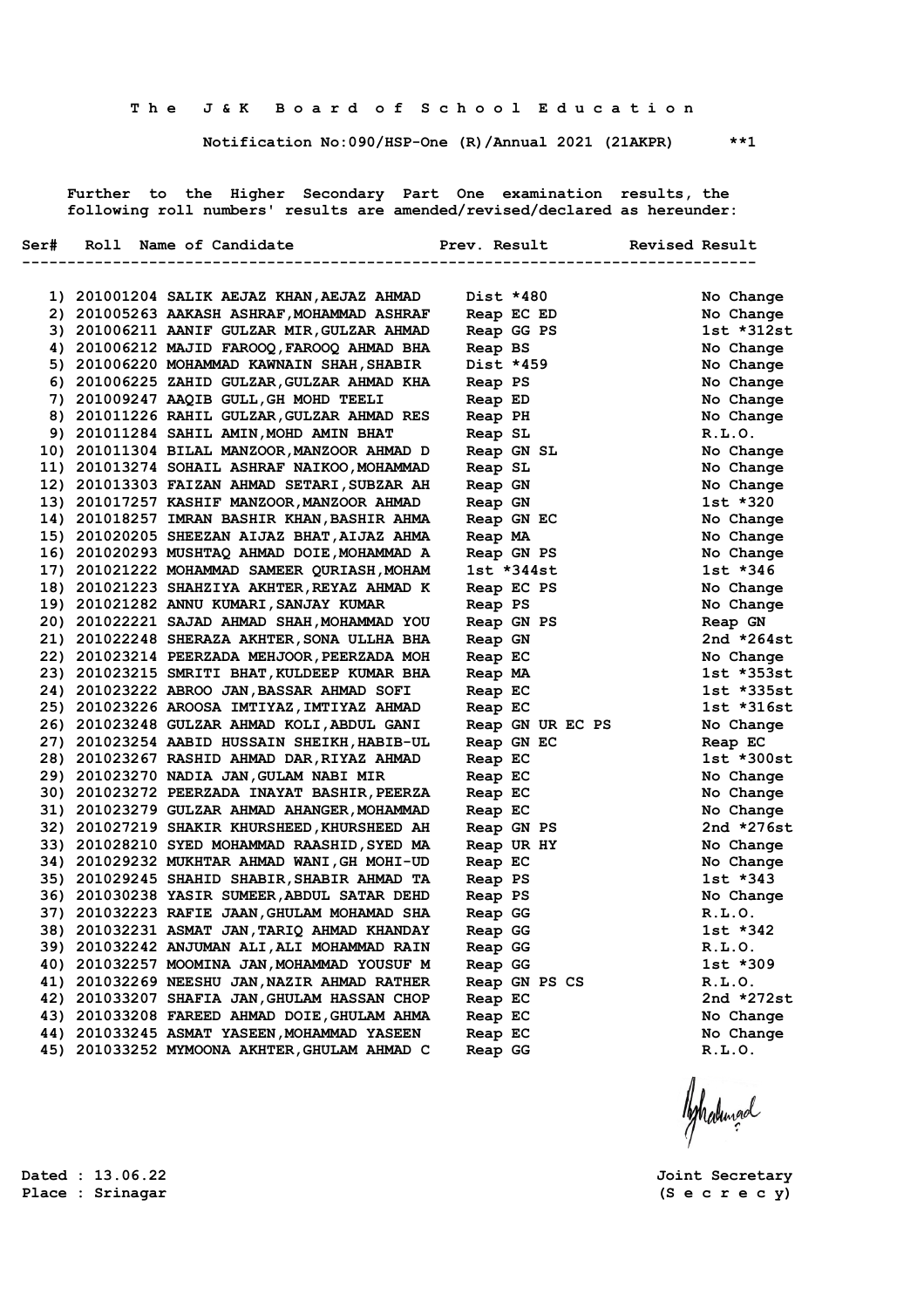**Notification No:090/HSP-One (R)/Annual 2021 (21AKPR) \*\*2**

 **Further to the Higher Secondary Part One examination results, the following roll numbers' results are amended/revised/declared as hereunder:**

|  | Ser# Roll Name of Candidate                  | Prev. Result Revised Result |                |
|--|----------------------------------------------|-----------------------------|----------------|
|  |                                              |                             |                |
|  | 46) 201033280 MEESUM ABASS KHAN, IMTIYAZ ALI | Reap PS<br>Reap PS          | No Change      |
|  | 47) 201034225 DANISH BASHIR LONE, BASHIR AHM |                             | $1st *297st$   |
|  | 48) 201035201 SAMEER HAMEED BHAT, ABDUL HAME | Reap PH                     | $1st$ *327st   |
|  | 49) 201035222 SATBEER KOUR, RAJINDER SINGH   | Keap PH<br>Reap SL ED PD    | Reap ED PD     |
|  | 50) 201035267 ASIMA JAN, AADAM KHAN          | Reap UR SL ED               | No Change      |
|  | 51) 201035270 ANKIT BHAT, PIYARI LAL BHAT    | Reap EC                     | No Change      |
|  | 52) 201036233 GURPREET SINGH, S SARTAJ SINGH | Reap GN SL PS               | No Change      |
|  | 53) 201036254 JAWHARA JAN, FAROOQ AHMAD HAKE | Reap GN UR HY               | No Change      |
|  | 54) 201036265 MURTAZA SHABIR, SHABIR AHMAD M | Reap SL PS                  | No Change      |
|  | 55) 201036271 RAHIL MUSHTAQ, MUSHTAQ AHMAD M | Reap GN                     | 2nd *285st     |
|  | 56) 201036272 AASIYA KHURSHEED, KHURSHEED AH | Reap UR SL                  | 2nd $*268st$   |
|  | 57) 201036294 ZAHID AHMAD KUMAR, MANZOOR AHM | Reap SL                     | 2nd $*260st$   |
|  | 58) 201037247 FAIZAAN MUSHTAQ, MUSHTAQ AHMAD | Reap MA                     | 2nd $*252$     |
|  | 59) 201038207 SHAHID AHMAD KHAN, MOHMMAD SHA | Reap PS                     | R.L.0.         |
|  | 60) 201038213 ARSHDEEP SINGH, S ANAIK SINGH  | Reap GN CH                  | No Change      |
|  | 61) 201038222 SHABROZ GULZAR WANI, GULZAR AH | Reap PH                     | No Change      |
|  | 62) 201038228 TAWSEEF BASHIR RATHER, BASHIR  | Reap SL PD                  | No Change      |
|  | 63) 201038236 NAZIM AHMAD DAR, MOHAMMAD YOUS | Reap GN SL                  | No Change      |
|  | 64) 201038238 JUNAID AHMAD KHAN, JAN MAHAMMA | Reap SL PD                  | No Change      |
|  | 65) 201038266 AYASH JABAR BHAT, MOHAMMAD JAB | Reap ES                     | $1st *296st$   |
|  | 66) 201038279 SHABNAM JAN, MOHAMMAD IBRAHIM  | Reap GN UR                  | No Change      |
|  | 67) 201042256 SHAZIA IQBAL, MOHAMMAD IQBAL C | Reap EC ED                  | No Change      |
|  | 68) 201044288 SHAHID NAZIR MIR, LATE NAZIR A | Reap GN MA PS               | No Change      |
|  | 69) 201046212 UMAID AHMAD WANI, GHULAM MOHAM | Reap GN CH BI               | No Change      |
|  | 70) 201046222 MURTAZA PARVEEZ, PARVEEZ AHMAD | Reap CH                     | No Change      |
|  | 71) 201046225 IQRA MAJEED, ABDUL MAJEED BHAT | Reap PH CH                  | No Change      |
|  | 72) 201046231 MEHVISH SHABIR, SHABIR AHMAD T | Reap CH BI                  | No Change      |
|  | 73) 201046233 MEHNOOR NISAR KANTH, NISAR AHM | Dist *471                   | R.L.0.         |
|  | 74) 201046244 FAISAL AHMAD SHERGOJRI, ALI MO | Reap MA                     | No Change      |
|  | 75) 201046245 IFSHANA SHABIR, SHABIR AHMAD M | Reap PH CH BI PD            | No Change      |
|  | 76) 201047221 ZAHID FAYAZ NAJAR, FAYAZ AHMAD | Reap EC PS                  | No Change      |
|  | 77) 201047258 MUNAZA NAZIR, NAZIR AHMAD GANI | Reap PS                     | $1st * 301st$  |
|  | 78) 201047276 ADFAR BASHIR, BASHIR AHMAD SHE | Reap GN                     | $1st$ $*328st$ |
|  | 79) 201048240 SAAKI JAVAID, JAVAID AHMAD BHA | Reap SL                     | 2nd *266st     |
|  | 80) 201051226 RAJA SHAHID HUSSAIN KHAN GOJA  | Reap GN ED                  | No Change      |
|  | 81) 201052203 SHAKOOR AHMAD BHAT, SHOWKAT AH | Reap SL                     | No Change      |
|  | 82) 201052268 ZEENAT AYOUB, MOHAMMAD AYOUB Z | Reap PH                     | 1st *330st     |
|  | 83) 201052271 MOHAMMAD AATIF, HAKEEM AISHAQ  | Reap PH                     | No Change      |
|  | 84) 201052278 TAWSIF MUSHTAQ BHAT, MUSHTAQ A | Reap ED                     | 2nd *262st     |
|  | 85) 201053240 YASIR AJAZ, AJAZ AHMAD BHAT    | Reap CH PD                  | No Change      |
|  | 86) 201053245 SONEY BASHIR, BASHIR AHMAD TAL | Reap SL PS                  | No Change      |
|  | 87) 201054202 SAHIL AYOUB BHAT, MOHD AYOUB B | Reap PH                     | No Change      |
|  | 88) 201054207 IFRAN ABID, ZAIN-UL-ABDIN KUMA | Reap PH                     | No Change      |
|  | 89) 201054225 MANDEEP KOUR, HARBANS SINGH    | Reap GN                     | 1st *306st     |
|  | 90) 201054237 FAZIL MOHI UD DIN, GHULAM MOHI | Reap CH MA                  | R.L.0.         |
|  |                                              |                             |                |

Ashatimad

**Dated : 13.06.22 Joint Secretary**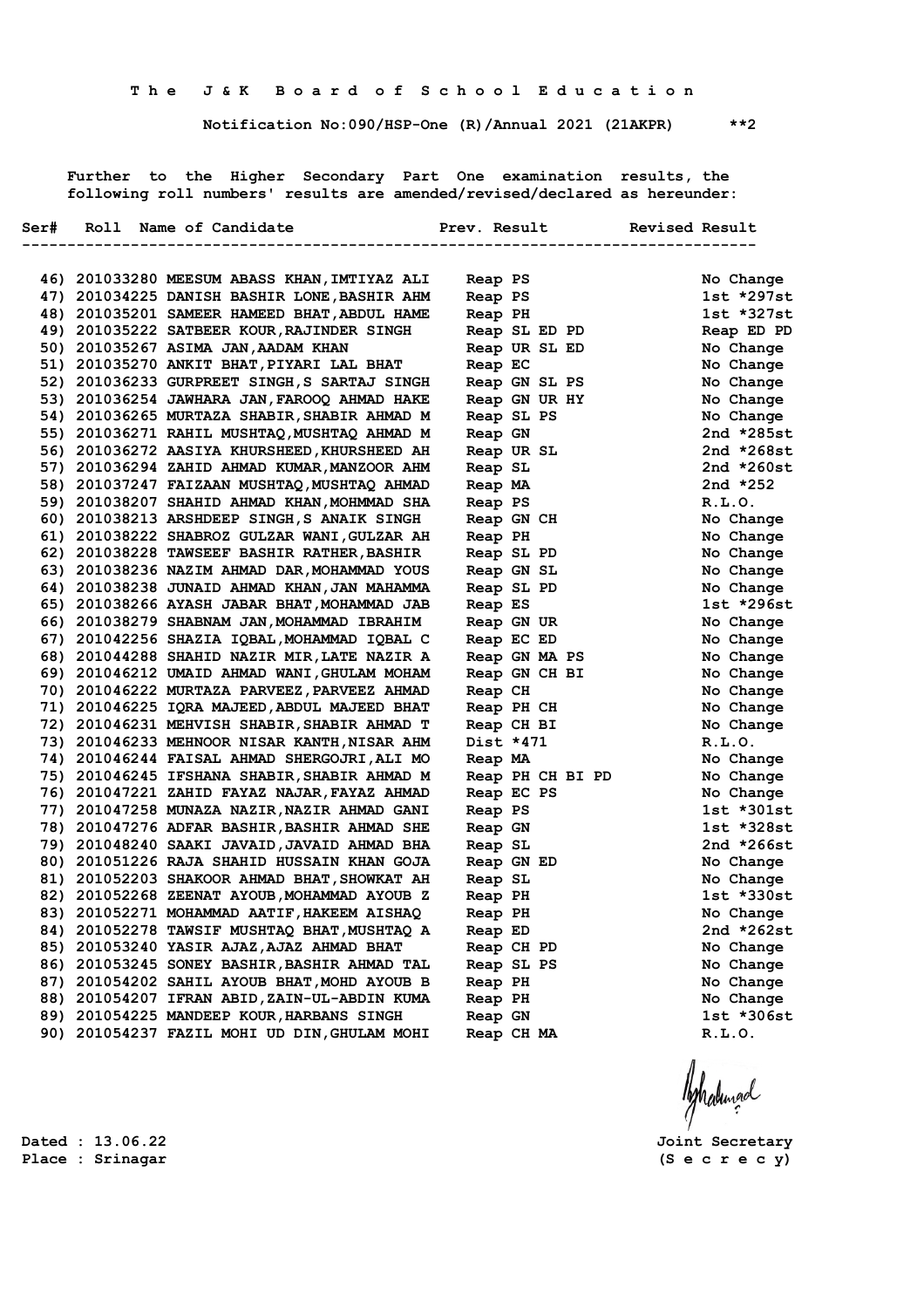**Notification No:090/HSP-One (R)/Annual 2021 (21AKPR) \*\*3**

 **Further to the Higher Secondary Part One examination results, the following roll numbers' results are amended/revised/declared as hereunder:**

|  | Ser# Roll Name of Candidate                   | Prev. Result Revised Result |              |
|--|-----------------------------------------------|-----------------------------|--------------|
|  |                                               | -------------------------   |              |
|  | 91) 201054275 UZMA AYOUB, MOHAMMAD AYOUB SHA  | Reap PH                     | No Change    |
|  | 92) 201055220 SANIA SHAMIM, SHAMIM AHMAD MAL  | Reap GN SL PD               | No Change    |
|  | 93) 201055252 MAVISH RASHID, ABDUL RASHID AL  | Reap CH BI PD               | No Change    |
|  | 94) 201055280 OMAIS RASHID, AB RASHID ITOO    | Reap UR ED PS               | R.L.0.       |
|  | 95) 201056230 JAMID AHMAD DAR, GHULAM RASOOL  | Reap GN SL PD               | No Change    |
|  | 96) 201056251 MADIYA RIYAZ, RIYAZ AHMAD NAIK  | Reap PD                     | No Change    |
|  | 97) 201058202 MAHIDA MAOBOOL, MOHD MAOBOOL A  | Reap GN UR ED ES            | No Change    |
|  | 98) 201058275 IRTIZA BASHIR, BASHIR AHMAD BH  | Reap IS                     | 2nd $*250st$ |
|  | 99) 201058282 KHUSHBOO ABBAS, MOHAMMAD ABBAS  | Reap ED PS IS               | Reap ED PS   |
|  | 100) 201059207 ASMAT JAN, GH NABI TAING       | Reap PS                     | 2nd *253st   |
|  | 101) 201059240 ARBEENA JAN, MUSHTAQ AHMAD NAJ | Reap SL IS                  | No Change    |
|  | 102) 201059276 AYAT HASSAN, GHULAM HASSAN BHA | Reap UR SL                  | No Change    |
|  | 103) 201059282 SHAISTA AKHTER, ZAHOOR AHMAD G | Reap PS                     | 2nd $*239st$ |
|  | 104) 201059297 IQRA JAN, GHULAM MOHD SHEIKH   | Reap CH                     | $1st$ *354st |
|  | 105) 201060205 IQRA NAZIR, NAZIR AHMAD SOFI   | Reap UR PS                  | No Change    |
|  | 106) 201060206 MEHREEN AMEEN, MOHAMMAD AMEEN  | Reap PS                     | No Change    |
|  | 107) 201060222 MIRANSA FAYAZ, FAYAZ AHMAD GAN | Reap IS                     | No Change    |
|  | 108) 201060253 MUSKAN YAQOOB, MOHMMAD YAQOOB  | Reap IS                     | 2nd *259st   |
|  | 109) 201060263 SEERAT JAN, ASHIQ HUSSAIN ASHW | Reap PS IS                  | No Change    |
|  | 110) 201060273 NADIYA NAZIR, NAZIR AHMAD MOCH | Reap SL                     | No Change    |
|  | 111) 201061233 SHAZIA AKHTER, GULAM MOHAMMAD  | Reap GN                     | 2nd $*294st$ |
|  | 112) 201063235 MOHAMMAD ZEYAN WANI, BILAL AHM | Reap PH CH                  | No Change    |
|  | 113) 201063287 AYNAIN MUSTAFA WANI, SHAHID MU | Dist *452                   | Dist *460    |
|  | 114) 201070206 SAHIL AHMAD LONE, TARIQ AHMAD  | Reap PH CH                  | No Change    |
|  | 115) 201070232 TABASUM ARA, ABDUL AZIZ KHANDA | Reap GN PS                  | No Change    |
|  | 116) 201070255 SUMAIRAHA SHAFI, MOHAMMAD SHAF | Reap PS                     | No Change    |
|  | 117) 201070256 SIMRAN JAN, IMTIYAZ AHMAD LONE | Reap CH                     | 1st *316st   |
|  | 118) 201070257 BASHARAT HUSSAIN SHAH, BASHIR  | Reap GN                     | No Change    |
|  | 119) 201072287 FASIL RAMZAN, MOHAMMAD RAMZAN  | Reap PS                     | No Change    |
|  | 120) 201073220 TAWSEEF MANZOOR, MANZOOR AHMAD | Reap ED                     | R.L.0.       |
|  | 121) 201073248 SAIMA MUSHTAQ, MUSHTAQ AHMAD R | Reap EC                     | No Change    |
|  | 122) 201073280 AASIF AHMAD SHEERGOJREE, AB RA | Reap PS                     | No Change    |
|  | 123) 201077233 MEHVISH YOUSUF, MOHAMMAD YOUSU | Reap PS                     | R.L.0.       |
|  | 124) 201077282 SIMRAN BILAL, BILAL AHMAD SHAH | Reap PS                     | 2nd *282st   |
|  | 125) 201078280 MEHKEY YOUSUF, MOHAMMAD YOUSUF | Reap HY                     | No Change    |
|  | 126) 201079263 SAMANIEYA MUSHTAQ, MUSHTAQ AHM | Reap GN CH                  | 2nd $*272st$ |
|  | 127) 201079275 AASIYA JAN, NISAR AHMAD KHAN   | Reap GN PS                  | No Change    |
|  | 128) 201080204 UMISA GULZAR, GULZAR AHMAD KHU | Reap PS                     | No Change    |
|  | 129) 201080219 AFREENA JAN, ALI MOHMAD BHAT   | Reap PS                     | No Change    |
|  | 130) 201081206 MUSKAN HAMID, ABDUL HAMID BHAT | Reap HY                     | No Change    |
|  | 131) 201081216 ASEELA YOUSUF, MOHAMMAD YOUSUF | Reap PH CH                  | Reap PH      |
|  | 132) 201081231 ASRA YASEEN, MOHAMMAD YASEEN S | Dist *446                   | Dist *454    |
|  | 133) 201081233 AAYAT KHURSHEED DAR, KHURSHEED | Reap HY PD                  | No Change    |
|  | 134) 201081247 SOBOO JAN, MOHAMMAD AMIN SHEIK | Reap PS                     | No Change    |
|  | 135) 201084255 AAQIB MUSHTAQ WANI, MUSHTAQ AH | Reap GN PS                  | No Change    |
|  |                                               |                             |              |

**Dated : 13.06.22 Joint Secretary Place : Srinagar (S e c r e c y)**

Ashatingal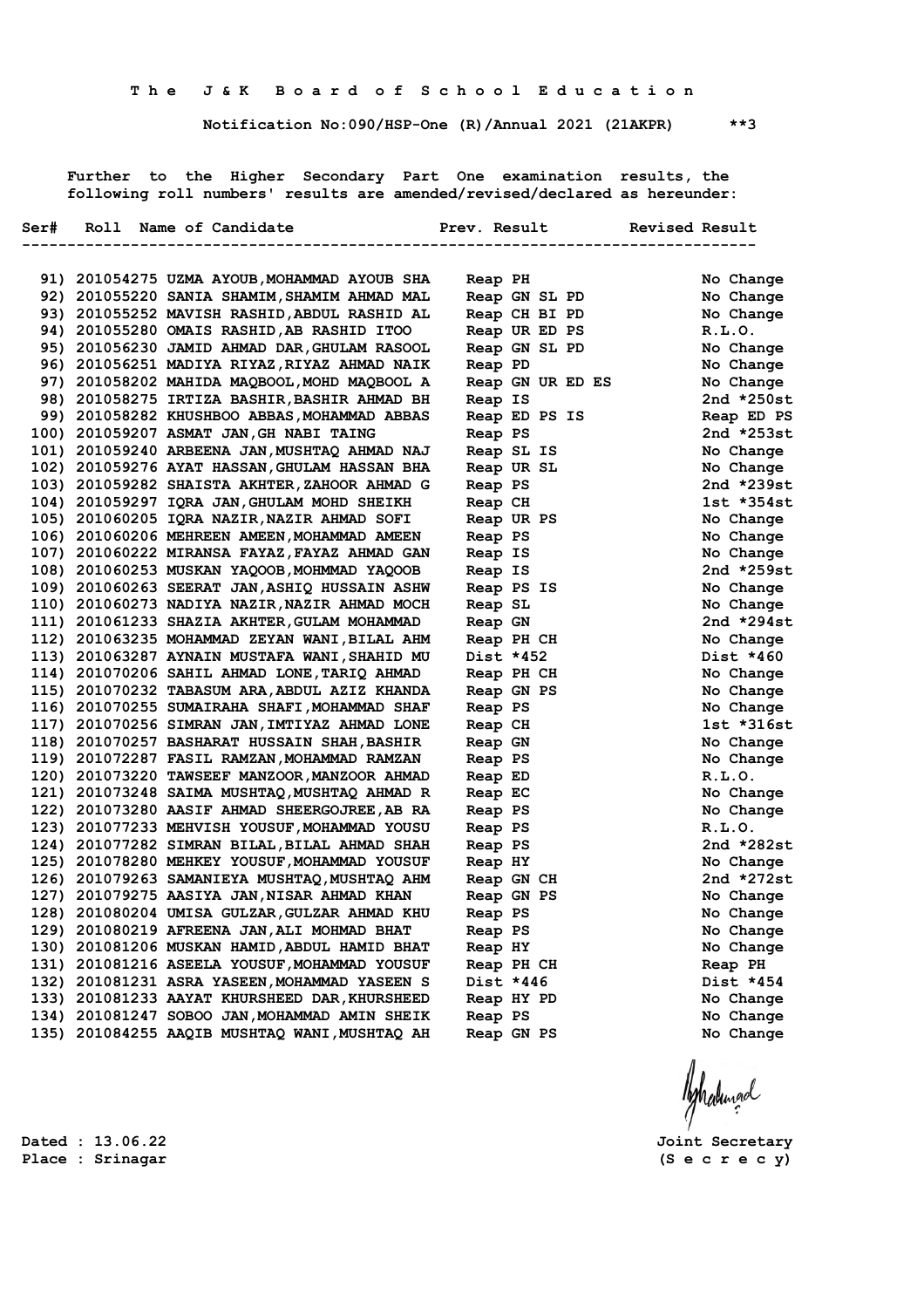**Notification No:090/HSP-One (R)/Annual 2021 (21AKPR) \*\*4**

 **Further to the Higher Secondary Part One examination results, the following roll numbers' results are amended/revised/declared as hereunder:**

|  | Ser# Roll Name of Candidate                                                                    | Prev. Result Revised Result |                        |
|--|------------------------------------------------------------------------------------------------|-----------------------------|------------------------|
|  |                                                                                                |                             |                        |
|  |                                                                                                |                             |                        |
|  | 136) 201087221 KHUSHBOO JAN,GULAM HASSAN DAR                                                   | Reap GN SL                  | 2nd $*284st$           |
|  | 137) 201087222 MAJID SIDEEQ BHAT, MOHAMMAD SI                                                  | Reap GN EC                  | Reap EC                |
|  | 138) 201087226 MUTHAR JAN, GHULAM HASSAN KUTA                                                  | Reap GN                     | No Change              |
|  | 139) 201087230 MUZAMIL YAQOOB, MOHAMMAD YAQOO                                                  | Reap GN SL ES               | No Change              |
|  | 140) 201087236 MUNTAZIR FAROZ, FAROZ AHMAD IT                                                  | Reap GN ES                  | 2nd $*287st$           |
|  | 141) 201087242 SUGEELA RIYAZ, RIYAZ AHMAD DAR<br>142) 201087253 SUMAIRA YOUSUF, MOHD YOUSUF LO | Reap PS                     | 2nd $*289st$           |
|  | 143) 201088239 AASIA FAYAZ, FAYAZ AHMAD BHAT                                                   | Reap PS                     | No Change<br>No Change |
|  | 144) 201088266 MUSKAN GULZAR, GULZAR AHMAD MA                                                  | Reap GN<br>Reap EC          | No Change              |
|  | 145) 201088307 AINAIN GUL, GULZAR HUSSAIN SHE                                                  | Reap PH BI                  | $1st$ *344st           |
|  | 146) 201089225 AFSHANA AYOUB, MOHAMMAD AYOUB                                                   | Reap PS                     | $1st$ $*346st$         |
|  | 147) 202002233 RUHI JAN, GHULAM HASSAN GANIE                                                   | Reap PH                     | R.L.0.                 |
|  | 148) 202002256 JAZIL GULZAR, GULZAR AHMAD DAR                                                  | Reap AY                     | No Change              |
|  | 149) 202002274 WAHID SALEEM PADDER, MOHAMMAD                                                   | Reap GN UR ED               | Reap UR ED             |
|  | 150) 202002277 ZAHOOR REYAZ SOFI, REYAZ AHMAD                                                  | Reap GN UR                  | No Change              |
|  | 151) 202003218 MOHSIN HUSSAIN PARRAY, GHULAM                                                   | Reap PH ES                  | Reap PH                |
|  | 152) 202003264 UZMA JAN, GHULAM HASSAN SHEERG                                                  | Reap BS AY                  | No Change              |
|  | 153) 202004213 SHEIKH NAZIM MUSHTAQ, MUSHTAQ                                                   | Reap PH CH                  | No Change              |
|  | 154) 202004253 ROUF AHMAD MIR, ABDUL HAMEED M                                                  | Reap GN UR ED               | No Change              |
|  | 155) 202004265 AABID HUSSAIN GANIE, ABDUL SAM                                                  | Reap HY PS                  | No Change              |
|  | 156) 202004277 MEHRAN MANZOOR LONE, MANZOOR A                                                  | Reap PS                     | No Change              |
|  | 157) 202004288 SANJEEDA JAN, GH RASOOL ITOO                                                    | Reap HY                     | 2nd $*260st$           |
|  | 158) 202005218 AAQIB SHABIR, SHABIR AHMAD SHA                                                  | Reap BI ES                  | 2nd $*283st$           |
|  | 159) 202005238 FAHEEM SALAM SHEIKH, ABDUL SAL                                                  | Reap PH CH MA               | Reap PH MA             |
|  | 160) 202005259 MUNEEB AHMAD WANI, GHULAM MOHI                                                  | Reap UR EC PS               | No Change              |
|  | 161) 202005278 SHEIKH SAHIL ASHRAF, MOHAMMAD                                                   | Reap EC HY                  | No Change              |
|  | 162) 202005284 FEHAD HUSSAIN BHAT, MOHAMMAD Y                                                  | Reap GN HY                  | No Change              |
|  | 163) 202005289 ROUF AHMAD KHANDAY, BASHIR AHM                                                  | Reap EC                     | No Change              |
|  | 164) 202005290 ADIL AHMAD ITOO, MOHAMMAD YOUS                                                  | Reap HY                     | No Change              |
|  | 165) 202005299 MOUSIN SHIRAZ KASAB, SHIRAZ AH                                                  | Reap GN UR HY               | No Change              |
|  | 166) 202005308 SALMAN SHAFI, MOHMAD SHAFI WAN                                                  | Reap GN                     | 1st *317               |
|  | 167) 202005310 WASIK AHMAD DAR, GHULAM NABI D                                                  | Reap HY                     | 2nd $*258st$           |
|  | 168) 202006219 WAJID NAZIR SHAH, NAZIR AHMAD                                                   | Reap PH CH                  | No Change              |
|  | 169) 202006222 INSHA BASHIR, BASHIR AHMAD RAT                                                  | Reap PH CH                  | No Change              |
|  | 170) 202006242 SUHAIL AHMAD MALIK, GULL MOHAM                                                  | Reap PS ES                  | No Change              |
|  | 171) 202006249 URMILA JAN, ASSAD-U-LLAH GANIE                                                  | Reap GN AY                  | Reap AY                |
|  | 172) 202006250 MUNEEB AHMAD DAR, ABDUL RASHID                                                  | Reap BS ES                  | No Change              |
|  | 173) 202006270 ZAFAR ULLAH AHMAD ITOO,GHULAM                                                   | Reap GN BS                  | Reap BS                |
|  | 174) 202006292 JUNAID AHMAD SHEIKH, SAJAD AHM                                                  | Reap MA                     | No Change              |
|  | 175) 202006308 ARJUMAN RASHID, ABDUL RASHID B                                                  | Reap UR                     | $3rd *227st$           |
|  | 176) 202006316 FIRDOUS AHMAD RESHI, GH HASSAN                                                  | Reap PH MA                  | R.L.O.                 |
|  | 177) 202007209 JUNAFAR JAN, MOHAMMAD YOUSUF B                                                  | Reap PS                     | No Change              |
|  | 178) 202007212 SABA MUSHTAQ, MUSHTAQ AHMAD BE                                                  | Reap PS                     | 2nd *284st             |
|  | 179) 202007222 URMILA JAN, ABDUL RASHID RATHE                                                  | Reap PS                     | R.L.O.                 |
|  | 180) 202008230 HEENA ALTAF SHAH, SHAH MOHAMMA                                                  | Reap PS                     | No Change              |
|  |                                                                                                |                             |                        |
|  |                                                                                                |                             |                        |
|  |                                                                                                |                             | Ashatingal             |
|  |                                                                                                |                             |                        |

**Dated : 13.06.22 Joint Secretary**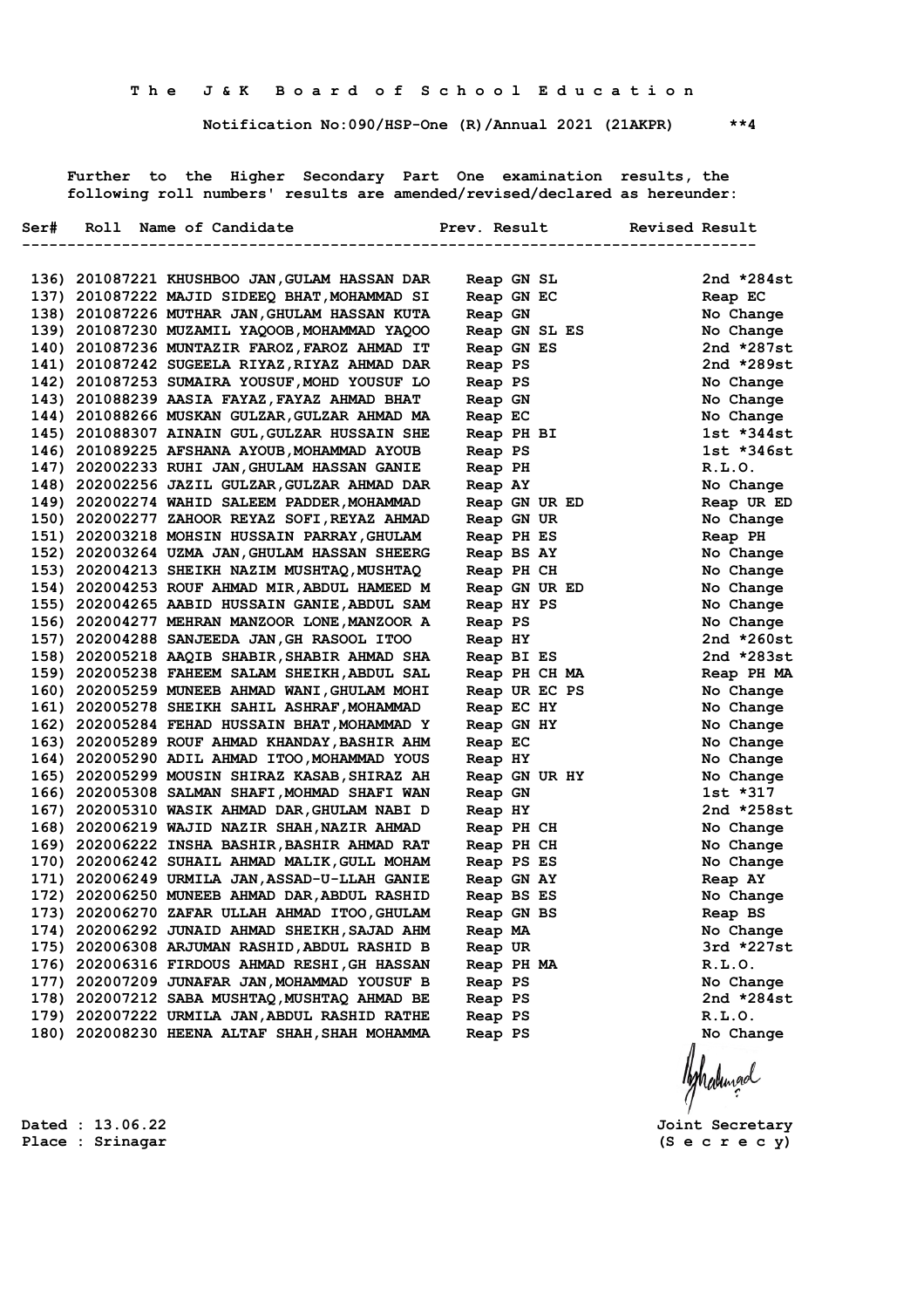**Notification No:090/HSP-One (R)/Annual 2021 (21AKPR) \*\*5**

 **Further to the Higher Secondary Part One examination results, the following roll numbers' results are amended/revised/declared as hereunder:**

| Ser# | Roll Name of Candidate                        | Prev. Result  | <b>Revised Result</b><br>-------------- |
|------|-----------------------------------------------|---------------|-----------------------------------------|
|      | 181) 202008259 SUHANI JAN, GHULAM HASSAN HAJA | Reap PS       | No Change                               |
|      | 182) 202010231 MEHANDI MUSHTAQ, MUSHTAQ AHMAD | Reap EC       | No Change                               |
|      | 183) 202011248 SAHIL MANZOOR BHAT, MANZOOR AH | Reap PS       | 2nd *294st                              |
|      | 184) 202011267 MOHAMMAD UMAR KASSANA, AKHTER  | Reap CH       | 1st *337st                              |
|      | 185) 202012203 MOHAMMAD NADEEM U DIN, BASHARA | Reap CH       | 1st *308st                              |
|      | 186) 202013255 AADIL HUSSAIN GANAIE, MOHAMMAD | Reap GN       | $1st * 327st$                           |
|      | 187) 202014230 BAZILA MAQBOOL, MOHAMMAD MAQBO | Reap UR       | R.L.0.                                  |
|      | 188) 202015239 NASEER UL AKRAM, MOHAMMAD AKRA | Reap MA       | No Change                               |
|      | 189) 202016311 SHAHID HUSSAIN DAR, JAVAID AHM | Reap PS       | 2nd *294                                |
|      | 190) 202016318 RAHIL AHMAD KHANDAY, ABDUL GAN | Reap GN       | No Change                               |
|      | 191) 202019210 NAWAZ AHMAD WANI, MOHAMMAD SHA | Reap GN HY    | No Change                               |
|      | 192) 202023313 YAWER AHMAD, NAZIR AHMAD AHANG | Reap UR       | No Change                               |
|      | 193) 202024255 YAASIR MAJEED, ABDUL MAJEED SH | Reap HY       | No Change                               |
|      | 194) 203002203 FAIZAN AHMAD PANDITH, MANZOOR  | Reap PH CH    | No Change                               |
|      | 195) 203002213 AABID SHABIR GANIE, SHABIR AHM | Reap PH CH    | No Change                               |
|      | 196) 203002215 NAZIMA JAN, MOHAMMAD YAQOOB DA | Reap PH       | Dist *381st                             |
|      | 197) 203002251 MUKHTAR AHMAD PHAMDA, JALEEL A | Reap GG       | 1st *298                                |
|      | 198) 203002257 ASMAT JAN, ABDUL AZIZ BHAT     | Reap GN       | 2nd $*282st$                            |
|      | 199) 203003236 HUMAIS FAYAZ WANI, FAYAZ AHMAD | Reap CH       | No Change                               |
|      | 200) 203003253 ZEENAT MANZOOR, MANZOOR AHMAD  | Reap GN ED PS | No Change                               |
|      | 201) 203003263 JASIF AHMAD WAGAY, BASHIR AHMA | Reap GG       | R.L.0.                                  |
|      | 202) 203004245 AZAD AHMAD SHEIKH, GHULAM RASO | Reap PS       | No Change                               |
|      | 203) 203005236 ARZEENA MUSHTAQ, MUSHTAQ AHMAD | Reap PS       | R.L.0.                                  |
|      | 204) 203005241 IQRA JAN, ABDUL HAMID BHAT     | Reap PS       | 2nd *267st                              |
|      | 205) 203005253 SHAHID HUSSAIN BHAT, GHULAM NA | Reap GN       | $1st$ *299st                            |
|      | 206) 203005257 YAWAR AHMAD HAJAM, GHULAM NABI | Reap UR SL    | 2nd $*236st$                            |
|      | 207) 203006265 MEHREEN JAN, MOHAMMAD ASHRAF W | Reap GN UR EC | No Change                               |
|      | 208) 203007236 WAQAS AHMAD KHATANA, SAJID ALI | Reap EC       | 3rd *233st                              |
|      | 209) 203007253 NELOFAR JAN, RAFAKAT ALI KHATA | Reap GN PS    | Reap PS                                 |
|      | 210) 203007259 SHARAFAT HUSSAIN KHATANA, ISHT | Reap GN EC    | No Change                               |
|      | 211) 203007264 SHARAFAT ALI KHATANA, NAZIR AH | Reap GN PS    | No Change                               |
|      | 212) 203009208 HAZIQ MUZAFFAR, MOHD MUZAFFAR  | Reap PH CH    | No Change                               |
|      | 213) 203009211 SHAHZAN AHMAD MIR, MUSHTAQ AHM | Reap PH       | 2nd *292st                              |
|      | 214) 203009222 TAWFEEQ YOUSUF, MOHAMMAD YOUSU | Reap PH CH ES | No Change                               |
|      | 215) 203009257 SOFI SALIB SABZAR MAJEED, SABZ | Reap SL       | 2nd $*265st$                            |
|      | 216) 203011301 SAIMA JAN, JAVAID AHMAD BHAT   | Reap GN       | 2nd *259st                              |
|      | 217) 203012301 MUHSIN AHMAD MALIK, GHULAM NAB | Reap GN       | 1st *349st                              |
|      | 218) 203013217 AASIF BASHIR, BASHIR AHMAD MIR | Reap EC       | No Change                               |
|      | 219) 203014294 ARSARAN AHMAD DAND, MANZOOR AH | Reap GN UR    | No Change                               |
|      | 220) 203014298 SAJAD MAJID, ABDUL MAJID SHAIR | Reap EC       | No Change                               |
|      | 221) 203014299 ZUHAIB FAROOQ WANI, FAROOQ AHM | Reap EC       | No Change                               |
|      | 222) 203014304 RAHIL RASHID BHAT, ABDUL RASHI | Reap GN PS    | Reap PS                                 |
|      | 223) 203015211 BAZILA JAN, BASHIR AHMAD MIR   | Reap EC HY    | No Change                               |
|      | 224) 203015231 AREEFA JAN, MUSHTAQ AHMAD KUMA | Reap EC SL    | No Change                               |
|      | 225) 203015243 ISHRAT JAN, MOHAMMAD SHAFI TAN | Reap EC       | No Change                               |
|      |                                               |               |                                         |

Ashalingal

**Dated : 13.06.22 Joint Secretary**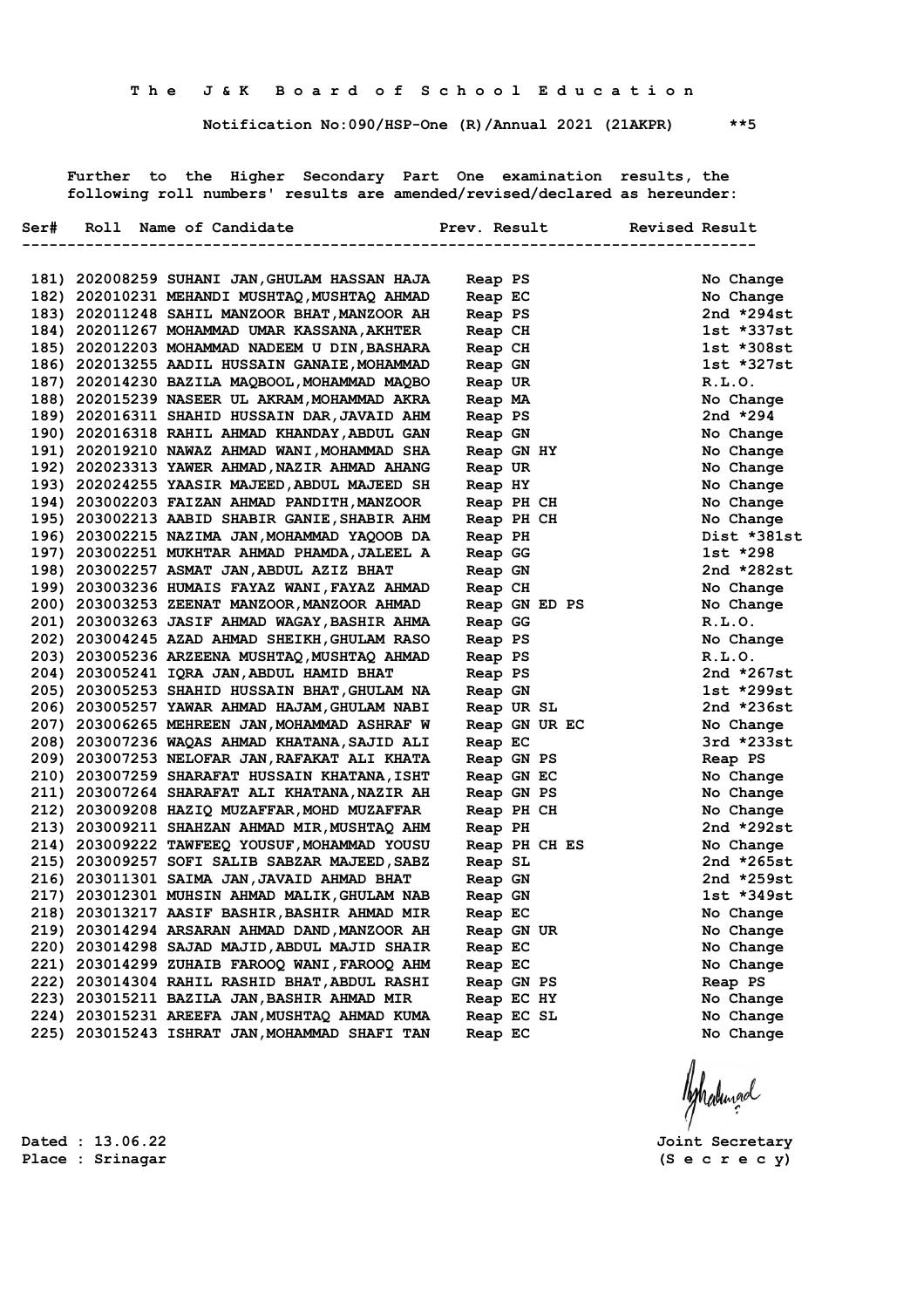**Notification No:090/HSP-One (R)/Annual 2021 (21AKPR) \*\*6**

 **Further to the Higher Secondary Part One examination results, the following roll numbers' results are amended/revised/declared as hereunder:**

|  | Ser# Roll Name of Candidate                   | Prev. Result  | Revised Result      |
|--|-----------------------------------------------|---------------|---------------------|
|  |                                               |               | ------------------- |
|  | 226) 203015311 JANIB RASHID MOCHI, ABDUL RASH | Reap GN EC    | 2nd $*289st$        |
|  | 227) 203016226 SHAHIDA AKHTER, HAFIZ ABDUL RA | Reap GN       | No Change           |
|  | 228) 203017283 MUZAMIL YOUSUF HAJAM, MOHD YOU | Reap EC       | 2nd $*262st$        |
|  | 229) 203018228 AAMIR JAVAID KHATANA, JAVAID A | Reap PS       | No Change           |
|  | 230) 203021208 TANVEERA JAN, SHABIR AHMAD DAN | Reap PS       | No Change           |
|  | 231) 204001211 BISMA JAN, BASHIR AHMAD SHAIK  | Reap GN       | 1st *351            |
|  | 232) 204001230 BILAL AHMAD BHAT, GULZAR AHMAD | Reap AY       | No Change           |
|  | 233) 204001235 AADIL MANZOOR MALIK, MANZOOR A | Reap AY       | No Change           |
|  | 234) 204003202 QAZIM MUSHTAQ, MUSHTAQ AHMAD K | Reap PH       | $1st * 326st$       |
|  | 235) 204003282 MAISARA JAN, MOHAMMAD ASHRAF B | Reap SL       | 2nd $*270st$        |
|  | 236) 204007314 MOHSIN SAJAD DAR, SAJAD AHMAD  | Reap PS       | No Change           |
|  | 237) 204008294 SAHILL SHABIR PALA, SHABIR AHM | Reap PS       | 1st *297st          |
|  | 238) 204009298 RIZWAN AHMAD KUMAR, ABDUL REHM | Reap EC       | No Change           |
|  | 239) 204010208 NASEEMA AKHTER, MOHAMMAD RAFIQ | Reap GN PS    | No Change           |
|  | 240) 204010251 MOHAMMAD IMRAN LAWAY, ABDUL SA | Reap EC       | 2nd $*276st$        |
|  | 241) 204010294 MEHRAJ DIN WAGAY, ASSADULLAH W | Reap EC PS    | No Change           |
|  | 242) 204011221 SHAHID AHMAD DAR, MUSHTAQ AHMA | Reap EC       | No Change           |
|  | 243) 204011278 JUNAID ZAHOOR, ZAHOOR AHMAD DA | Reap PD       | No Change           |
|  | 244) 204014225 SUHAIL HAMID SHAH, HAMIDULLAH  | Reap PS       | No Change           |
|  | 245) 204020237 NAJMA KHURSHEED, KHURSHEED AHM | Reap PS       | No Change           |
|  | 246) 204021275 NADIM YOUSUF, MOHAMMAD YOUSUF  | Reap PS       | No Change           |
|  | 247) 204025215 ZIKRA RIYAZ, RIYAZ AHMAD RESHI | Reap SL       | R.L.0.              |
|  | 248) 204025247 SURAYA SUBZAR, MOHAMMAD SUBZAR | Reap SL       | 1st *329st          |
|  | 249) 204025268 AAFI MANZOOR, MANZOOR AHMAD KU | Reap SL       | $1st *295st$        |
|  | 250) 204027213 YASER NISAR MALIK, NISAR AHMAD | Reap GN PS    | Reap PS             |
|  | 251) 204027214 AAKIF RASHID ITOO, ABDUL RASHI | Reap GN SL PS | No Change           |
|  | 252) 204027217 FAISAL BASHIR DAR, BASHIR AHMA | Reap PS       | No Change           |
|  | 253) 204027219 FAHEEM AHMAD MIR, MAQSOOD AHMA | Reap GG PS    | Reap PS             |
|  | 254) 204027230 AADIL HUSSAIN KHANDAY, ABDUL M | Reap PS       | No Change           |
|  | 255) 204029224 MEHKEY JAN, KHURSHEED AHMAD RA | Reap PS       | No Change           |
|  | 256) 204031242 REZWAN MANZOOR, MANZOOR AHMAD  | Reap PS       | No Change           |
|  | 257) 204032203 MUSHTAQ AHMAD KHATANA, GHULAM  | Reap GN PS    | No Change           |
|  | 258) 204032205 ZAKIR HUSSAIN KHATANA, GHULAM  | Reap GN PS    | No Change           |
|  | 259) 204032211 FAREED AHMAD GIGI, NOOR HUSSAI | Reap PS ES    | No Change           |
|  | 260) 204032229 NUZHAT JAN, MOHAMMAD AYOUB WAN | Reap PS       | No Change           |
|  | 261) 204032256 MOHAMMAD AASIF GANAEI, ABDUL R | Reap GN MA    | Reap MA             |
|  | 262) 204032259 IQRA NAZIR, NAZIR AHMAD WAGAY  | Reap PS       | 2nd *285st          |
|  | 263) 204032272 TAWHEEDA NAZIR, NAZIR AHMAD DA | Reap MA       | No Change           |
|  | 264) 204032275 ZAITOONI AKHTER, ROSHAN DIN KH | Reap GN       | No Change           |
|  | 265) 204034233 MEHAK ALI, ALI MOHAMMAD GANIE  | Reap GN ED    | No Change           |
|  | 266) 204034261 MUDASIR AHMAD DAR, MUBARAK AHM | Reap UR EC    | No Change           |
|  | 267) 204037208 UBAID AHMAD DAR, ABDUL REHMAN  | Reap PH       | 1st *317st          |
|  | 268) 204037262 SURIYA JAVID, JAVID AHMAD MANT | Reap SL       | 2nd $*279st$        |
|  | 269) 204037263 MAISUMA FAYAZ, FAYAZ AHMAD CHE | Reap PS       | No Change           |
|  | 270) 204037315 AAQIB YOUSUF GANIE, MOHAMMAD Y | Reap GN SL    | 2nd $*256st$        |

**Place : Srinagar (S e c r e c y)**

**Dated : 13.06.22 Joint Secretary**

Ashatingal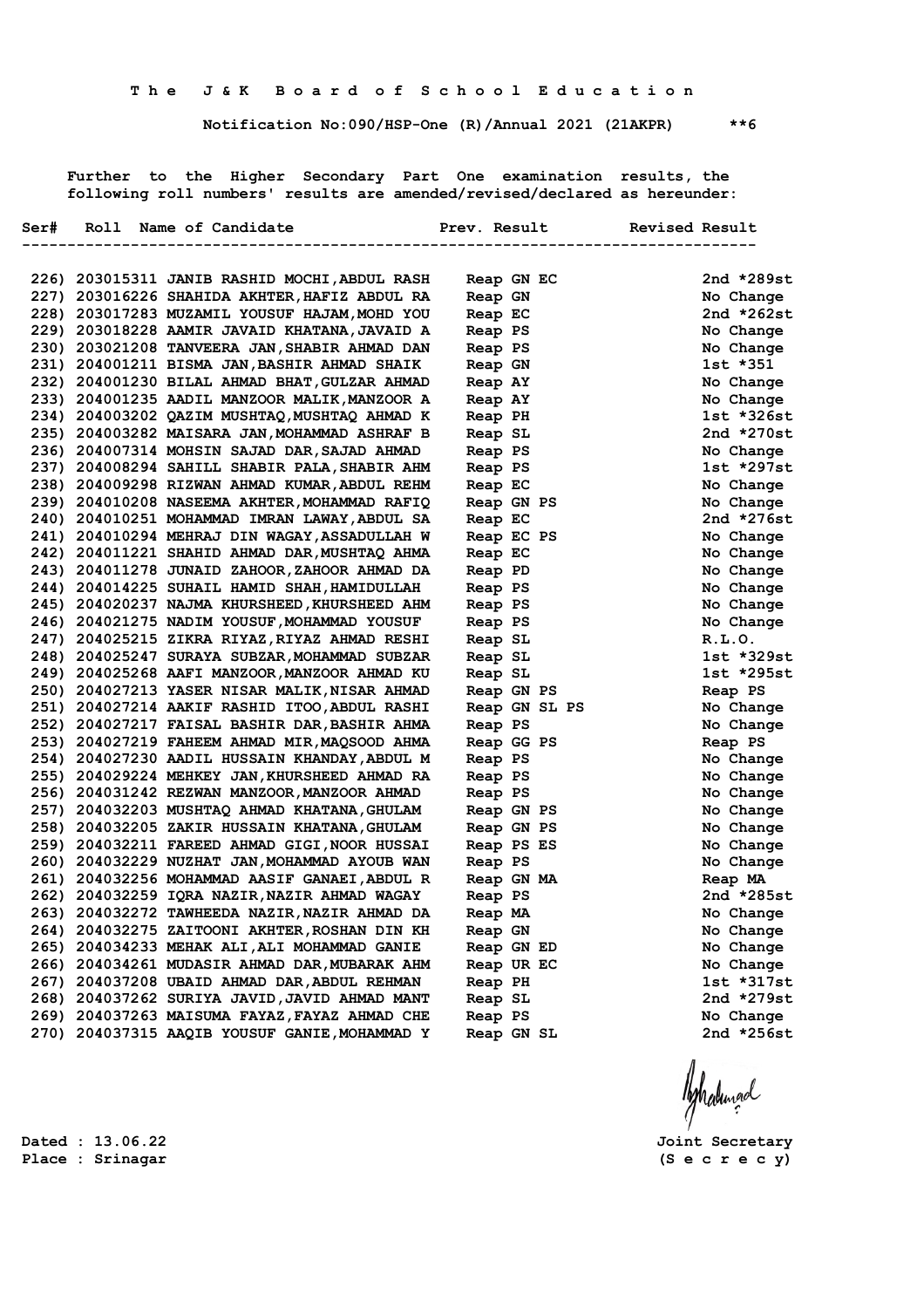**Notification No:090/HSP-One (R)/Annual 2021 (21AKPR) \*\*7**

 **Further to the Higher Secondary Part One examination results, the following roll numbers' results are amended/revised/declared as hereunder:**

|  | Ser# Roll Name of Candidate                                                                    | Prev. Result |         |               |  |                  | Revised Result      |                        |
|--|------------------------------------------------------------------------------------------------|--------------|---------|---------------|--|------------------|---------------------|------------------------|
|  |                                                                                                |              |         |               |  |                  | ------------------- |                        |
|  |                                                                                                |              |         |               |  |                  |                     |                        |
|  | 271) 204038285 URMILA HASSAN, GULAM HASSAN DA                                                  |              | Reap GN |               |  |                  |                     | 2nd $*286st$           |
|  | 272) 204038295 FAISAL MUSHTAQ LAWAY, MUSHTAQ                                                   |              | Reap CH |               |  |                  |                     | $1st *334st$           |
|  | 273) 204038306 KIFAYAT FAROOQ SHEIKH, FAROOQ                                                   |              |         | Reap GN GG    |  |                  |                     | Reap GN                |
|  | 274) 204041231 INSHA JAN, GH HASSAN BHAT                                                       |              | Reap IS |               |  |                  |                     | No Change              |
|  | 275) 204042259 IQRA ALI, ALI MOHAMMAD DAR                                                      |              | Reap EC |               |  |                  |                     | No Change              |
|  | 276) 204043296 FAISAL FAYAZ PARRAY, FAYAZ AHM                                                  |              |         | Reap EC MA    |  |                  |                     | R.L.O.                 |
|  | 277) 204046219 SAMEER ALI MIR, ALI MOHAMMAD M                                                  |              | Reap ED |               |  |                  |                     | R.L.O.                 |
|  | 278) 204046291 INAM GULZAR, GULZAR AHMAD SHEE                                                  |              | Reap CH |               |  |                  |                     | $1st *361st$           |
|  | 279) 204047209 ZAID RASHID KHAN, ABDUL RASHID                                                  |              |         | Reap PH CH    |  |                  |                     | Reap CH                |
|  | 280) 204047222 ANAB IMTIYAZ MALIK, IMTIYAZ AH                                                  |              |         | Reap PH MA    |  |                  |                     | No Change              |
|  | 281) 204047243 MALIK MUNAZIL RAFEEQ, MOHAMMAD                                                  |              | Reap PS |               |  |                  |                     | No Change              |
|  | 282) 204047272 MUNEEB RASHID KHAN, ABDUL RASH                                                  |              | Reap EC |               |  |                  |                     | No Change              |
|  | 283) 204048234 FAZIL AEJAZ KHAN, AEJAZ AHMAD                                                   |              | Reap EC |               |  |                  |                     | No Change              |
|  | 284) 204048279 SHAHID FAYAZ, FAYAZ AHMAD SHAH                                                  |              | Reap PS |               |  |                  |                     | 2nd *284st             |
|  | 285) 204049274 MOHAMMAD ISHAQ MALLA, AB SALAM                                                  |              |         | Reap GN UR    |  |                  |                     | $3rd *232st$           |
|  | 286) 204049283 SAHIL GULZAR, GULZAR AHMAD GAN                                                  |              |         | Reap ED PD    |  |                  |                     | No Change              |
|  | 287) 207002205 MOMIN AHMED SOFI, KHAZIR MOHAM                                                  |              | Reap PS |               |  |                  |                     | No Change              |
|  | 288) 207002214 BASIT AHMAD KHAN, SUMANDAR KHA                                                  |              | Reap PS |               |  |                  |                     | No Change              |
|  | 289) 207002236 IRFAN ASHRAF BHAT, MOHAMMAD AS                                                  |              | Reap PS |               |  |                  |                     | $3rd *221st$           |
|  | 290) 207003232 MADIHA ABDULLAH, MOHAMMAD ABDU                                                  |              |         | Reap GN ED    |  |                  |                     | $3rd *224st$           |
|  | 291) 207004231 SHOWKAT AHMAD LONE, MANZOOR AH                                                  |              | Reap ER |               |  |                  |                     | No Change              |
|  | 292) 207007300 TABISH BILAL, BILAL AHMAD WANI                                                  |              |         | Reap UR PS    |  |                  |                     | No Change              |
|  | 293) 207008256 SHAISTA NAZIR, NAZIR AHMAD MIR                                                  |              | Reap AY |               |  |                  |                     | No Change              |
|  | 294) 207009240 BISMA MUSHTAQ, MUSHTAQ AHMAD N                                                  |              |         | Reap GN PS    |  |                  |                     | No Change              |
|  | 295) 207009245 ZAINAB REYAZ, REYAZ AHMAD SHIE                                                  |              | Reap IS |               |  |                  |                     | No Change              |
|  | 296) 207009265 NAIRA RASHID, ABDUL RASHID KHA                                                  |              |         | Reap GN IS    |  |                  |                     | No Change              |
|  | 297) 207009272 MUSKAN MASHOOD, MASHOOD AHMAD                                                   |              | Reap EC |               |  |                  |                     | No Change              |
|  | 298) 207009300 BISMA IRSHAD, IRSHAD AHMAD DAR                                                  |              |         | Reap GN EC    |  |                  |                     | No Change              |
|  | 299) 207010219 MEHVISH MUSHTAQ, MUSHTAQ AHMAD                                                  |              | Reap PH |               |  |                  |                     | No Change              |
|  | 300) 207010276 ATHAR JAN, GHULAM MOHAMMAD DAR                                                  |              |         | Reap PS IS    |  |                  |                     | No Change              |
|  | 301) 207010302 ZEENAT ZAMEER, ZAMEER AHMAD SH                                                  |              |         |               |  | Reap GN FS MR    |                     | No Change              |
|  | 302) 207017221 HARMEET KOUR, PRITIPAL SINGH                                                    |              | Reap PH |               |  |                  |                     | No Change              |
|  | 303) 207017271 REHANA MANZOOR, MANZOOR AHMAD                                                   |              | Reap GN |               |  |                  |                     | 2nd $*276st$           |
|  | 304) 207018202 AAQIB MAJEED RATHER, ABDUL MAJ                                                  |              |         | Reap UR PS    |  |                  |                     | No Change              |
|  | 305) 207018207 DILSHADA BANO, MOHAMMAD SHABAN                                                  |              | Reap IS |               |  |                  |                     | No Change              |
|  | 306) 207019241 MOHSIN AHMAD RATHER, GULAM MOH                                                  |              | Reap PS |               |  |                  |                     | No Change<br>No Change |
|  | 307) 207023226 IRFAN AHMAD HAJAM, GHULAM AHMA<br>308) 207023230 SOHAIL ALTAF GUJAR CHECHI, ALT |              |         | Reap GN UR    |  |                  |                     | 3rd *223st             |
|  |                                                                                                |              | Reap PY |               |  |                  |                     |                        |
|  | 309) 207023240 AMIR AHMAD LONE, GHULAM MOHAMM<br>310) 207023242 ZEESHAN RAHIM KUMHAR, ABDUL RA |              |         | Reap GN PY PS |  |                  |                     | Reap PS                |
|  |                                                                                                |              |         | Reap PY PS    |  |                  |                     | Reap PS                |
|  | 311) 207023244 AMJID HUSSAIN KATARI, SHAMS UD                                                  |              |         | Reap ED PS    |  |                  |                     | No Change              |
|  | 312) 207023277 HURMAT BANO, WALI MOHAMMAD HAJ                                                  |              |         | Reap GN PS    |  |                  |                     | Reap PS                |
|  | 313) 207023285 IMRAN AHMAD CHACHI, SHOWKET HU<br>314) 207024231 SAMREEN PERVAIZ, PERVAIZ AHMAD |              |         | Reap GN UR PS |  |                  |                     | No Change              |
|  | 315) 207024256 NUSRAT SHAFI, MOHAMMAD SHAFI D                                                  |              |         | Reap PY PS    |  | Reap GN UR PY PS |                     | No Change<br>Reap PS   |
|  |                                                                                                |              |         |               |  |                  |                     |                        |
|  |                                                                                                |              |         |               |  |                  |                     |                        |

**Dated : 13.06.22 Joint Secretary**

Ashatingal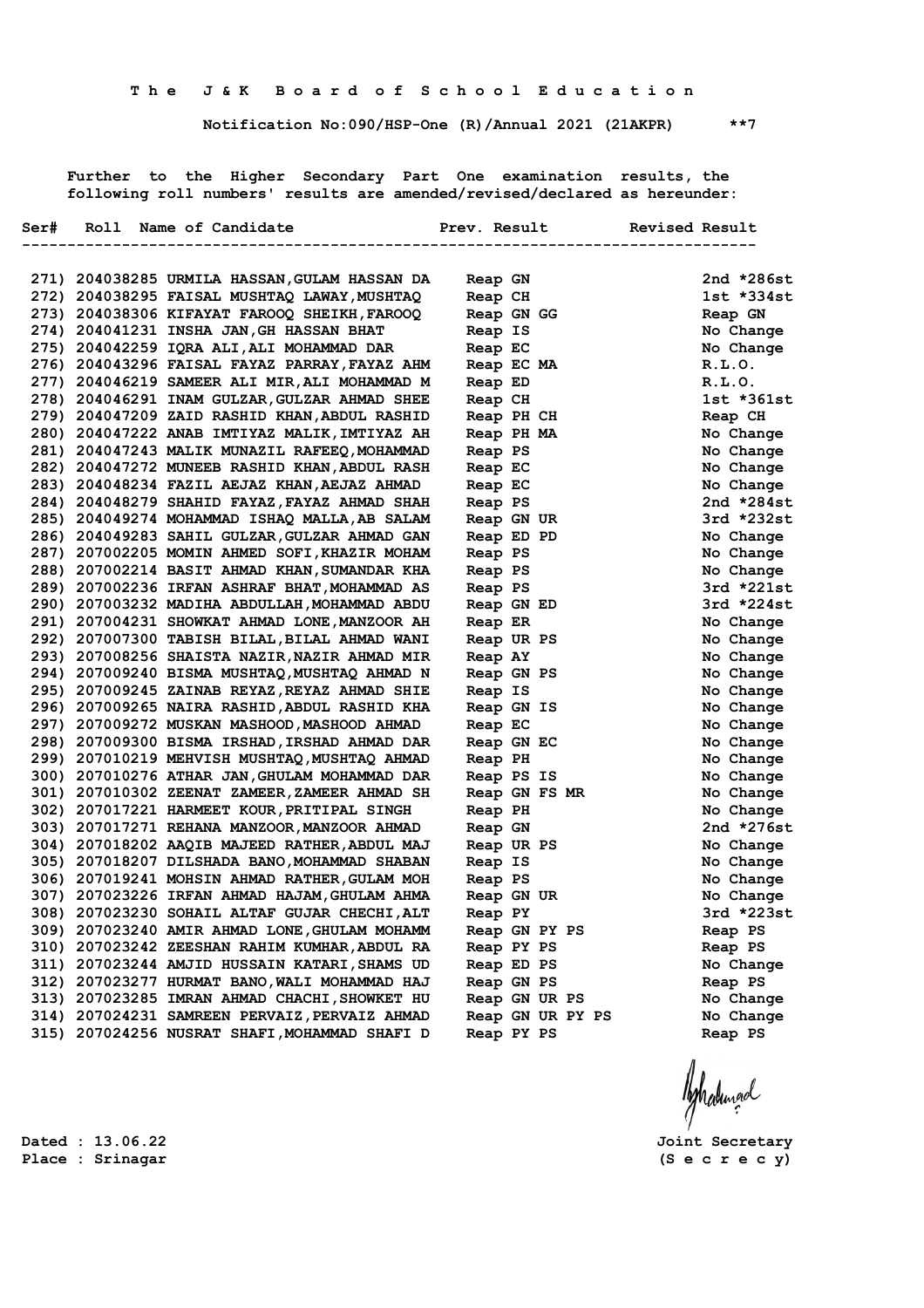**Notification No:090/HSP-One (R)/Annual 2021 (21AKPR) \*\*8**

 **Further to the Higher Secondary Part One examination results, the following roll numbers' results are amended/revised/declared as hereunder:**

|  | Ser# Roll Name of Candidate                                                                    | Prev. Result |                       |  | Revised Result     |                          |  |
|--|------------------------------------------------------------------------------------------------|--------------|-----------------------|--|--------------------|--------------------------|--|
|  |                                                                                                |              |                       |  | ------------------ |                          |  |
|  |                                                                                                |              |                       |  |                    |                          |  |
|  | 316) 207024262 AADIL HUSSAIN JUNGLE, FATHA MO                                                  |              | Reap GN PD            |  |                    | $3rd *233st$             |  |
|  | 317) 207024277 MUDASIR ALI KHAN, ALI MOHAMMAD                                                  |              | Reap GN UR PS PD      |  |                    | No Change                |  |
|  | 318) 207025303 SHOWKAT AHMAD WANI, GH MOHD WA                                                  |              | Reap PS               |  |                    | 2nd $*265st$             |  |
|  | 319) 207026214 AADIL ASHRAF, MOHAMMAD ASHRAF                                                   |              | Reap PS               |  |                    | No Change                |  |
|  | 320) 207026239 MASRAT AYOUB, MOHAMMAD AYOUB M                                                  |              | Reap EC               |  |                    | 2nd $*291st$             |  |
|  | 321) 207026252 DANISH AHMAD MALIK, GHULAM NAB<br>322) 207026311 MANMEET KOUR, AVTAR SINGH      |              | Reap GN AR            |  |                    | 2nd *247st<br>No Change  |  |
|  |                                                                                                |              | Reap EC               |  |                    |                          |  |
|  | 323) 207027204 ROOHULLAH SHAH, IRFAN HASSAN S                                                  |              | Reap EC               |  |                    | 1st *338st<br>3rd *228st |  |
|  | 324) 207028301 MOHAMMAD UMAID BHAT, MOHAMMAD<br>325) 207029202 SUHAIL HAMEED THOKER, ABDUL HA  |              | Reap EC               |  |                    | No Change                |  |
|  |                                                                                                |              | Reap BS               |  |                    |                          |  |
|  | 326) 207029222 NUZHAT BANO, GHULAM MOHAMMAD W<br>327) 207029260 AKASH JAVID MALIK, JAVID AHMAD |              | Reap PH               |  |                    | No Change<br>No Change   |  |
|  | 328) 207029271 KAISAR MOHI UD DIN DAR, GHULAM                                                  |              | Reap GN EC            |  |                    | R.L.0.                   |  |
|  | 329) 207029280 MOOMIN MANZOOR BHAT, MANZOOR A                                                  |              | Reap GN ED<br>Reap ED |  |                    | R.L.O.                   |  |
|  | 330) 207029284 BILQUES RASHID, ABDUL RASHID K                                                  |              |                       |  |                    | 2nd $*250st$             |  |
|  | 331) 207030213 FAIZAN AIJAZ, AIJAZ AHMAD GANA                                                  |              | Reap ED<br>Reap CH    |  |                    | No Change                |  |
|  | 332) 207030244 AKIF NAZIR, NAZIR AHMAD GANAIE                                                  |              | Reap PH CH            |  |                    | No Change                |  |
|  | 333) 207031286 KULSUMA MOHAMMAD, GH MOHAMMAD                                                   |              |                       |  | Reap GN UR PS      | No Change                |  |
|  | 334) 207033241 NADEEM MAJEED, ABDUL MAJEED LO                                                  |              | Reap GN               |  |                    | No Change                |  |
|  | 335) 207035203 BURHAN NAZIR MIR, NAZIR AHMAD                                                   |              | Reap EC               |  |                    | $1st * 298$              |  |
|  | 336) 207035271 SHAKIR AHMAD BHAT, GHULAM MOHA                                                  |              | Reap EC               |  |                    | No Change                |  |
|  | 337) 207038239 NUMAAN BIN FAROOQ, FAROOQ AHMA                                                  |              | Reap CH               |  |                    | No Change                |  |
|  | 338) 207038274 KOUSAR JAN, MEHRAJ-UD-DIN TANT                                                  |              | Reap ED PS            |  |                    | No Change                |  |
|  | 339) 207039207 AARIFAH AHAD, ABDUL AHAD TANTA                                                  |              | Reap PH               |  |                    | 1st *359st               |  |
|  | 340) 207039227 MOHSIN SHAFI PEER, MUHAMMAD SH                                                  |              | Reap PH               |  |                    | No Change                |  |
|  | 341) 207039269 SAQIB MANZOOR, MANZOOR AHMAD H                                                  |              | Reap PS               |  |                    | No Change                |  |
|  | 342) 207040252 SURIYA SALAM, ABDUL SALAM GANI                                                  |              | Reap PS               |  |                    | No Change                |  |
|  | 343) 207041286 MASOOMA BANO, LT NISSAR AHMAD                                                   |              | Reap ED PS            |  |                    | No Change                |  |
|  | 344) 207042220 OWAIS MUSHTAQ WANI, MUSHTAQ AH                                                  |              | Reap CH               |  |                    | $1st *341st$             |  |
|  | 345) 207042266 SHAHISTA MEHRAJ, MEHRAJ UD DIN                                                  |              | Reap PS               |  |                    | No Change                |  |
|  | 346) 207042280 ADFAR MANZOOR, MANZOOR AHMAD Y                                                  |              | Reap CH               |  |                    | $1st * 360st$            |  |
|  | 347) 207043294 SAHILA HASSAN, GH HASSAN DAR                                                    |              | Reap PS               |  |                    | No Change                |  |
|  | 348) 207043302 SEERAT ISMAIL, MOHAMMAD ISMAIL                                                  |              | Reap PS PD            |  |                    | No Change                |  |
|  | 349) 207044303 SHABIR AHMAD MEIA, BASHIR AHMA                                                  |              | Reap PS               |  |                    | No Change                |  |
|  | 350) 207045238 TAHIRA BATOOL, MOHAMMAD YOUSUF                                                  |              | Reap GN               |  |                    | No Change                |  |
|  | 351) 207046255 FARHAT MAJEED KHANDAY, ABDUL M                                                  |              | Reap GN PS            |  |                    | No Change                |  |
|  | 352) 207046259 SUHAIB SHABIR PEERZADA, SHABIR                                                  |              | Reap CH               |  |                    | No Change                |  |
|  | 353) 207046260 BISMA RAMZAN, MOHAMMAD RAMZAN                                                   |              | Reap PH               |  |                    | No Change                |  |
|  | 354) 207046274 SAMEERA YOUSUF, MOHD YOUSUF DA                                                  |              | Reap EC PS            |  |                    | No Change                |  |
|  | 355) 207046291 HAFSA MUSHTAQ, MUSHTAQ AHMAD S                                                  |              | Reap PH               |  |                    | No Change                |  |
|  | 356) 207047206 ZEESHAN YAQOOB, MOHD YAQOOB KH                                                  |              | Reap PS               |  |                    | No Change                |  |
|  | 357) 207047228 TABASUM GULZAR, GULZAR AHMAD S                                                  |              | Reap PS               |  |                    | No Change                |  |
|  | 358) 207047263 SHAHID FAROOQ, FAROOQ AHMAD KH                                                  |              | Reap CH               |  |                    | No Change                |  |
|  | 359) 207048203 SABA GUL, GHULAM MOHAMMAD KHAN                                                  |              | Reap CH               |  |                    | No Change                |  |
|  | 360) 207048241 USMAN QADIR, GHULAM QADIR BHAT                                                  |              | Reap CH MA            |  |                    | No Change                |  |
|  |                                                                                                |              |                       |  |                    |                          |  |
|  |                                                                                                |              |                       |  |                    | Ashalingd                |  |
|  |                                                                                                |              |                       |  |                    |                          |  |
|  |                                                                                                |              |                       |  |                    |                          |  |

**Dated : 13.06.22 Joint Secretary Place : Srinagar (S e c r e c y)**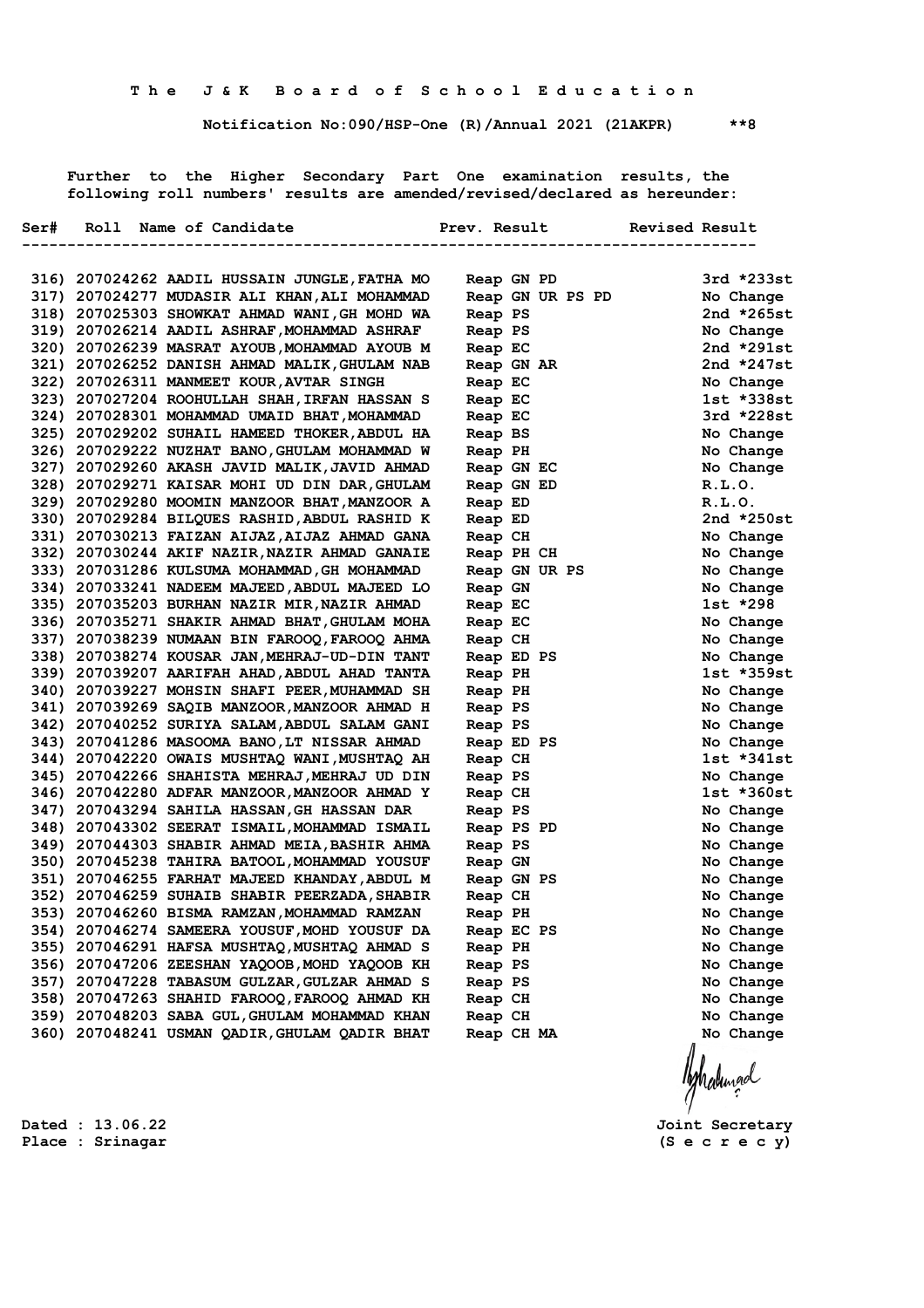**Notification No:090/HSP-One (R)/Annual 2021 (21AKPR) \*\*9**

 **Further to the Higher Secondary Part One examination results, the following roll numbers' results are amended/revised/declared as hereunder:**

|  | Ser# Roll Name of Candidate                   |                                 | Prev. Result Revised Result |
|--|-----------------------------------------------|---------------------------------|-----------------------------|
|  |                                               | ------------------------------- |                             |
|  | 361) 207048245 SEERAT JAN,GHULAM MOHAMMAD MI  | Reap CH MA                      | No Change                   |
|  | 362) 207049241 FAIZAN GANI, ABDUL GANI WANI   | Reap AY                         | No Change                   |
|  | 363) 207052261 SALMAN TARIQ, TARIQ AHMAD SHAH | Reap EC                         | No Change                   |
|  | 364) 207053247 FARHAN SULTAN LONE, MOHAMMAD S | Reap ED PS                      | No Change                   |
|  | 365) 207053285 TAHIR AHMAD BADHANA, JUMMA BAD | Reap MA                         | $1st *311st$                |
|  | 366) 207054216 MANINDER PAL SINGH, PRITHIPAL  | Reap GN                         | $1st * 301st$               |
|  | 367) 207055221 UZAIR AFZAL, MOHAMMAD AFZAL MI | Reap IS                         | No Change                   |
|  | 368) 207055242 NASIR NAZIR, NAZIR AHMAD BHAT  | Reap UR IS                      | No Change                   |
|  | 369) 207055301 AQIB HAMID, ABDUL HAMID SHAH   | Reap UR                         | No Change                   |
|  | 370) 207055303 YAMIN MEHRAJ, MEHRAJ UD DIN KH | Reap IS                         | 1st *295st                  |
|  | 371) 207056222 TABEENA AMIN, MOHAMMAD AMIN WA | Reap PH CH                      | No Change                   |
|  | 372) 207056227 IFHAM ALTAF, ALTAF HUSSAIN RAT | Reap PH CH                      | No Change                   |
|  | 373) 207056229 FURQAN SHAFI QURESHI, PEER MOH | Reap PH CH                      | No Change                   |
|  | 374) 207056231 AABID SALAM BHAT, ABDUL SALAM  | Reap PH                         | 1st *326st                  |
|  | 375) 207056239 SHAHID SHABIR, SHABIR AHMAD SH | Reap PH CH                      | Reap PH                     |
|  | 376) 207056240 AAFAQ AHMAD MALLA, SAJAD AHMAD | Reap GN PH CH                   | 2nd $*272st$                |
|  | 377) 207056241 FURKAN JAVEED, JAVEED AHMAD MI | Reap PH CH                      | No Change                   |
|  | 378) 207056251 OWAIS SHAFI GANAIE, MOHAMMAD S | Reap ED                         | 2nd $*264st$                |
|  | 379) 207056279 DARAKSHAN MUSHTAQ, MUSHTAQ AHM | Reap PS                         | No Change                   |
|  | 380) 207057201 NASIK NISAR SHAH, NISAR AHMAD  | Reap CH                         | No Change                   |
|  | 381) 207057266 MANZOOR AHMAD KHAN, GULSHAN AH | Reap PS                         | R.L.0.                      |
|  | 382) 207058226 BILAL AHMAD BHAT, MOHAMMAD ABD | Reap CH                         | No Change                   |
|  | 383) 207058229 UMAR FAROOQ SHAH, FAROOQ AHMAD | Dist *415                       | Dist *419                   |
|  | 384) 207058232 UMAR FAROOQ KHAN, FAROOQ AHMAD | Reap CH                         | $1st * 312st$               |
|  | 385) 207058238 SHOWKEENA BASHIR, BASHIR AHMAD | Reap GN                         | No Change                   |
|  | 386) 207058239 SHAHIDA AKHTER, GHULAM MOHAMMA | Reap GN                         | 2nd $*284st$                |
|  | 387) 207058258 OVAIS AHMAD SHEIKH, GHULAM AHM | Reap GN                         | 2nd $*278st$                |
|  | 388) 207058266 SAJID ALI WANI, NISAR AHMAD WA | Reap GN                         | No Change                   |
|  | 389) 208001220 UZMA SHABIR, SHABIR AHMAD SHUG | Reap PS                         | 1st *318st                  |
|  | 390) 208001261 ARSALAN REYAZ, REYAZ AHMAD SOF | Reap AY                         | No Change                   |
|  | 391) 208001270 KASIM ZIA, ZIA U DIN DAR       | Reap CH                         | No Change                   |
|  | 392) 208001285 SAHIL BASHIR MALLA, BASHIR AHM | Reap AY                         | No Change                   |
|  | 393) 208002219 AADIL BASHIR BHAT, BASHIR AHMA | Reap GN SL                      | Reap SL                     |
|  | 394) 208002221 FAIZAN NAZIR, NAZIR AHMAD BHAT | Reap GN                         | 1st *306st                  |
|  | 395) 208003208 RAZIA BAHAR, BAHAR AHMAD SOFI  | Reap CH                         | No Change                   |
|  | 396) 208003236 MOHAMMAD SULTAN LONE, ABDUL SA | Reap GG HY                      | No Change                   |
|  | 397) 208005275 MOHAMMAD SALEEM PINCHOO, MOHAM | Reap PS                         | No Change                   |
|  | 398) 208005289 AAQIB SULTAN, MOHAMMAD SULTAN  | Reap EC PS                      | No Change                   |
|  | 399) 208005291 UMAIR AHMAD RATHER, MOHAMMAD A | Reap UR PS                      | No Change                   |
|  | 400) 208006239 UBAID YOUSUF, MOHAMMAD YOUSUF  | Reap ED                         | No Change                   |
|  | 401) 208006296 SHAKIR MAQBOOL, MOHAMMAD MAQBO | Reap UR PS                      | No Change                   |
|  | 402) 208007270 UBAID AFROZE, AFROZE AHMAD SHA | Reap PS                         | No Change                   |
|  | 403) 208007271 MOHSIN UL ADNAN, GHULAM HASSAN | Reap GN PS                      | Reap PS                     |
|  | 404) 208008205 RAASHID RASHEED, ABDUL RASHEED | Reap BI                         | No Change                   |
|  | 405) 208008208 AABID ZAHOOR, ZAHOOR AHMAD KUN | Reap BI                         | 1st *321st                  |
|  |                                               |                                 |                             |
|  |                                               |                                 | Ashatingal                  |
|  |                                               |                                 |                             |
|  |                                               |                                 |                             |

**Place : Srinagar (S e c r e c y)**

**Dated : 13.06.22 Joint Secretary**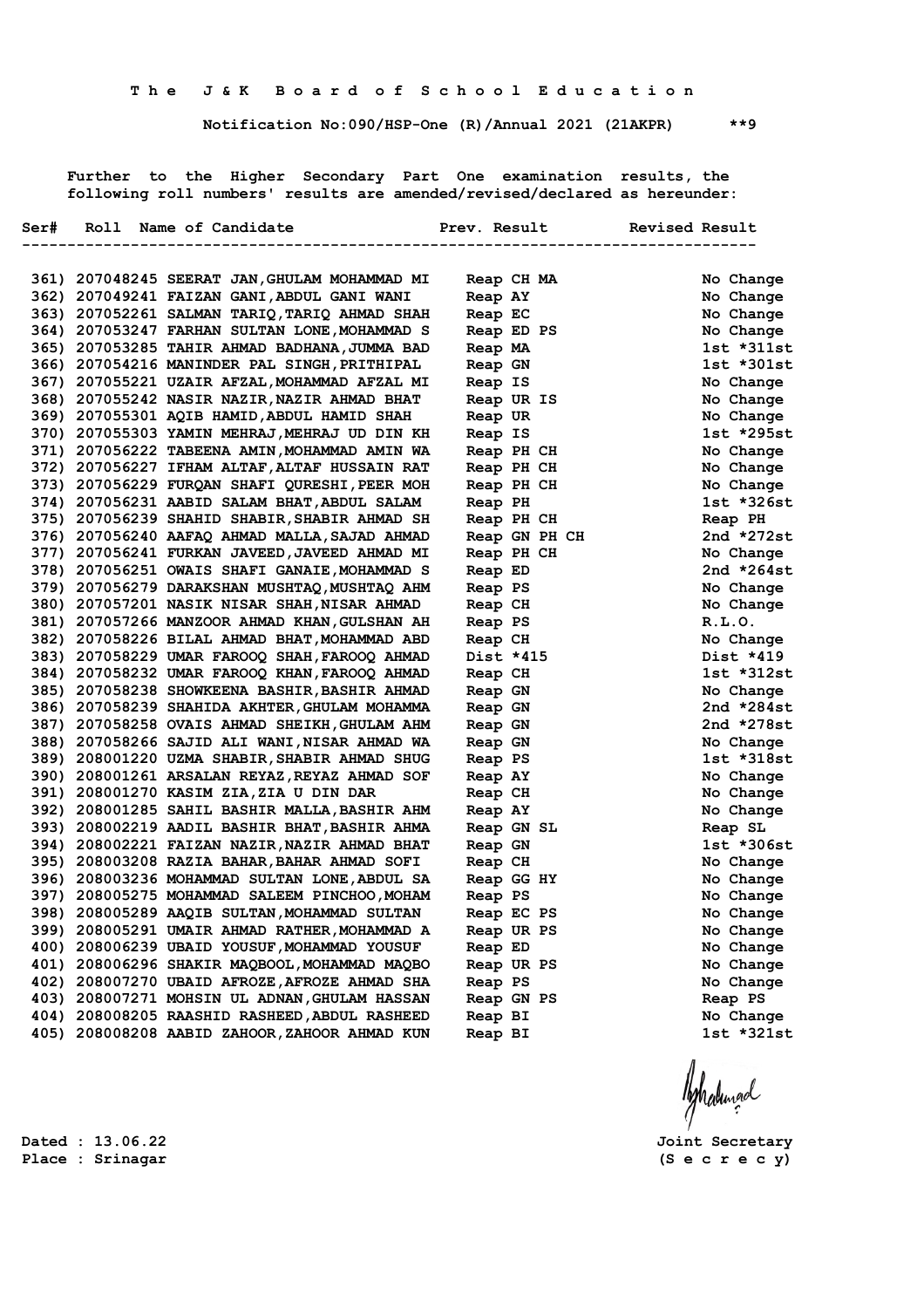**Notification No:090/HSP-One (R)/Annual 2021 (21AKPR) \*10**

 **Further to the Higher Secondary Part One examination results, the following roll numbers' results are amended/revised/declared as hereunder:**

|  | 406) 208008212 MUDASIR ALTAF DAR, ALTAF HUSSA | Reap PH          | No Change    |
|--|-----------------------------------------------|------------------|--------------|
|  | 407) 208008228 NASIR FAROOQ, FAROOQ AHMAD DAR | Reap PH CH BI    | No Change    |
|  | 408) 208008246 MOHAMMAD SHAKIR, SHABIR AHMAD  | Reap GN EC HY ES | No Change    |
|  | 409) 208008257 BABAR MUSHTAQ, MUSHTAQ AHMAD D | Reap GN UR PS ES | No Change    |
|  | 410) 208008284 MASIR MAJEED, ABDUL MAJEED TAN | Reap PH CH BI    | No Change    |
|  | 411) 208008304 BASIT BASSU LONE, BASSU AHMAD  | Reap AY ER       | No Change    |
|  | 412) 208009288 SHOWKAT AHMAD GANAIE, MOHAMMAD | Reap ED PS       | No Change    |
|  | 413) 208010221 BILAL BASHIR PEERZADA, BASHIR  | Reap HY          | 1st *304st   |
|  | 414) 208010233 DANISH FAROOQ KABOO, FAROOQ AH | Reap AY          | No Change    |
|  | 415) 208010240 RIYAZ AHMAD, MAWALI GOJAR      | Reap GN EC HY    | No Change    |
|  | 416) 208010246 MOHAMMAD YASIR, BASHIR AHMAD K | Reap GN EC       | Reap EC      |
|  | 417) 208010253 SHAFKAT FAYAZ, FAYAZ AHMAD KHA | Reap UR PS       | No Change    |
|  | 418) 208011203 SOBIYA HASSAN, GHULAM HASSAN B | Reap PH CH       | No Change    |
|  | 419) 208011222 SAROOSH SHAKEEL, SHAKEEL AHMAD | Dist *400        | Dist *408    |
|  | 420) 208011228 AALIYA BASHIR, BASHIR AHMAD DA | Reap PS          | No Change    |
|  | 421) 208011309 BILKEES BILAL, BILAL AHMAD DAR | Reap GN          | 2nd *275st   |
|  | 422) 208012247 TABASUM JAN, GULAM U DIN BALA  | Reap GN UR       | 2nd $*290st$ |
|  | 423) 208012262 SHAGUFTA FAYAZ, FAYAZ AHMAD MI | Reap GN PS       | No Change    |
|  | 424) 208012267 NAHIDA BASHIR, BASHIR AHMAD KH | Reap PH CH BI    | No Change    |
|  | 425) 208012281 MAWIYA MUZFFAR, MUZAFFER AHMED | Dist *435        | R.L.0.       |
|  | 426) 208012296 AANISA SHAMS UD DIN, SHAMS UD  | Reap GN ED PS    | No Change    |
|  | 427) 208013229 BASEERAT KHURSHEED, KHURSHEED  | Reap GN CH       | Reap CH      |
|  | 428) 208013268 AFSHANA AKHTER, BASHIR AHMAD C | Reap GN PH CH    | No Change    |
|  | 429) 208013271 NUSRAT JALAL, JALAL UD DIN SOO | Reap CH MA       | 1st *318     |
|  | 430) 208013278 KHUSHBOO JAN, SAIF-UD-DIN PARR | Reap GN PH       | No Change    |
|  | 431) 208013281 ASIFA BASHIR, BASHIR AHMAD DAR | Reap CH          | Dist *384    |
|  | 432) 208013291 IRUM QAYOOM, ABDUL QAYOOM HURR | Reap PH          | No Change    |
|  | 433) 208013297 NAYEEMA AKHTAR, MOHAMMAD-DIN-S | Reap PH CH       | No Change    |
|  | 434) 208014208 ULFAT RAHEEM, ABDUL RAHEEM GAS | Reap CH          | No Change    |
|  | 435) 208014256 TABASUM ARA, GHULAM MOHAMMAD D | Reap UR PS PD    | No Change    |
|  | 436) 208014294 BAROOF NASEER,NASEER AHMAD SH  | Reap PH CH       | No Change    |
|  | 437) 208015205 AALIYA RAFI, MOHAMMAD RAFI DAR | Reap GN CH       | No Change    |
|  | 438) 208015224 ILSA AHAD, ABDUL AHAD GOJREE   | Reap EC PS       | No Change    |
|  | 439) 208015228 HUMAIRA AYOUB, MOHAMMAD AYOUB  | Reap GN PS       | No Change    |
|  | 440) 208015286 RUQIYA BANO, GULA BHAT         | Reap PS          | No Change    |
|  | 441) 208015291 SEERAT AEJAZ, AEJAZ AHMAD WAR  | Reap CH          | No Change    |
|  | 442) 208016284 NAYEEMA HABIB, HABIBULLAH CHAN | Reap CH          | No Change    |
|  | 443) 208016285 MUSKAAN MUSHTAQ, MUSHTAQ AHMAD | Reap PH CH BI    | No Change    |
|  | 444) 208016294 SIMRAN BASHIR, BASHIR AHMAD TA | Reap PS          | No Change    |
|  | 445) 208017215 FARHAT JAN, JAN MOHAMMAD SHAH  | Reap EC PS       | Reap EC      |
|  | 446) 208017253 SABREENA FAROOQ, FAROOQ AHMAD  | Reap PS          | No Change    |
|  | 447) 208017266 TABASUM AKHTER, MOHAMMAD MUZAF | Reap PS          | No Change    |
|  | 448) 208018252 WAJID MAJEED RATHER, ABDUL MAJ | Reap PH          | No Change    |
|  | 449) 208019208 KAWSAR JAN, KHAZIR MUHAMMAD SO | Reap CH ES       | Reap CH      |
|  | 450) 208019211 TAHIR MUSHTAQ, MUSHTAQ AHMAD P | Reap GN HY       | No Change    |

**Dated : 13.06.22 Joint Secretary Place : Srinagar (S e c r e c y)**

Ashatingal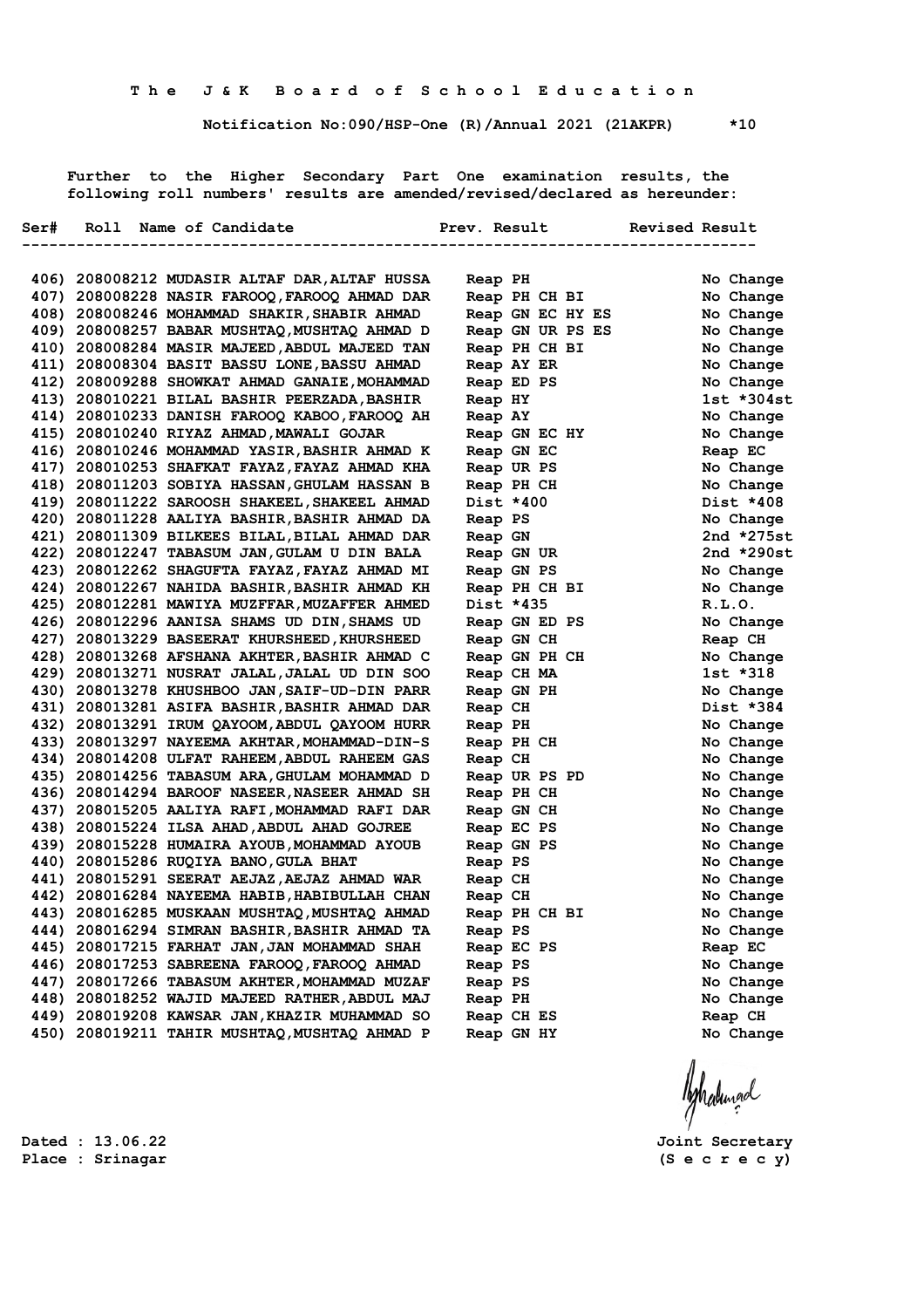**Notification No:090/HSP-One (R)/Annual 2021 (21AKPR) \*11**

 **Further to the Higher Secondary Part One examination results, the following roll numbers' results are amended/revised/declared as hereunder:**

|  | Ser# Roll Name of Candidate                                                                | Prev. Result Revised Result |                         |
|--|--------------------------------------------------------------------------------------------|-----------------------------|-------------------------|
|  |                                                                                            |                             | ------------------      |
|  | 451) 208020210 RASHEENA AKHTER, ABDUL RASHID                                               | Reap PH CH                  | No Change               |
|  | 452) 208020254 ABID MOHAMMAD NAJAR, GHULAM MO                                              | Reap ED PS                  | No Change               |
|  | 453) 208021208 IQRA HILAL, HILAL AHMAD BHAT                                                | Reap GN ED PS               | No Change               |
|  | 454) 208021262 TAHIR AHMAD MALLA, ABDUL RASHE                                              | Reap MA                     | 2nd $*282$              |
|  | 455) 208022206 KALEEM UL LLA PARRAY, ALTAF AH                                              | Reap HY ES                  | No Change               |
|  | 456) 208022214 JUNAID AHMAD CHOPAN, GULAM AHM                                              | Reap EC                     | No Change               |
|  | 457) 208022278 SOLIAH QADIR, GULAM QADIR GANA                                              | Reap CH                     | No Change               |
|  | 458) 208024233 INNAM UL HAQ SULTANPURI, IMTIY                                              | Reap CH MA                  | No Change               |
|  | 459) 208024300 KAMRAN MUZAFFAR, MUZAFFAR HUSS                                              | Reap GN AY                  | 2nd $*280st$            |
|  | 460) 208024303 MOHAMMAD MUSHARAFF BHAT, ABDUL                                              | Reap AY                     | No Change               |
|  | 461) 208024306 SAQIB HUSSAIN BHAT, RUKHSAR HU                                              | Reap AY                     | No Change               |
|  | 462) 208028204 TABIA NAZIR, NAZIR AHMAD DAR                                                | Reap PH CH                  | No Change               |
|  | 463) 208028224 REHAN BIN AMIN, AMIN BIN NABI                                               | Reap PH                     | 1st *306st              |
|  | 464) 208028231 FURKAN ALTAF, MOHAMMAD ALTAF B                                              | Reap AY                     | No Change               |
|  | 465) 208029212 ZAKIR AHMAD LONE, GHULAM AHMAD                                              | Reap CH                     | 1st *312st              |
|  | 466) 208029230 ISHRAT ANGUM, AJAZ AHMAD BABA                                               | Reap GN                     | 2nd *279st              |
|  | 467) 208029274 FAISAL RAMZAN LONE, MOHAMMAD R                                              | Reap GN HY                  | No Change               |
|  | 468) 208030202 SALIK IRSHAD, IRSHAD AHMAD MAL                                              | Reap PH CH                  | No Change               |
|  | 469) 208030254 MUSTAFA RASOOL, GHULAM AHMAD L                                              | Reap AY ER                  | Reap AY                 |
|  | 470) 208030267 FURQAN MAQBOOL, MOHAMMAD MAQBO                                              | Reap GN HY                  | No Change               |
|  | 471) 208030275 MOHAMMAD RAFIQ MATTA, REYAZ AH                                              | Reap GN                     | 2nd $*247st$            |
|  | 472) 208031276 SAIMA AKHTER, BASHIR AHMAD LON                                              | Reap GN                     | No Change               |
|  | 473) 208031281 BISMA MUSHTAQ, MUSHTAQ AHMAD L                                              | Reap GN                     | 2nd $*294st$            |
|  | 474) 208032243 MEHNAZA MANZOOR, MANZOOR AHMAD                                              | Reap PS                     | No Change               |
|  | 475) 208032268 AADIL RASHEED BHAT, ABDUL RASH                                              | Reap PS                     | No Change               |
|  | 476) 208035273 QUYSAR AHMAD MIR, ABDUL RASHID<br>477) 209001204 RAZA HUSSAIN, FADA HUSSAIN | Reap PS                     | No Change               |
|  | 478) 209001235 MOHD ARIF, MOHD YAQOOB KALI                                                 | Reap EC ED PS               | Reap EC PS<br>No Change |
|  | 479) 209002260 YASMEEN MANZOOR, MANZOOR HUSSA                                              | Reap ED PS<br>Reap EC PS    | No Change               |
|  | 480) 209002267 SAHIL FAROOQ, FAROOQ AHMAD MUG                                              | Reap GN PS                  | No Change               |
|  | 481) 209003228 RUKHSAR PARVEEN, SADAQAT HUSSA                                              | Reap EC PS                  | No Change               |
|  | 482) 209003243 IRAM TARIQ, TARIQ AHMAD                                                     | Reap GN BI                  | Reap GN                 |
|  | 483) 209004220 SYED WAQAS QADIR, SYED GHULAM                                               | Reap CH                     | 1st *339                |
|  | 484) 209004249 NAZIA BANO, NAZAR DIN                                                       | Reap GN PS                  | No Change               |
|  | 485) 209005220 MOBEEN MANZOOR, MANZOOR AHMAD                                               | Reap GN PH CH               | Reap GN CH              |
|  | 486) 209005228 HASEENA BANO, MOHAMMAD NASEER                                               | Reap GN PS ES               | No Change               |
|  | 487) 209006201 MOHD KABEER, MOHD SAYED                                                     | Reap PH CH BI               | No Change               |
|  | 488) 209006204 TOHEED FAROOQ, FAROOQ AHMAD                                                 | Reap EC                     | 2nd *290st              |
|  | 489) 209006216 SAHIL MUMTAZ, MUMTAZ AHMAD                                                  | Reap PD                     | No Change               |
|  | 490) 209006258 ADREES AHMAD, SWARIYA CHECHI                                                | Reap EC                     | No Change               |
|  | 491) 209007219 RABEEZ AHMAD, BASHIR AHMAD                                                  | Reap GN EC                  | Reap EC                 |
|  | 492) 209007238 MOHAMMAD RAFIQ, MOHAMMAD SHARI                                              | Reap EC ED PS               | No Change               |
|  | 493) 209007248 AMIR AHMAD MALIK, MANZOOR AHMA                                              | Reap ED PS                  | 2nd $*273st$            |
|  | 494) 209007253 MOIN KHAN, MOHD RAZAK KHAN                                                  | Reap ED PS                  | No Change               |
|  | 495) 209007279 FARAQAT ALI, MOHAMMAD ASHRAF                                                | Reap EC                     | No Change               |
|  |                                                                                            |                             |                         |

**Place : Srinagar (S e c r e c y)**

**Dated : 13.06.22 Joint Secretary**

Ashatingal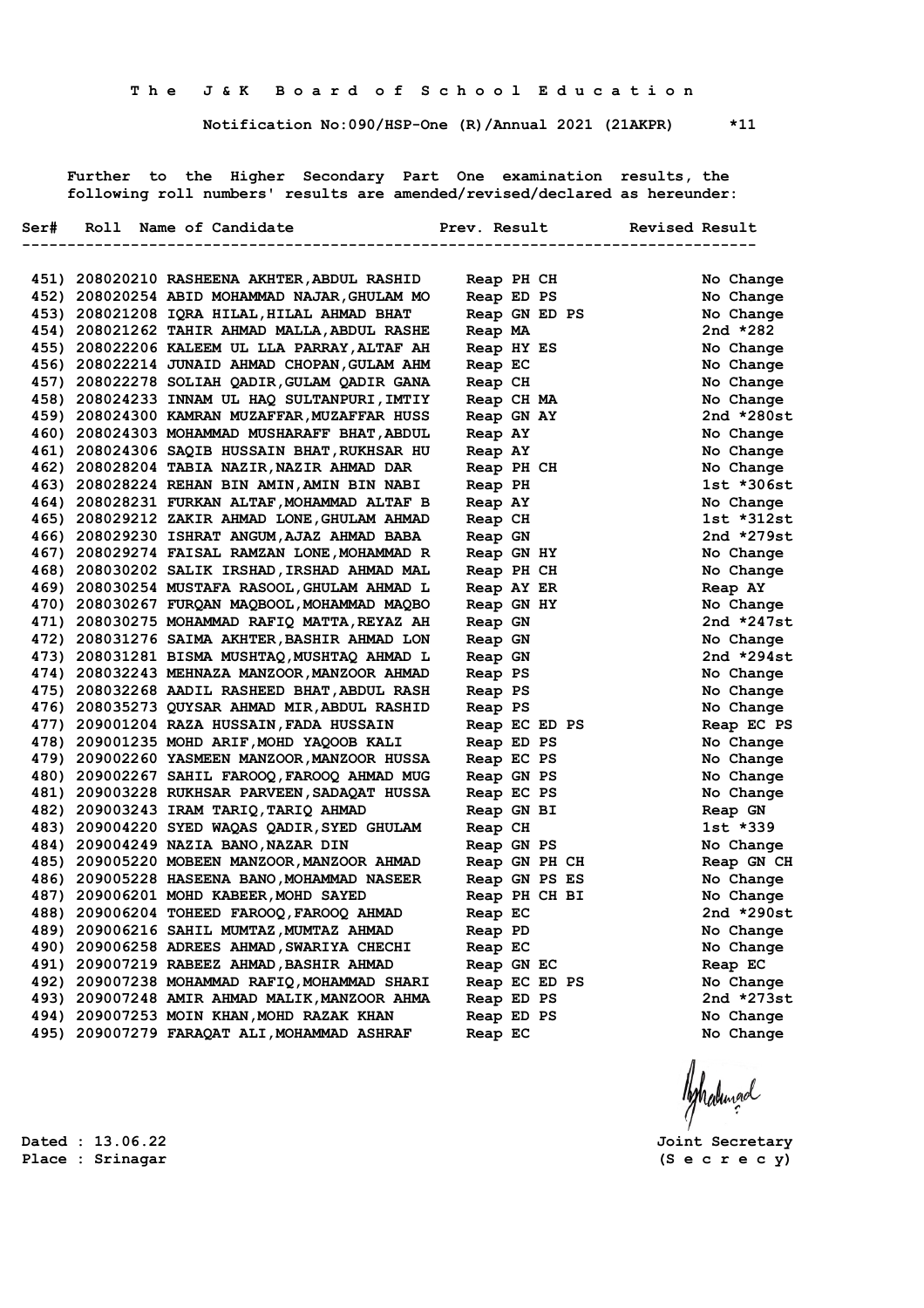**Notification No:090/HSP-One (R)/Annual 2021 (21AKPR) \*12**

 **Further to the Higher Secondary Part One examination results, the following roll numbers' results are amended/revised/declared as hereunder:**

|  | Ser# Roll Name of Candidate                                                                   |                    | Prev. Result Revised Result |                        |  |
|--|-----------------------------------------------------------------------------------------------|--------------------|-----------------------------|------------------------|--|
|  |                                                                                               |                    | ----------------            |                        |  |
|  | 496) 209008205 IMRAN AHMAD, MUHAMMAD RAFIQ                                                    | Reap PH            |                             | No Change              |  |
|  | 497) 209008207 NAZAQAT HUSSAIN, SARAJ DIN                                                     | Reap GN PS         |                             | No Change              |  |
|  | 498) 209008215 BILAL HUSSAIN, WALAYAT HUSSAIN                                                 | Reap EC            |                             | No Change              |  |
|  | 499) 209008216 WASEEM AHMAD QURESHI, MOHAMMAD                                                 | Reap GN EC PS      |                             | Reap EC PS             |  |
|  | 500) 209008244 RAFAQAT ALI, JALAL DIN CHACHIE                                                 | Reap GN PH         |                             | No Change              |  |
|  | 501) 209008269 ISHFAQ AHMAD WANI, RASHID AHMA                                                 | Reap GN ED PS PD   |                             | Reap GN PS PD          |  |
|  | 502) 209008277 ALYAS AHMAD, LIYAQAT HUSSAIN                                                   | Reap GN PS         |                             | No Change              |  |
|  | 503) 209008289 SOWEED HUSSAIN, NAZIR HUSSAIN                                                  |                    | Reap GN ED PS               | Reap GN PS             |  |
|  | 504) 209008298 ASHIQ AHMAD BEIGH, ISHTAYAQ AH                                                 | Reap PH            |                             | No Change              |  |
|  | 505) 209009283 ISHRAT NAZ MEHLOO, RAKHMAT DIN                                                 | Reap GN EC         |                             | 2nd *275st             |  |
|  | 506) 209009291 SHAGUFTA BANO, MOHAMMAD LATIEF                                                 | Reap GN EC         |                             | No Change              |  |
|  | 507) 209010206 NAZIA HAKIM, HAKIM UD DIN                                                      | Reap EC            |                             | 2nd *270st             |  |
|  | 508) 209012223 SHUGUFTA BANO, MOHD SHAFI AWAN                                                 |                    | Reap GN UR ED PD            | No Change              |  |
|  | 509) 209012232 ABID KHAN, MOHAMMAD YASEEN KHA                                                 | Reap PS ES         |                             | No Change              |  |
|  | 510) 209012236 SANIYA ARIF, MOHAMMAD ARIF KHA                                                 | Reap UR            |                             | 1st *302st             |  |
|  | 511) 209013243 MOHD WASEEM LONE, NAZIR AHMED                                                  | Reap GN ED         |                             | R.L.0.                 |  |
|  | 512) 209013278 SYED MUJTABA HUSSAIN, SYED ALT                                                 | Reap GN ED         |                             | Reap ED                |  |
|  | 513) 209013285 YASIR AHMAD NAJAR, ABDUL AZIZ                                                  | Reap PS            |                             | No Change              |  |
|  | 514) 209013288 FAISAL HAFIZ, HAFIZULLAH SHAH                                                  | Reap ED PS         |                             | No Change              |  |
|  | 515) 209014203 MYMOONA RASHEED, ABDUL RASHEED                                                 | Reap HY            |                             | No Change              |  |
|  | 516) 209014211 AFROOZA BANO, LATE WALI MOHAMM                                                 | Reap ED PD         |                             | No Change              |  |
|  | 517) 209014246 MAROOFA BANO, MOHD DIN                                                         | Reap GN EC         |                             | No Change              |  |
|  | 518) 209014247 UZIMA ARIF, MOHD ARIF KHAN                                                     | Reap PH ES         |                             | Reap PH                |  |
|  | 519) 209014249 SHAFAYAT KHAN, ZAKIR ALI KHAN                                                  | Reap PH            |                             | No Change              |  |
|  | 520) 209014252 HOVAID MANZOOR, MANZOOR AHMAD                                                  | Reap HY ES         |                             | No Change              |  |
|  | 521) 209014294 AMEESHA MUMTAZ, MUMTAZ AHMAD K                                                 |                    | Reap GN ED PS ES            | No Change              |  |
|  | 522) 209015205 SEHRISH DANISH, DANISH AHMAD K                                                 | Reap ED PS         |                             | No Change              |  |
|  | 523) 209015208 ISHFAQ MUKHTIYAR, MUKHTIYAR AH                                                 | Reap MA PS         |                             | No Change              |  |
|  | 524) 209015222 YASIR IQBAL, MOHD IQBAL SHEIKH                                                 | Reap PS            |                             | No Change              |  |
|  | 525) 209015246 MARYAM MANZOOR, MANZOOR AHMAD                                                  | Reap CH ES         |                             | No Change              |  |
|  | 526) 209016219 FAISAL HAMID MIR, ABDUL HAMID                                                  | Reap HY            |                             | No Change              |  |
|  | 527) 209016248 RAHEELA BANO, NAZIR AHMAD BATL<br>528) 209016256 SHAFAYAT AHMAD TANOLI, GHULAM | Reap PH CH         |                             | 2nd $*283st$           |  |
|  |                                                                                               |                    | Reap GN UR ED               | No Change              |  |
|  | 529) 209016288 MUNEEB MANZOOR, MANZOOR AHMAD<br>530) 209017237 NISAR AHMAD NAIKOO, GH MOHAMMA | Reap EC<br>Reap PS |                             | No Change<br>No Change |  |
|  | 531) 209017238 SHAYISTA BANO, MOHAMMAD RAMZAN                                                 | Reap PS            |                             | 2nd *282st             |  |
|  | 532) 209018208 FAYAZ AHMAD CHOPAN, KHAZER MOH                                                 | Reap CH            |                             | No Change              |  |
|  | 533) 209018226 NUZHAT MANZOOR, MANZOOR AHMAD                                                  | Reap PS            |                             | No Change              |  |
|  | 534) 209018249 AFSHANA BANO,ABDUL AZIZ KHAN                                                   | Reap EC            |                             | No Change              |  |
|  | 535) 209021216 AZHAR MEHMOOD, MOHAMMAD LATIEF                                                 | Reap GN            |                             | 2nd *258st             |  |
|  | 536) 209021230 NUSRIT SAFEER, MOHD SAFEER                                                     | Reap PS            |                             | 1st *296st             |  |
|  | 537) 209021265 SYED SOHAIL ARIF, SYED ARIF HU                                                 | Reap GN UR         |                             | No Change              |  |
|  | 538) 209022230 FAIZAN AHMAD, NAZEER AHMAD KHO                                                 | Reap ES            |                             | 2nd *240st             |  |
|  | 539) 209022251 SHONKEEL AHMAD, MOHAMMAD SHARI                                                 | Reap GN ES         |                             | Reap ES                |  |
|  | 540) 209023249 SHAHID AHMAD, MOHD RAFIQ AWAN                                                  | Reap PS            |                             | No Change              |  |
|  |                                                                                               |                    |                             |                        |  |

Ashalingal

**Dated : 13.06.22 Joint Secretary**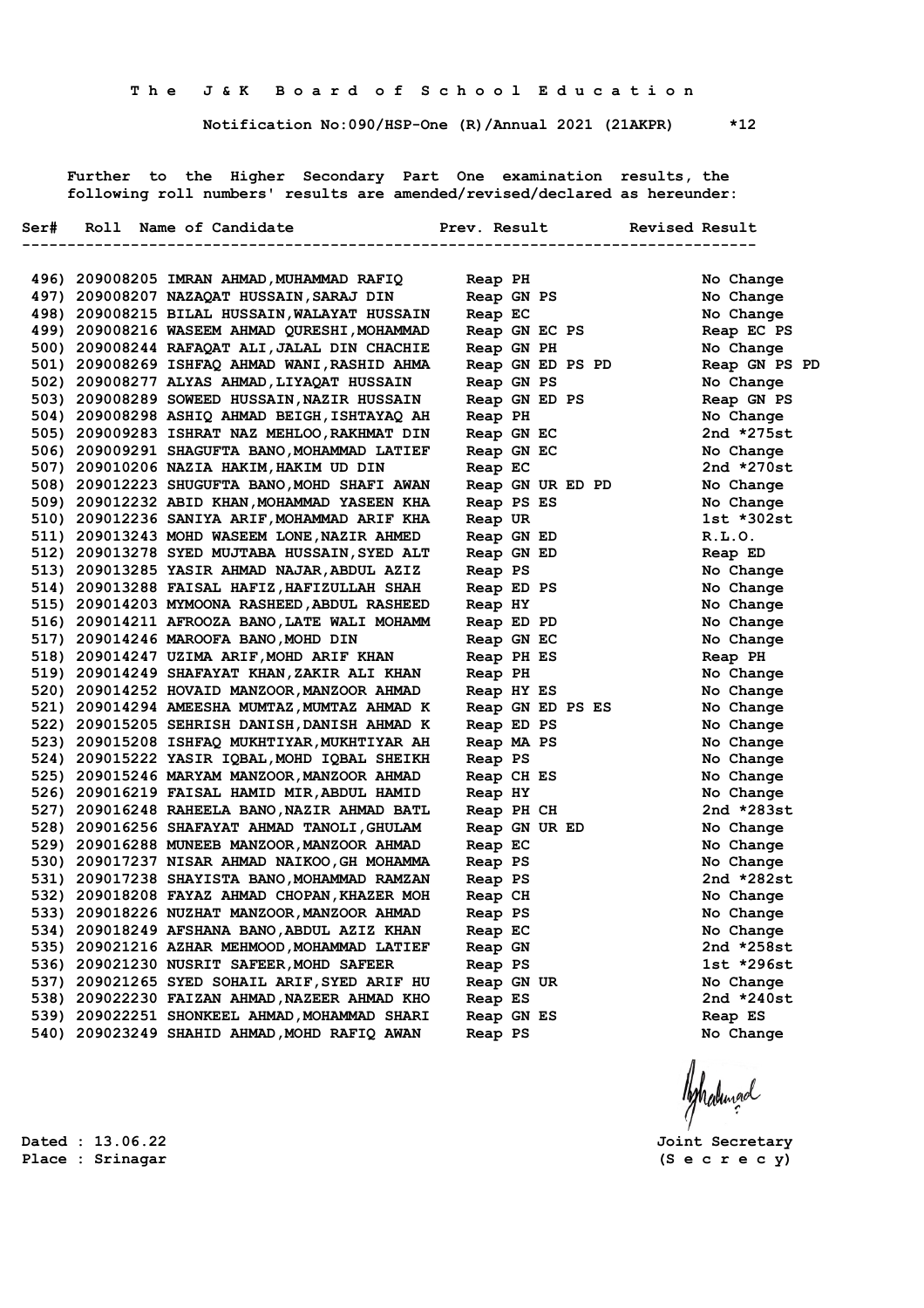**Notification No:090/HSP-One (R)/Annual 2021 (21AKPR) \*13**

 **Further to the Higher Secondary Part One examination results, the following roll numbers' results are amended/revised/declared as hereunder:**

|  | Ser# Roll Name of Candidate                   | Prev. Result          | <b>Revised Result</b> |
|--|-----------------------------------------------|-----------------------|-----------------------|
|  |                                               | --------------------- |                       |
|  | 541) 209023272 LAYAKAT AHMAD MUGHAL, MOHAMMAD | Reap GN               | No Change             |
|  | 542) 209023275 NADEEM AHMAD CHOWAN, TARIQ AHM | Reap GN               | No Change             |
|  | 543) 209023278 NAZIMA SHAFIQ, SHAFIQ AHMAD KH | Reap GN               | 2nd $*285st$          |
|  | 544) 212002209 AJAZ AHMAD GOJAR TURK, MUSHTAQ | Reap GN PS            | No Change             |
|  | 545) 212002221 KHALIDA AKHTER, SHAH I JAHAN G | Reap ES               | No Change             |
|  | 546) 212003234 ASRAR IRSHAD, IRSHAD AHMAD MAL | Reap GN PS            | No Change             |
|  | 547) 212003256 MOHAMMAD AAQIB LONE, GHULAM AH | Reap CH               | No Change             |
|  | 548) 212004223 REYASAT AHMAD SHAH, GHULAM AHM | Reap GN ED ES         | No Change             |
|  | 549) 212004235 RAZIA BANO, GHULAM MOHAMMAD KO | Reap GN ED PS ES      | No Change             |
|  | 550) 212004241 TANVEER AHMAD TANTRAY, GHULAM  | Reap GN ED            | No Change             |
|  | 551) 212004242 ULFATH AKHTER, GHULAM MOHAMMAD | Reap GN ED            | No Change             |
|  | 552) 212004255 RABIA JAAN, GHULAM MOHI-UD-DIN | Reap ED PS            | No Change             |
|  | 553) 212005228 RIFAT WALI, WALI MOHAMMAD WANI | Reap GN ED PS         | No Change             |
|  | 554) 212005243 RUBEENA BANO, GHULAM MOHAMMAD  | Reap GN ED            | No Change             |
|  | 555) 212005264 TARIQ AHMAD LONE, HABIBULLAHA  | Reap ES               | 2nd $*281$            |
|  | 556) 212006201 MUNEER AHMAD CHACHIE, ABDUL RA | Reap GN UR ED PS      | No Change             |
|  | 557) 212006265 SHAMEEMA BANO, MOHAMMAD SHAFI  | Reap GN UR PS         | No Change             |
|  | 558) 212006274 AQIB MAQBOOL DAR, MOHAMMAD MAQ | Reap GN PS            | No Change             |
|  | 559) 212006283 TARIQ AHMAD MAPNOO ALAIS MIR,  | Reap ED ES            | No Change             |
|  | 560) 212007202 MASROOF HASSAN, GHULAM HASSAN  | Reap GN PH MA ET      | No Change             |
|  | 561) 212007218 FAHEEM GULZAR, GULZAR AHMAD MA | Reap CH CS            | No Change             |
|  | 562) 212007261 MOHAMMAD DANISHWAR WANI, MUSHT | Reap AR PS            | No Change             |
|  | 563) 212008236 FARHAT IRSHAD, IRSHAD HUSSAIN  | Reap GN EC            | No Change             |
|  | 564) 212008261 YAMIN JAGOO, TARIQ AHMAD JAGOO | Reap GN PS            | 2nd $*262st$          |
|  | 565) 212008272 SHOWKET AHMAD DAR, GHULAM MOHA | Reap GN               | 2nd $*241st$          |
|  | 566) 212009215 SHABIR SHOWKET, SHOWKET AHMAD  | Reap MA               | No Change             |
|  | 567) 212009237 RAMEEZ YASEEN GOJER TURK, MOHA | Reap EC               | No Change             |
|  | 568) 212009240 FAISAL RAMZAN, MOHAMMAD RAMZAN | Reap EC               | 2nd *257st            |
|  | 569) 212010225 FIRDOUS AHMAD GOJER PATHAN, MU | Reap EC PD            | No Change             |
|  | 570) 212010230 AAMIR ASHRAF, MOHAMMAD ASHRAF  | Reap PD               | No Change             |
|  | 571) 212012229 ABID MIRZA MIR GOJAR, MOHD MIR | Reap CH               | No Change             |
|  | 572) 212012233 NAZIMA MAJEED, AB MAJEED BHAT  | Reap PH CH            | No Change             |
|  | 573) 212013201 ISHRAT FATIMA, HAYATULLAH MIR  | Reap CH               | No Change             |
|  | 574) 212013211 IMTIYAZ AHMAD MIR GOJAR, KHANI | Reap CH               | $1st *352st$          |
|  | 575) 212013228 NAGEENA BANO, NAIK ALAM BANI   | Reap GN PS            | No Change             |
|  | 576) 212013249 MARYA KOUNSAR, SHABIR AHMAD MI | Reap PS               | No Change             |
|  | 577) 212013258 IQBAL HASSAN GANIE, GHULAM HAS | Reap GN PS            | No Change             |
|  | 578) 212013271 MUSHTAQ AHMAD SEER, MOHAMMAD Y | Reap GN               | No Change             |
|  | 579) 212013290 SALEEM JAVID, JAVAID AHMAD MAL | Reap PS               | No Change             |
|  | 580) 212013298 RUBEENA BANO, WALLI REHMAN KHA | Reap PS               | No Change             |
|  | 581) 212013300 MUSHTAQ AHMAD MALLAH, MOHAMMAD | Reap PS               | No Change             |
|  | 582) 212013312 ZAMEERA BANO, MAM UD DIN BAJAR | Reap GN ED PS         | No Change             |
|  | 583) 212014221 MOHAMMAD YASEEN KHAN, MANZOOR  | Reap CH               | No Change             |
|  | 584) 212014242 MOHAMMAD MURSHID MIR, SHAHID P | Reap MA               | No Change             |
|  | 585) 212014244 ARSHAD MUMTAZ, MUMTAZ AHMAD BA | Reap GN               | No Change             |
|  |                                               |                       |                       |

Ashatingal

**Dated : 13.06.22 Joint Secretary**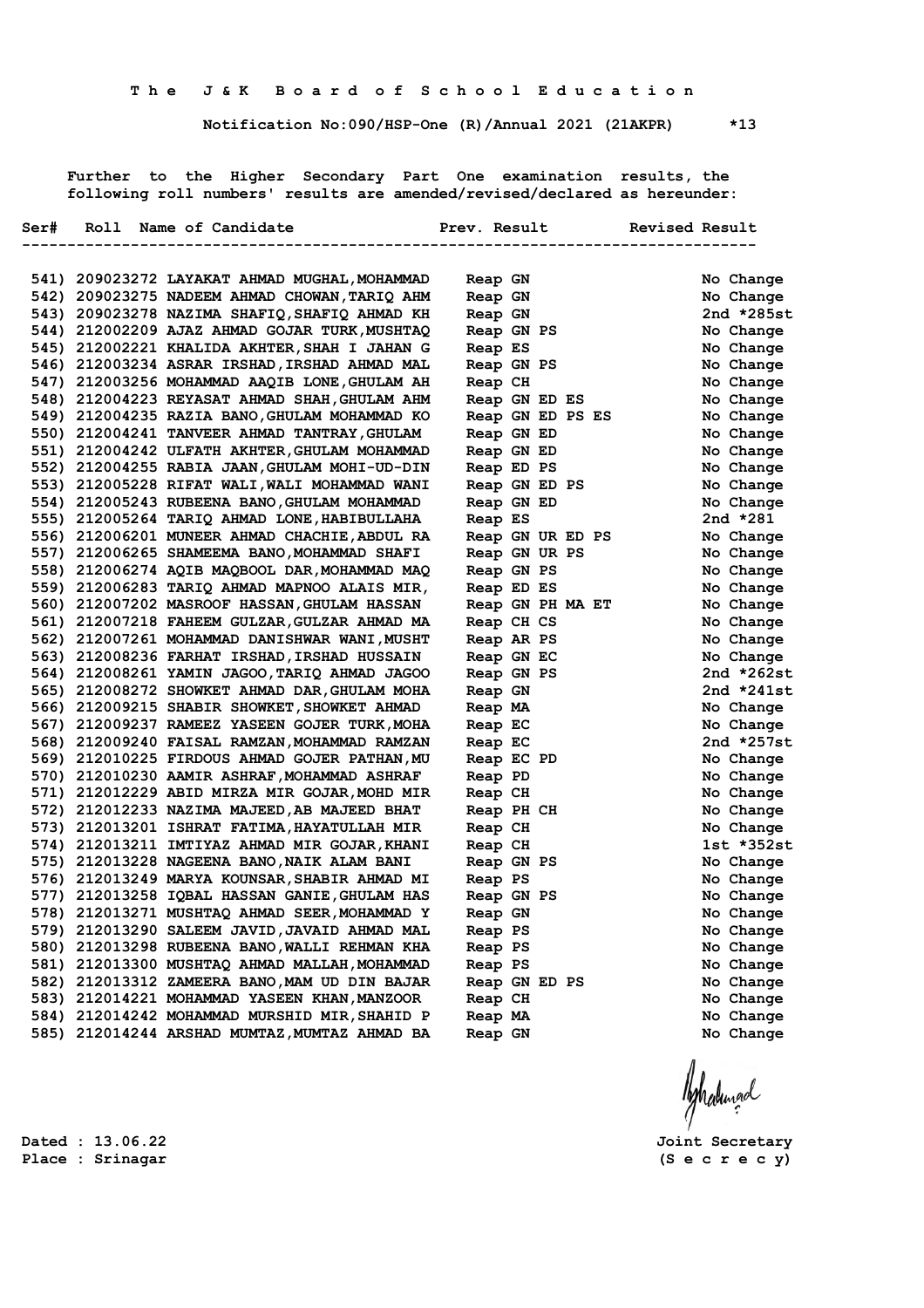**Notification No:090/HSP-One (R)/Annual 2021 (21AKPR) \*14**

 **Further to the Higher Secondary Part One examination results, the following roll numbers' results are amended/revised/declared as hereunder:**

|  | Ser# Roll Name of Candidate                                                                    |                       | Prev. Result  | Revised Result         |                         |
|--|------------------------------------------------------------------------------------------------|-----------------------|---------------|------------------------|-------------------------|
|  |                                                                                                |                       |               | ---------------------- |                         |
|  |                                                                                                |                       |               |                        |                         |
|  | 586) 212014265 MOHAMMAD YASEEN GANIE, MOHAMMA                                                  | Reap GN               |               |                        | No Change               |
|  | 587) 212014280 SHAHID SHAFI BHAT, MOHAMMAD SH                                                  | Reap CH               |               |                        | No Change               |
|  | 588) 212016248 ADNAN RASOOL, GHULAM RASOOL MI                                                  | Reap GN PS            |               |                        | No Change               |
|  | 589) 212016271 HANAN ALTAF, ALTAF HUSSAIN KHA                                                  | Reap GN CH            |               |                        | Reap CH                 |
|  | 590) 212016284 ZAHID ZAHOOR, ZAHOOR AHMAD BHA                                                  |                       | Reap GN AY EC |                        | Reap AY EC              |
|  | 591) 212016293 MOHAMMAD KHALID KHAN, GULZAR H<br>592) 212018205 KULSOOMA AKHTER, KHAZIR MOHAMM |                       | Reap GN PH MA |                        | No Change               |
|  | 593) 212019299 IRFAN MANZOOR SOFI, MANZOOR AH                                                  | Reap ED               |               |                        | No Change<br>No Change  |
|  | 594) 212020204 ISHFAQ AHMAD KHAN GOJAR, JHANG                                                  | Reap CH               |               |                        |                         |
|  | 595) 212021203 DANISH AHMAD KHAN GOJJER, MOHA                                                  | Reap PS               |               |                        | No Change<br>2nd $*268$ |
|  | 596) 212021222 NASEER AHMAD KHAN GOJER, GHULA                                                  | Reap PS               |               |                        | No Change               |
|  | 597) 212022206 REHANA FAYAZ, FAYAZ AHMAD KUMA                                                  | Reap ED               |               |                        | 1st *324st              |
|  | 598) 212022224 SUMIYA MEHRAJ, MEHRAJ-UD-DIN M                                                  | Reap PH               |               |                        | No Change               |
|  | 599) 212022225 ZEENAT RASOOL, GHULAM RASOOL M                                                  | Reap CH<br>Reap PH CH |               |                        | No Change               |
|  | 600) 212022238 TAHJUD HASSAN, GHULAM HASSAN N                                                  | Reap UR PS            |               |                        | No Change               |
|  | 601) 212023261 ARIZOO BASHIR, BASHIR AHMAD GA                                                  | Reap GN PS            |               |                        | No Change               |
|  | 602) 212023270 NIGHAT MANZOOR, MANZOOR AHMAD                                                   | Reap PS               |               |                        | No Change               |
|  | 603) 212024223 SAFEENA AKHTER, MOHAMMAD SAIF-                                                  | Reap CH               |               |                        | No Change               |
|  | 604) 212024294 ZANIB GULZAR, GULZAR AHMAD MAL                                                  | Reap UR PS            |               |                        | No Change               |
|  | 605) 212025224 AABROO MUSHTAQ, MUSHTAQ AHMAD                                                   | Reap GN CH            |               |                        | No Change               |
|  | 606) 212025287 LIALA REYAZ, REYAZ AHMAD LONE                                                   | Reap GN ED            |               |                        | Reap GN                 |
|  | 607) 212026275 RIFAT REYAZ, REYAZ AHMAD SHEIK                                                  | Reap AR               |               |                        | $1st * 305st$           |
|  | 608) 213001202 BILQEESA SAFDAR, MOHAMMAD SAFD                                                  | Reap PH CH            |               |                        | $1st *295st$            |
|  | 609) 213001305 NAHIDA NAZIR, NAZIR AHMAD HYDE                                                  | Reap PH               |               |                        | R.L.0.                  |
|  | 610) 213001314 SAIFULLAH ALI BHAT, MOHAMMAD Y                                                  | Reap ES               |               |                        | No Change               |
|  | 611) 213001315 HASEEB AHMAD RATHER, MUSHTAQ A                                                  | Reap EC PS            |               |                        | No Change               |
|  | 612) 213004242 TANVEER AHMAD MIR, MANZOOR AHM                                                  | Reap PS               |               |                        | No Change               |
|  | 613) 213004251 SHAHID AFRIDI SHEIKH, ABDUL AH                                                  | Reap GN ED            |               |                        | No Change               |
|  | 614) 213007229 SHOUKAT AHMAD BHAT, NISAR AHMA                                                  | Reap GN               |               |                        | No Change               |
|  | 615) 213008222 RAYEES AHAD, ABDUL AHAD SHEIKH                                                  | Reap EC PS            |               |                        | No Change               |
|  | 616) 213008224 ROUF BASHEER, BASHEER AHMAD PA                                                  | Reap UR PD            |               |                        | No Change               |
|  | 617) 213008225 QAZI JUNAID AHMAD, QAZI ZAMEER                                                  |                       | Reap GN UR HY |                        | No Change               |
|  | 618) 213008226 MUZAFAR HUSSAIN PARRAY, ABDUL                                                   |                       | Reap GN UR HY |                        | No Change               |
|  | 619) 213008263 ZEESHAN ALI, ALI MOHAMMAD BHAT                                                  | Reap GN UR            |               |                        | No Change               |
|  | 620) 213010222 BARKAT ALI DAR, MOHAMMAD YOUSU                                                  | Dist *426             |               |                        | No Change               |
|  | 621) 213011251 SURAYA FAYAZ, FAYAZ AHMAD MALL                                                  | Reap GN               |               |                        | 1st *297st              |
|  | 622) 213011260 SAHIL HASSAN WANI, GHULAM HASS                                                  | Reap CH MA            |               |                        | No Change               |
|  | 623) 213011267 SHAHJAHAN KHAN, ABDUL QUYOOM K                                                  | Reap MA               |               |                        | No Change               |
|  | 624) 213011272 SYED ABDAL RASHID, LATE SYED R                                                  | Reap CH MA            |               |                        | No Change               |
|  | 625) 213012201 MASRAT HASSAN, GHULAM HASSAN K                                                  | Reap EC               |               |                        | No Change               |
|  | 626) 213012254 NAVEED MANZOOR, MANZOOR AHMAD                                                   |                       | Reap PH CH MA |                        | No Change               |
|  | 627) 213013234 RIYAN FAROOQ, FAROOQ AHMAD WAZ                                                  | Reap EC               |               |                        | No Change               |
|  | 628) 213013242 RIZWAN RASHID MALLA, ABDUL RAS                                                  | Reap GN EC            |               |                        | No Change               |
|  | 629) 213013253 TASVEER ASGAR, MOHAMAD YOUSF M                                                  | Reap EC               |               |                        | No Change               |
|  | 630) 213013262 ABU RAKIBUL FIRDOUS, FIRDOUS S                                                  | Reap PH CH            |               |                        | 1st *297st              |
|  |                                                                                                |                       |               |                        |                         |
|  |                                                                                                |                       |               |                        |                         |
|  |                                                                                                |                       |               |                        | Ashatingal              |
|  |                                                                                                |                       |               |                        |                         |
|  |                                                                                                |                       |               |                        |                         |

**Place : Srinagar (S e c r e c y)**

**Dated : 13.06.22 Joint Secretary**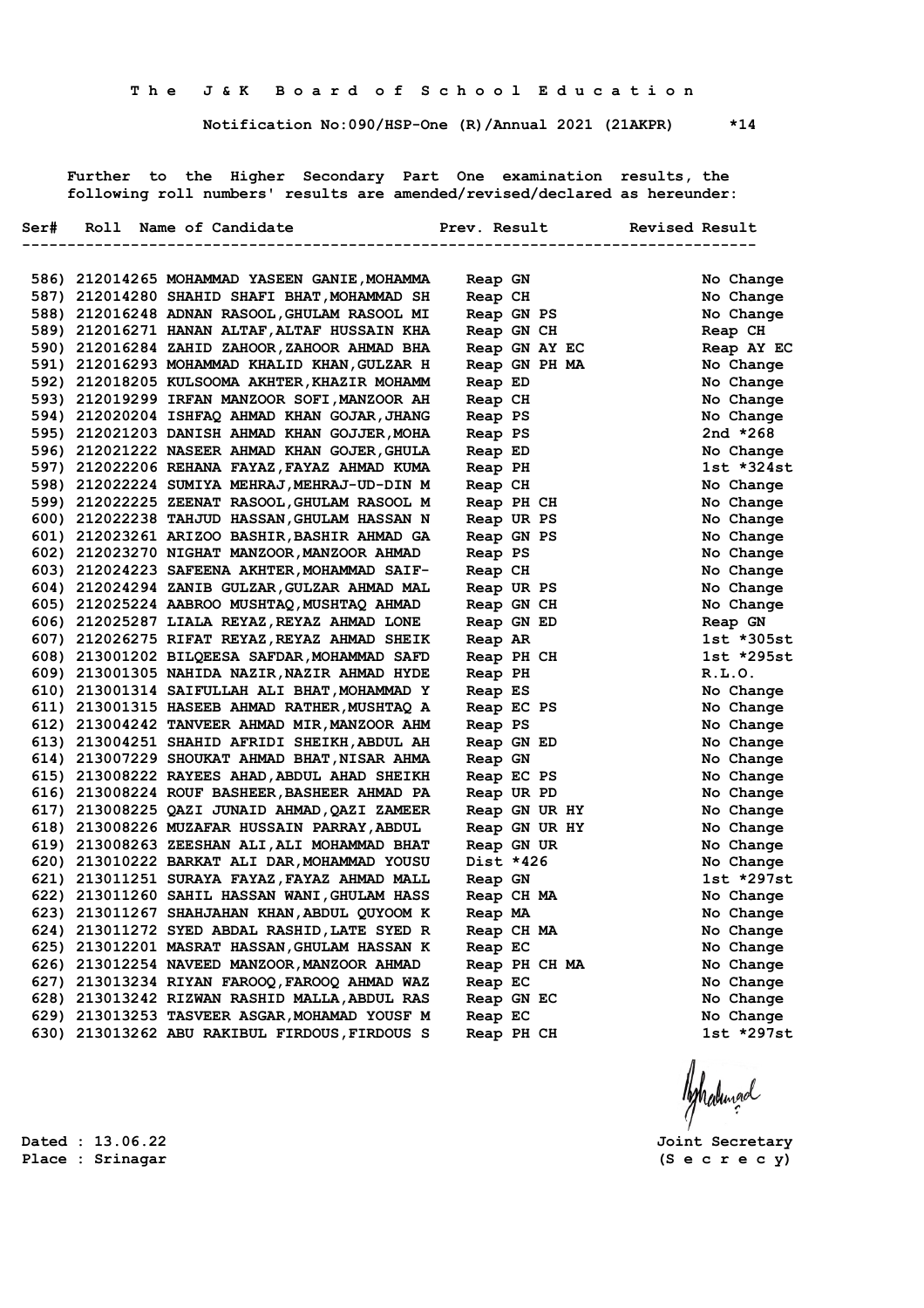**Notification No:090/HSP-One (R)/Annual 2021 (21AKPR) \*15**

 **Further to the Higher Secondary Part One examination results, the following roll numbers' results are amended/revised/declared as hereunder:**

|  | Ser# Roll Name of Candidate                   |               | Prev. Result<br><b>Revised Result</b> |              |
|--|-----------------------------------------------|---------------|---------------------------------------|--------------|
|  |                                               |               |                                       |              |
|  | 631) 213013279 HADIYA SHAFI, MOHAMMAD SHAFI K | Reap PH       |                                       | No Change    |
|  | 632) 213014218 BISMA FAROOQ, FAROOQ AHMAD GAN | Reap GN PD    |                                       | No Change    |
|  | 633) 213014240 KANEEZ FATIMA, MOHAMMAD AKBAR  | Reap HY       |                                       | 2nd $*260st$ |
|  | 634) 213014259 AAQIB AHMAD BEIGH, GHULAM MOHA | Reap HY       |                                       | No Change    |
|  | 635) 213016205 MASIR FAROOQ KHANDAY, FAROOQ A | Reap GN EC ED |                                       | No Change    |
|  | 636) 213017210 NASEER AHMAD RATHER, GHULAM MO | Reap PS       |                                       | No Change    |
|  | 637) 213017227 SHOWKAT AHMAD BEIG, ABDUL HAMI | Reap AR PS    |                                       | No Change    |
|  | 638) 213017244 AASIF ALI MALLA, ALI MOHAMMAD  | Reap UR       |                                       | No Change    |
|  | 639) 214004203 AZAD HUSSAIN LONE, MOHAMMAD HU | Reap PS       |                                       | No Change    |
|  | 640) 214004250 AASHIQ JAVEED LONE, JAVEED AHM | Reap GN       |                                       | 2nd $*246st$ |
|  | 641) 214004253 OWAIS RASHID LONE, AB RASHID L | Reap GN       |                                       | 2nd *245st   |
|  | 642) 214006238 NAWAZ SHAREEF LONE, MOHD SHARE | Reap HY       |                                       | No Change    |
|  | 643) 217003228 HAZIQ BILAL, BILAL AHMAD WANI  | Reap EC       |                                       | Dist *396st  |
|  | 644) 217006218 AABID MANZOOR PARRAY, MANZOOR  | Reap PH CH    |                                       | 1st *329st   |
|  | 645) 217006236 IRFAN ASHRAF DAR, MOHAMMAD ASH | Reap CH       |                                       | No Change    |
|  | 646) 217006303 LIYAKAT AHMAD DAR, MOHAMMAD BA | Reap PS       |                                       | No Change    |
|  | 647) 217007228 AAQIB TARIQ MIR, TARIQ AHMAD M | Reap GN       |                                       | $1st *297st$ |
|  | 648) 217009201 TAWSEEF HASSAN MIR, GHULAM HAS | Reap PS       |                                       | No Change    |
|  | 649) 217009205 AAZAN AASHIQ, AASHIQ HUSSAIN D | Reap EC       |                                       | No Change    |
|  | 650) 217009210 SHAHID AKRAM LONE, MOHAMMAD AK | Reap PS       |                                       | No Change    |
|  | 651) 217009212 AAMIR JAVAID, JAVAID AHMAD RAT | Reap MA       |                                       | 1st *332     |
|  | 652) 217009242 MOHSIN MANZOOR, MANZOOR AHMAD  | Reap EC       |                                       | No Change    |
|  | 653) 217010204 YAWAR FAROOQ SHEIKH, FAROOQ AH | Reap GN EC    |                                       | No Change    |
|  | 654) 217010212 BURHAN ALI, ALI MOHMAD ALLAYEE | Reap GN       |                                       | 2nd *294st   |
|  | 655) 217010218 MAROOFA JAN, MEHRAJ-UD-DIN SHA | Reap PH       |                                       | Dist *387st  |
|  | 656) 217010231 MAHIRA JAN, MOHAMAD MAQBOOL DA | Dist *458     |                                       | Dist *459    |
|  | 657) 217010238 UMAR FAROOQ, FAROOQ AHMAD BHAT | Reap GN UR ED |                                       | No Change    |
|  | 658) 217011244 RASIK AHAD, ABDUL AHAD SHIEKH  | Reap EC       |                                       | No Change    |
|  | 659) 217012251 FARHAN AHMAD BHAT, SARFARAZ AH | Reap SL PS    |                                       | No Change    |
|  | 660) 217012268 AFAQ HUSSAIN MALIK, SARWAR HUS | Reap PS       |                                       | No Change    |
|  | 661) 217012273 YAWAR ABBAS MALIK, MOHAMMAD AK | Reap SL PS    |                                       | No Change    |
|  | 662) 217012287 MASROOR SALIM, ABDUL SALAM RAT | Reap PS       |                                       | No Change    |
|  | 663) 217013227 SYED MUSAIB, SYED FAYAZ AHMAD  | Dist *447     |                                       | Dist *451    |
|  | 664) 217013287 SUHAIL RATHER, GULAM MOHMAD RA | Reap GN       |                                       | 2nd $*277st$ |
|  | 665) 217014229 XYGUM ABBAS WANI, MOHAMMAD HUS | Reap MA BI    |                                       | No Change    |
|  | 666) 217014251 JUNAID JAVAID, JAVAID AHMAD GA | Reap EC ED HY |                                       | No Change    |
|  | 667) 217014267 ISHFAQ ASLAM, MOHAMMAD ASLAM G | Reap PD       |                                       | No Change    |
|  | 668) 217015208 SUHAIL ABASS BHAT, SHABIR AHMA | Reap CH BI    |                                       | Reap CH      |
|  | 669) 217015228 AABID SHAFI, MOHAMMAD SHAFI BH | Reap CH       |                                       | No Change    |
|  | 670) 217015283 AADIL NAZIR, NAZIR AHMAD RATHE | Reap GN UR PS |                                       | Reap GN PS   |
|  | 671) 217015294 SUHAIL AHMAD GANAIE, GULAM MOH | Reap GN PS    |                                       | No Change    |
|  | 672) 217018202 SHAHID ALI MALIK, NAZIR AHMAD  | Reap EC       |                                       | No Change    |
|  | 673) 217018214 MEHJABEENA AKHTER, BASHIR AHMA | Reap CH       |                                       | 1st *336st   |
|  | 674) 217018227 ASIYA JAN, BASHIR HUSSAIN GANI | Reap PS       |                                       | No Change    |
|  | 675) 217019201 ZAHID NAZIR, NAZIR AHMAD BHAT  | Reap PS       |                                       | No Change    |
|  |                                               |               |                                       |              |
|  |                                               |               |                                       |              |
|  |                                               |               |                                       | Aghalunad    |
|  |                                               |               |                                       |              |

**Dated : 13.06.22 Joint Secretary**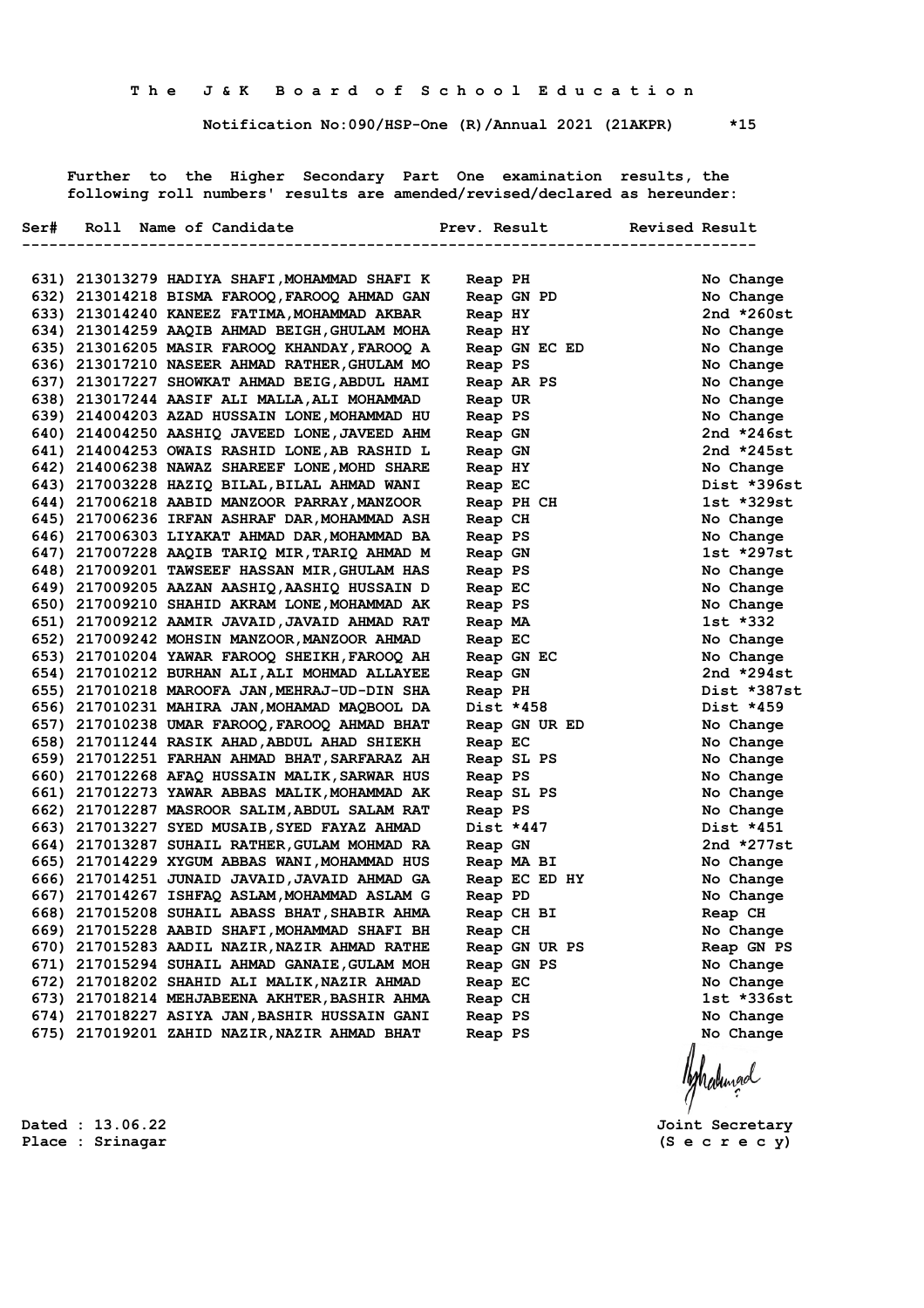**Notification No:090/HSP-One (R)/Annual 2021 (21AKPR) \*16**

 **Further to the Higher Secondary Part One examination results, the following roll numbers' results are amended/revised/declared as hereunder:**

|  | Ser# Roll Name of Candidate                                                                   | Prev. Result       | Revised Result          |
|--|-----------------------------------------------------------------------------------------------|--------------------|-------------------------|
|  |                                                                                               |                    |                         |
|  | 676) 217019217 MUSAIB MANZOOR SHEER GOJREY, M                                                 | Reap AY            | No Change               |
|  | 677) 217019258 AFSHANA AKHTER, MEHRAJ AHMAD G                                                 | Reap GN UR PS      | Reap GN PS              |
|  | 678) 217019263 MAROOF HUSSAIN WANI, MOHAMMAD                                                  | Reap EC ED PS      | Reap EC PS              |
|  | 679) 217019270 MEHVISH MAQBOOL, MOHAMMAD MAQB                                                 | Reap PS            | No Change               |
|  | 680) 217019276 MUNEER BASHIR MIR, BASHIR AHMA                                                 | Reap EC            | No Change               |
|  | 681) 217021245 DANISH KHURSHEED, KHURSHEED AH                                                 | Reap GN PS         | No Change               |
|  | 682) 217024289 SHAHID MANZOOR, MANZOOR AHMAD                                                  | Reap HY            | No Change               |
|  | 683) 217026241 SABREENA HASSAN, GHULAM HASSAN                                                 | Reap ED            | No Change               |
|  | 684) 217030239 TABASUM AKHTER, GHULAM HUSSAIN                                                 | Reap GN            | No Change               |
|  | 685) 217030281 RIFAT JAN, MUHAMMAD ABDULLAH H                                                 | Reap GN            | No Change               |
|  | 686) 217030306 AFREENA, ALI MOHD MALIK                                                        | Reap GN PS         | No Change               |
|  | 687) 217031204 MUSKAN NAZIR, NAZIR AHMAD WANI                                                 | Reap PH CH         | Reap CH                 |
|  | 688) 217031277 TOIBA SHAFI, MOHMAD SHAFI SOFI                                                 | Reap PS            | No Change               |
|  | 689) 217032213 MUSKAN MANZOOR, MANZOOR AHMAD                                                  | Reap CH            | $1st * 365st$           |
|  | 690) 217032243 TAHIR AHMAD PANDIT, MOHD ASLAM                                                 | Reap CH MA         | Reap MA                 |
|  | 691) 217032267 DANISH FAROZE, FAROZE AHMAD BH                                                 | Reap GN CH         | No Change               |
|  | 692) 217032280 SHAISTA MUSHTAQ, MUSHTAQ AHMAD                                                 | Reap PS ES         | No Change               |
|  | 693) 217032293 MOOMIN FAYAZ, FAYAZ AHMAD SHEI                                                 | Reap GN PS         | No Change               |
|  | 694) 217032312 INSHA SHAKEEL, SHAKEEL AHMAD J                                                 | Reap GN PS         | No Change               |
|  | 695) 217033254 AZRA MOHIDIN, GH MOHIDIN BHAT                                                  | Reap PH CH         | No Change               |
|  | 696) 217033255 ZAHOOR AHMAD RATHER, GH MOHI U                                                 | Reap GN CH MA      | No Change               |
|  | 697) 217033302 YASIR YASEEN, MOHAMMAD YASEEN                                                  | Reap EC PS         | No Change               |
|  | 698) 217033304 SHUBNUM AMEEN, MOHAMMAD AMEEN                                                  | Reap GN UR ED PS   | No Change               |
|  | 699) 217034229 FAISAL HABIB, HABIB ULLAH GANI                                                 | Reap EC SS         | Reap SS                 |
|  | 700) 217037240 ANIKA RASOOL, GHULAM RASOOL BU                                                 | Reap PH            | No Change               |
|  | 701) 217037273 ZAHEENA YOUSUF, MOHAMMAD YOUSU                                                 | Reap CH            | 1st *364st              |
|  | 702) 217038234 MOHAMMAD IQBAL DINDA, MOHAMMAD                                                 | Reap MA            | No Change               |
|  | 703) 217041229 MASARAT RASHID, ABDUL RASHID M                                                 | Reap EC            | 1st *303                |
|  | 704) 217043228 TAHIRA YOUSUF, MOHAMAD YOUSUF<br>705) 217043243 SHABNUM FAROOQ, FAROOQ AHMAD A | Reap GN            | No Change<br>1st *307st |
|  | 706) 217043250 BILQUISA HASSAN, GHULAM HASSAN                                                 | Reap GN<br>Reap GN | No Change               |
|  | 707) 217043271 YASMEENA AKHTER, ALI MOHD BHAT                                                 | Reap GN            | 2nd $*281st$            |
|  | 708) 217044241 TAHMEENA BASHIR, BASHIR AHMAD                                                  | Reap GN MA         | No Change               |
|  | 709) 217044253 TASLEEMA MUSHTAQ, MUSHTAQ AHMA                                                 | Reap GN            | 2nd *251st              |
|  | 710) 217044271 NEELOFAR JAN, HABIB ULLAH PARR                                                 | Reap GN            | 2nd *290st              |
|  | 711) 217045249 NASIR JAWAID, JAWAID MAQBOOL L                                                 | Reap PS            | $1st * 305st$           |
|  | 712) 217046210 MAJID GANI, ABDUL GANI MALLA                                                   | Reap CH BI         | 2nd $*276st$            |
|  | 713) 217046247 MEHRAJ MUSHTAQ, MUSHTAQ AHMAD                                                  | Reap UR            | No Change               |
|  | 714) 217046253 MIR ANAYAT NAZIR, NAZIR AHMAD                                                  | Reap PS            | No Change               |
|  | 715) 217048266 SHOWKAT AHMAD RATHER, ABDUL AH                                                 | Reap PS            | No Change               |
|  | 716) 217051203 HILAL AHMAD NAJAR, BASHIR AHMA                                                 | Reap PS            | 2nd $*284st$            |
|  | 717) 217051263 ANAYAT RASOOL, GULAM RASOOL WA                                                 | Reap PS            | 2nd *273st              |
|  | 718) 217052239 SAAHIL RASHID, ABDUL RASHID HA                                                 | Reap EC            | No Change               |
|  | 719) 217056211 RIZWANA GUL, GHULAM MOHAMMAD B                                                 | Reap IS            | No Change               |
|  | 720) 218003221 WASEEM MAQBOOL, MOHMMAD MAQBOO                                                 | Reap ED            | 2nd *264st              |
|  |                                                                                               |                    |                         |

Aghalunad

**Dated : 13.06.22 Joint Secretary**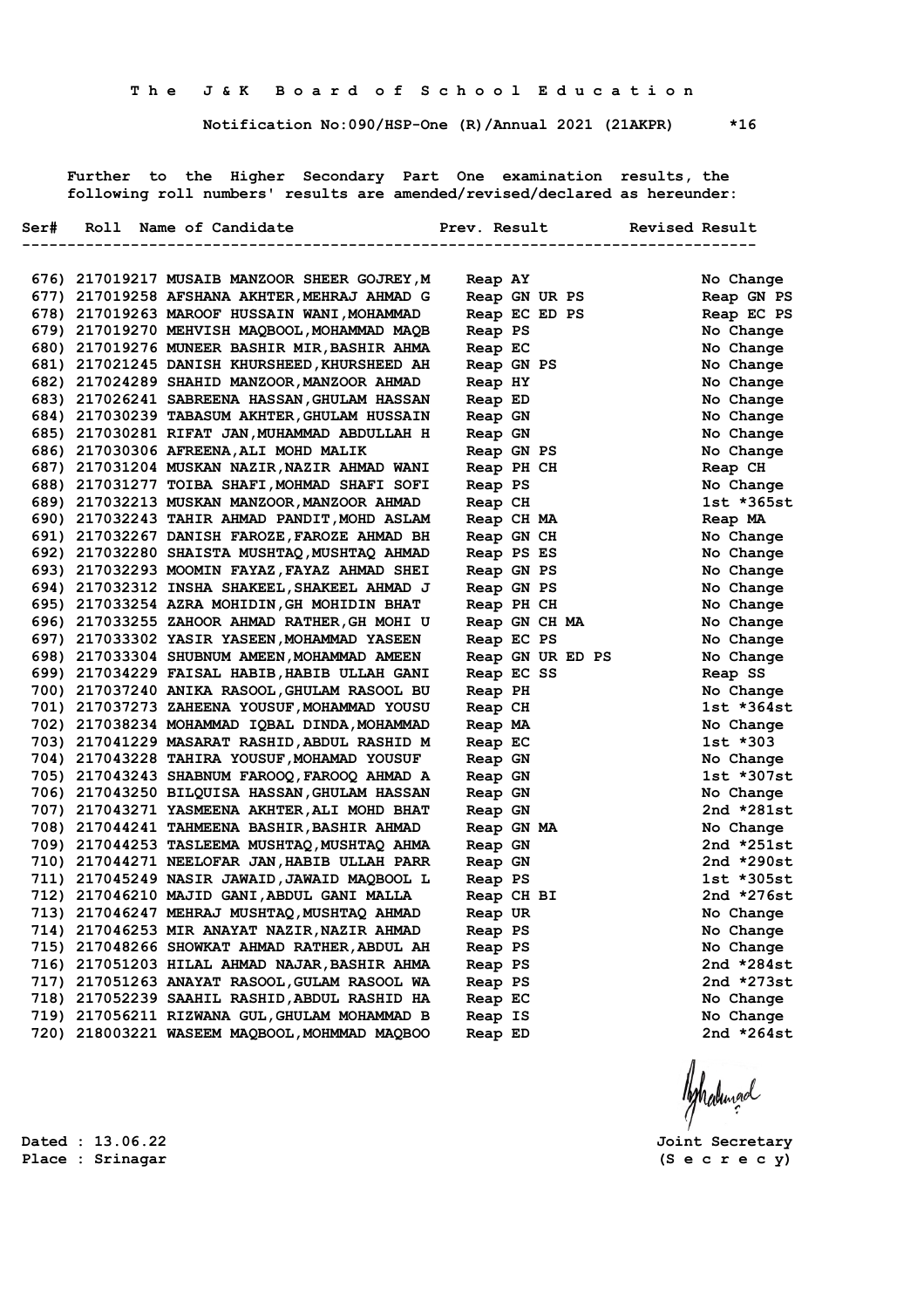**Notification No:090/HSP-One (R)/Annual 2021 (21AKPR) \*17**

 **Further to the Higher Secondary Part One examination results, the following roll numbers' results are amended/revised/declared as hereunder:**

|  | Ser# Roll Name of Candidate                                                                    |                       | Prev. Result Revised Result |
|--|------------------------------------------------------------------------------------------------|-----------------------|-----------------------------|
|  |                                                                                                | -------------         |                             |
|  | 721) 218003280 SAHIL AHMAD BHAT, ABDUL RAZAQ                                                   | Reap UR               | No Change                   |
|  | 722) 218005228 AARIFAH RASHEED, LATE AB RASHE                                                  | Reap EC               | 2nd *287st                  |
|  | 723) 218007258 UMAR FAROOQ, FAROOQ AHMAD DAR                                                   | Reap UR ED            | No Change                   |
|  | 724) 218010254 TAHMEENA NAZIR, NAZIR AHMAD PA                                                  | Reap EC               | No Change                   |
|  | 725) 218011225 MUDASIR AHMAD CHOPAN, ABDUL RA                                                  | Reap EC               | No Change                   |
|  | 726) 218012233 MOHAMMAD UMER GANAIE, ABDUL RE                                                  | Reap UR ED            | No Change                   |
|  | 727) 218012265 IQRA BANO, ABDUL RAHMAN GANAIE                                                  | Reap UR ED            | No Change                   |
|  | 728) 218012284 HUMARA TABASUM, GHULAM MOHAMMA                                                  | Reap CH               | No Change                   |
|  | 729) 218013236 GOSEYAH AKHTER, ABDUL RAZAQ BH                                                  | Reap GN               | No Change                   |
|  | 730) 218013254 FAROOQ AHMAD GANIE, GHULAM MOH                                                  | Reap GN               | No Change                   |
|  | 731) 218014232 MOHAMMAD YAQOOB DAR, ABDUL GAN                                                  | Reap ED PS            | No Change                   |
|  | 732) 218014258 SUHAIL AHMAD SHAH, GHULAM MOHI                                                  | Reap GN UR ED PS      | No Change                   |
|  | 733) 218014264 YASMEENA AKHTER, BASHIR AHMAD                                                   | Reap GN PS            | No Change                   |
|  | 734) 218014286 TANVEER AHMAD KHAN, ZAHOOR AHM                                                  | Reap GN UR            | No Change                   |
|  | 735) 218017201 AADIL JABBAR, ABDUL JABBAR TAN                                                  | Reap PS               | 1st *297st                  |
|  | 736) 219001207 BASIT MOHAMMAD YATOO, GHULAM M                                                  | Reap PS               | $1st * 305st$               |
|  | 737) 219001300 ARSALAN ZAHOOR MIR, ZAHOOR AHM                                                  | Dist *472             | No Change                   |
|  | 738) 219004237 SHAZIYA JAVID, JAVID AHMAD DAR                                                  | Reap UR               | No Change                   |
|  | 739) 219005274 TARIQ AHMAD NANGROO, MOHAMMAD                                                   | Reap GN               | 2nd $*283st$                |
|  | 740) 219006215 SHAZIA JAN, ABDUL RASHID BHAT                                                   | Reap CH               | 1st *355                    |
|  | 741) 219006253 BASHARAT AHMAD GANAIE, NAZIR A                                                  | Reap PS               | No Change                   |
|  | 742) 219008201 SHABIR AHMAD AHANGER, GHULAM M                                                  | Reap EC               | No Change                   |
|  | 743) 219008231 AAFAQ SARVAR, SARVAR AHMAD DAR                                                  | Reap CH               | No Change                   |
|  | 744) 219008250 ARSHI ASHRAF, MOHAMMAD ASHRAF                                                   | Reap GN ED PS         | Reap ED PS                  |
|  | 745) 219008254 AKEEL HAFEEZ DAR, HAFEEZ ULLAH                                                  | Reap EC PS            | No Change                   |
|  | 746) 219008270 BINTUL HUDA, FIRDOUS AHMAD MAG                                                  | Reap CH               | No Change                   |
|  | 747) 219008276 BEENISH REHMAN, ABDUL REHMAN B                                                  | Reap PH CH BI CS      | No Change                   |
|  | 748) 219009203 IMTIYAZ AHMAD TALI, MOHAMMAD M                                                  | Reap UR               | 2nd $*274st$                |
|  | 749) 219009216 RUFAIDA BASHIR, BASHIR AHMAD B                                                  | Reap PH               | No Change                   |
|  | 750) 219009217 KAWSER JABEEN, MOHMMAD YOUSUF                                                   | Reap PH CH BI         | $1st * 314st$               |
|  | 751) 219009274 AZFAR SHABIR LONE, SHABIR AHMA                                                  | Dist *387             | Dist *393                   |
|  | 752) 219011237 SHAHID MUSHTAQ, MUSHTAQ AHMAD                                                   | Reap UR ES            | No Change                   |
|  | 753) 219011245 SAJAD AYOUB, MOHAMMAD AYOUB DA<br>754) 219012223 NISAR AHMAD KHATAN, GHULAM AHM | Reap PS<br>Reap EC PS | 2nd $*284$<br>No Change     |
|  | 755) 221001211 MARIFAT NAZIR, NAZIR AHMAD GAN                                                  | Reap PS               | 2nd *282st                  |
|  | 756) 221004239 KHUSHBOO AKHTER, ABDUL AHAD PA                                                  | Reap ED HY            | No Change                   |
|  | 757) 221005251 BASIT BILAL, BILAL AHMAD KHAN                                                   | Reap BS               | No Change                   |
|  | 758) 221006213 SHAKIR AHMAD PARRAY, GH NABI P                                                  | Reap UR PS            | Reap PS                     |
|  | 759) 221007217 ADIL AHMAD CHOPAN, GHULAM NABI                                                  | Reap PH               | $1st *342st$                |
|  | 760) 221007223 SUHAIL ABAS WANI, MOHAMMAD MAO                                                  | Reap PH CH            | No Change                   |
|  | 761) 221007224 MOHD YASEEN WANI, ABDUL MAJEED                                                  | Reap PH               | No Change                   |
|  | 762) 221007262 MOHSIN MANZOOR, MANZOOR AHMAD                                                   | Reap MA               | No Change                   |
|  | 763) 221007266 MOHAMMAD TUFAIL, BASHIR AHMAD                                                   | Reap CH BI            | No Change                   |
|  | 764) 221008256 AASIF FAYAZ, FAYAZ AHMAD MIR                                                    | Reap PH               | R.L.O.                      |
|  | 765) 221009269 IMTIYAZ HUSSAIN PARA, MOHAMMAD                                                  | Reap CH               | lst *351st                  |
|  |                                                                                                |                       |                             |

Aghalunad

**Dated : 13.06.22 Joint Secretary**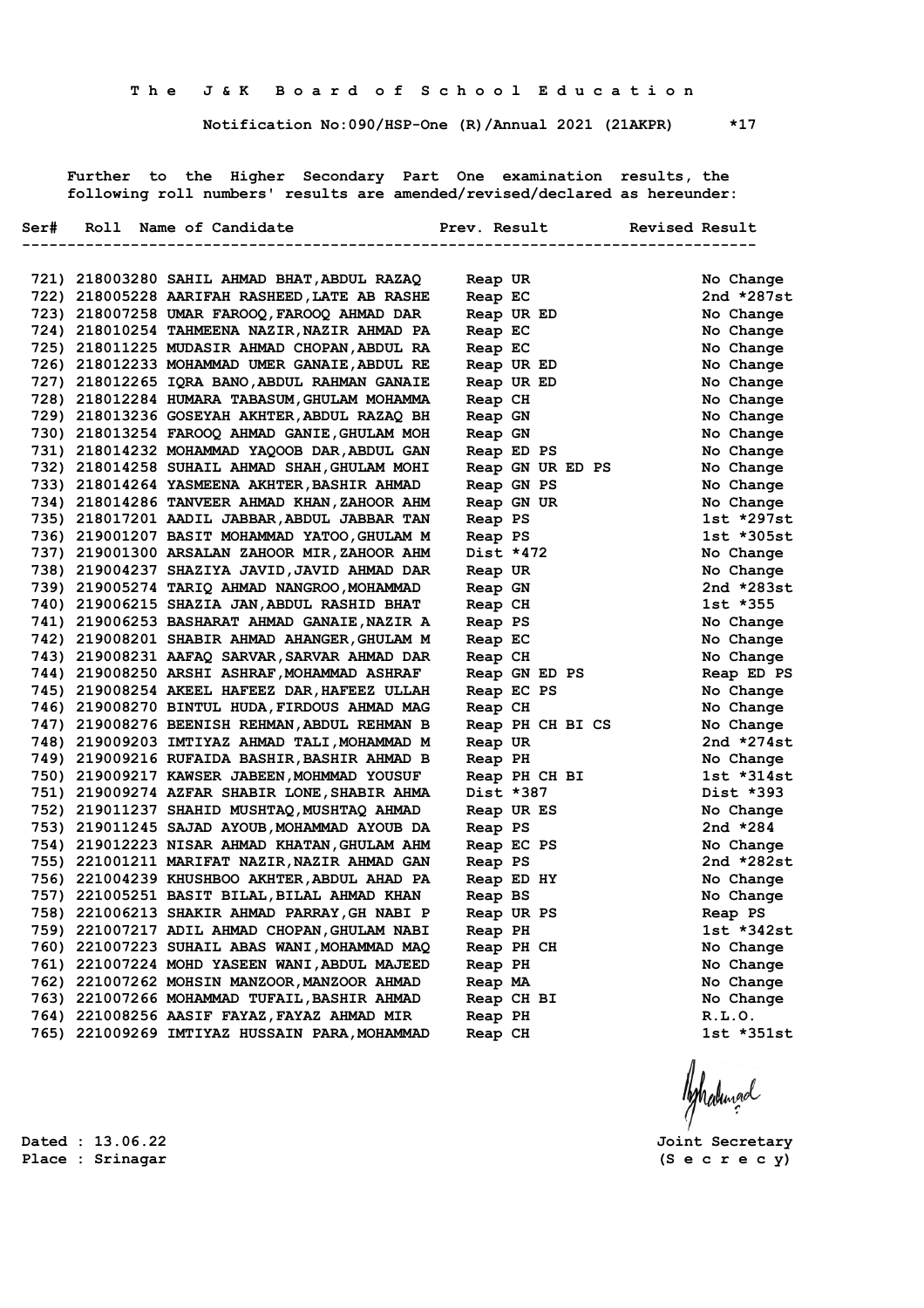**Notification No:090/HSP-One (R)/Annual 2021 (21AKPR) \*18**

 **Further to the Higher Secondary Part One examination results, the following roll numbers' results are amended/revised/declared as hereunder:**

|  | Ser# Roll Name of Candidate                                                                    | Prev. Result             | Revised Result          |
|--|------------------------------------------------------------------------------------------------|--------------------------|-------------------------|
|  |                                                                                                |                          |                         |
|  | 766) 221010244 MURTAZA HAMID, ABDUL HAMID LON                                                  | Reap ED                  | No Change               |
|  | 767) 221010273 FARHAN GULZAR MALIK, GULZAR AH                                                  | Reap CH                  | No Change               |
|  | 768) 221010305 SYED RAYEES RAZVI, SYED ALTAF                                                   | Reap ED                  | No Change               |
|  | 769) 221010322 SIKANDER IBRAHIM, GHULAM MOHAM                                                  | Reap CH                  | 1st *322                |
|  | 770) 221011217 SAKEENA JAN, ABDUL GANI BHAT                                                    | Reap CH                  | No Change               |
|  | 771) 221013291 NASEEBA ZEHRA, SYED MEHBOOB RA                                                  | Reap GN                  | No Change               |
|  | 772) 221014280 BASITA JAN, GHULAM MOHAMMAD GA                                                  | Reap GN PS               | No Change               |
|  | 773) 221015266 ROOHI AKHTER, MOHAMAD SAFI SHA                                                  | Reap GN                  | 2nd *238st              |
|  | 774) 221015282 RUBEENA BANO, MOHMAD YOUSUF KH                                                  | Reap ED                  | No Change               |
|  | 775) 221016212 SHERAZA ISLAM, GULAM HASSAN WA                                                  | Reap CH                  | No Change               |
|  | 776) 221022204 NAZAKAT MAQBOOL, MOHAMMAD MAQB                                                  | Reap PH                  | No Change               |
|  | 777) 221022207 UMAR FAROOQ, FAROOQ AHMAD BABA                                                  | Reap PH CH               | No Change               |
|  | 778) 221022216 SUHAIL FAYAZ, FAYAZ AHMAD BHAT                                                  | Reap MA                  | No Change               |
|  | 779) 221022220 MOHAMMAD MOUHEEB BHAT, ABDUL H                                                  | Reap PH CH MA            | No Change               |
|  | 780) 221022225 MYSARA REHMAN, ABDUL REHMAN KH                                                  | Reap PH CH               | No Change               |
|  | 781) 221022250 NASSIR FAROOQ, FAROOQ AHMAD AH                                                  | Reap MA                  | No Change               |
|  | 782) 221022275 MUSKAAN JAN, MOHAMMAD YOUSUF N                                                  | Reap GN UR PS            | No Change               |
|  | 783) 221022282 SHAISTA MAJEED, ABDUL MAJEED W                                                  | Reap ES                  | 2nd *289st              |
|  | 784) 221022285 MOHSIN HASSAN, GULAM HASSAN LO                                                  | Reap PH                  | Dist *377st             |
|  | 785) 221022311 MOHMAD YOUNIS, MOHMAD ASHRAF K                                                  | Reap EC                  | 2nd *270st              |
|  | 786) 221023219 FAZIA ANWAR, MOHAMMAD ANWAR MA                                                  | Reap PH CH               | No Change               |
|  | 787) 221023224 MEHWISH BASHIR, BASHIR AHMAD D                                                  | Reap MA                  | lst *338st              |
|  | 788) 221023237 AMIR RASHID, ABDUL RASHID KHAN                                                  | Reap GN EC               | No Change               |
|  | 789) 221023241 AAQIB NAZIR LONE, NAZIR AHMAD                                                   | Reap EC                  | No Change               |
|  | 790) 221024266 TASLEEMA AKHTAR, ABDUL HAMID B                                                  | Reap EC                  | No Change               |
|  | 791) 221024268 MUSKAAN MANZOOR, MANZOOR AHMAD                                                  | Reap PS ES               | No Change               |
|  | 792) 221024270 NEENA AKHTER, GHULAM MOHAMMAD                                                   | Reap UR PS               | No Change               |
|  | 793) 221024279 MANZOOR AHMAD NAIKOO, MUSHTAQ                                                   | Reap PS                  | No Change<br>1st *356st |
|  | 794) 221025206 UBAID MANZOOR, MANZOOR AHMAD L<br>795) 221025215 SEERAT HAMID, ABDUL HAMID PARR | Reap CH                  | No Change               |
|  | 796) 221025232 SAKIB RASHID, ABDUL RASHID MIR                                                  | Reap PH CH               | No Change               |
|  | 797) 221025241 RAHIL LATEEF WANI, MOHAMMAD LA                                                  | Reap EC PD<br>Reap EC PS | No Change               |
|  | 798) 221025245 SHAHID ZAHOOR, ZAHOOR AHMAD DA                                                  | Reap GN ED               | No Change               |
|  | 799) 221026217 BISMA RASHID, ABDUL RASHID BHA                                                  | Reap CH                  | No Change               |
|  | 800) 221026233 NASIR MUSHTAQ, MUSHTAQ AHMAD B                                                  | Reap EC PS               | No Change               |
|  | 801) 221026234 BASIT AKBAR WAR, MOHAMMAD AKBA                                                  | Reap MA                  | No Change               |
|  | 802) 221026254 MUBASHIR AHAD, ABDUL AHAD LONE                                                  | Reap EC                  | No Change               |
|  | 803) 221026270 MARYAMA SALAM, ABDUL SALAM SOF                                                  | Reap EC                  | No Change               |
|  | 804) 221026284 TABISH KHAN DULI, KHURSHEED AH                                                  | Reap PH MA               | No Change               |
|  | 805) 221026304 NUSRAT AKHTER, GHULAM MOHAMMAD                                                  | Reap EC                  | 2nd *293st              |
|  | 806) 221026314 MUNEER AHMAD SOFI, BASHIR AHMA                                                  | Reap GN EC               | No Change               |
|  | 807) 221028295 TARIQ AHMAD NAJAR, ABDUL GAFFA                                                  | Reap GN ED               | Reap ED                 |
|  | 808) 221029220 FARHAT AHMAD SHEIKH, GHULAM AH                                                  | Reap GN                  | 2nd *290st              |
|  | 809) 221029234 JUNAID TARIQ SHEIKH, TARIQ AHM                                                  | Reap CH                  | 1st *308st              |
|  | 810) 221029243 KHUSHBOO AMIN, MOHAMMAD AMIN B                                                  | Reap PS                  | No Change               |
|  |                                                                                                |                          |                         |

Ashalingal

**Dated : 13.06.22 Joint Secretary**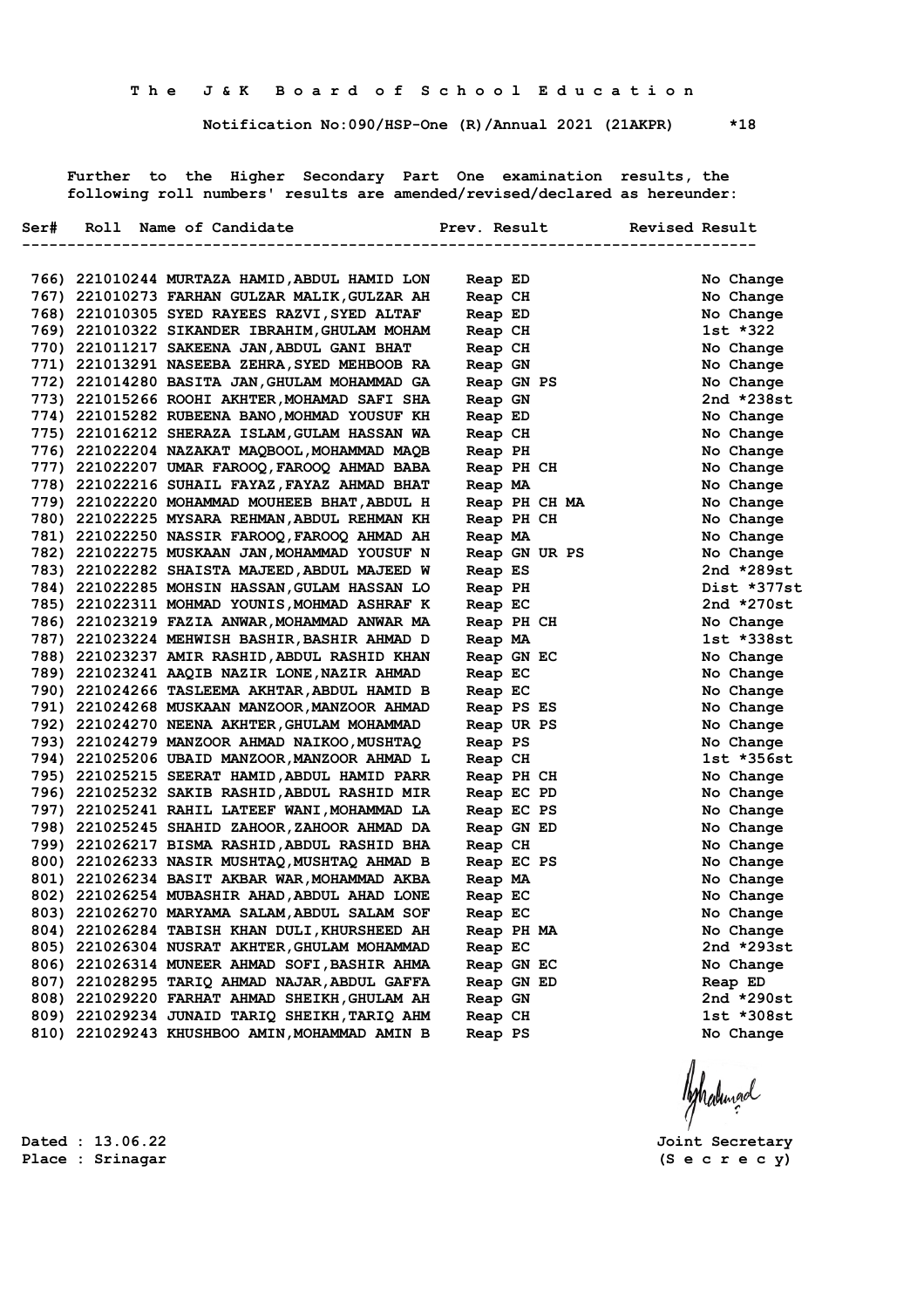**Notification No:090/HSP-One (R)/Annual 2021 (21AKPR) \*19**

 **Further to the Higher Secondary Part One examination results, the following roll numbers' results are amended/revised/declared as hereunder:**

|  | Ser# Roll Name of Candidate                                                                   |                       |  | Prev. Result Revised Result |                           |
|--|-----------------------------------------------------------------------------------------------|-----------------------|--|-----------------------------|---------------------------|
|  |                                                                                               |                       |  | -----------------           |                           |
|  | 811) 221029248 ISHFAQ AHMAD GANIE, MOHAMMAD A                                                 | Reap EC PS            |  |                             | No Change                 |
|  | 812) 221030227 MOHSIN MAJEED, ABDUL MAJEED LO                                                 |                       |  | Reap GN UR PD               | No Change                 |
|  | 813) 221030264 AADIL AHMAD LONE, GULAM MOHAMM                                                 | Reap PD               |  |                             | No Change                 |
|  | 814) 221030278 MIR MURTAZA, BASHIR AHMAD MIR                                                  | Reap MA               |  |                             | No Change                 |
|  | 815) 221031236 MAISARA SHAFI, MOHAMMAD SHAFI                                                  | Reap GN               |  |                             | 2nd $*253st$              |
|  | 816) 221031248 ZAMROODA JAN, FAREED AHMAD GAN                                                 | Reap GN ED            |  |                             | No Change                 |
|  | 817) 221031264 NADEEM AHMAD MIR, ABDUL AHAD M                                                 | Reap GN               |  |                             | 2nd $*271st$              |
|  | 818) 221033271 FARHEENA FAROOQ, FAROOQ AHMAD                                                  | Reap CH ES            |  |                             | No Change                 |
|  | 819) 221033299 UZMA MUSHTAQ, MUSHTAQ AHMAD MA                                                 | Reap UR PS            |  |                             | No Change                 |
|  | 820) 221033305 ROMEESA JAVID, JAVID AHMAD BHA                                                 | Reap GN UR PS PD      |  |                             | No Change                 |
|  | 821) 221036219 ULFAT JAN, LATE GULAM AHMAD MA                                                 | Reap PS               |  |                             | No Change                 |
|  | 822) 221037264 SHAZIAH JAN, MEHRAJ UD DIN WAN                                                 | Reap EC               |  |                             | No Change                 |
|  | 823) 221038203 MAJID HUSSAIN, GHULAM HUSSAIN                                                  | Reap ED               |  |                             | No Change                 |
|  | 824) 224001224 SEERAT AHAD, ABDUL AHAD DAR                                                    | Reap PS               |  |                             | $1st$ *355st              |
|  | 825) 224001231 SHAKIR BASHIR, BASHIR AHMAD BH                                                 | Reap GN PS            |  |                             | 2nd $*256st$              |
|  | 826) 224001257 FARHAN SHAFAT, SHAFAT AHMAD SH                                                 | Reap PS               |  |                             | 2nd $*236st$              |
|  | 827) 224001285 AQIB MEHRAJ, MEHRAJ UD DIN MAL                                                 | Reap AY               |  |                             | No Change                 |
|  | 828) 224001298 MUZAMIL MANZOOR, MANZOOR AHMAD                                                 | Reap PS               |  |                             | No Change                 |
|  | 829) 224002216 SHABIR AHMAD KHAREE, FAYAZ AHM                                                 |                       |  | Reap GN UR PS ES            | No Change                 |
|  | 830) 224002240 FURQAN BASHIR SHAIRGEOGREE, BA                                                 | Reap GN PS            |  |                             | No Change                 |
|  | 831) 224002251 IQRA KHAZIR, KHAZIR MOHAMMAD B                                                 | Reap GN               |  |                             | $1st * 304st$             |
|  | 832) 224004251 TABASUM BASHIR, BASHIR AHMAD S                                                 | Reap GN               |  |                             | No Change                 |
|  | 833) 224005206 KHURSHEED AHMAD MIR, GHULAM MO                                                 | Reap UR EC            |  |                             | No Change                 |
|  | 834) 224005261 SHAKIR AHMAD BHAT, MOHAMMAD YA                                                 | Reap EC               |  |                             | No Change                 |
|  | 835) 224006211 UMAR MUSHTAQ RAINA, MUSHTAQ AH                                                 | Reap GN               |  |                             | No Change                 |
|  | 836) 224006219 AZAD AHMAD BHAT, GHULAM MOHAMM                                                 | Reap GN PS            |  |                             | 2nd $*266st$              |
|  | 837) 224006223 IFFRATH GULL, GULAM MOHAMMAD B<br>838) 224006227 SUHAIL AHMAD SHEIKH, MOHAMMAD | Reap GN               |  |                             | 1st *350st                |
|  | 839) 224006250 BASHARAT AHMAD THEAKREY, GHULA                                                 | Reap EC PS            |  |                             | No Change<br>2nd $*260st$ |
|  | 840) 224006251 JAVAID AHMAD SONTRA, REHAM-DIN                                                 | Reap GN               |  |                             | No Change                 |
|  | 841) 224006261 AAMIR AHMAD BHAT, ABDUL MAJEED                                                 | Reap GN ES<br>Reap GN |  |                             | 2nd $*261st$              |
|  | 842) 224007208 SABZAR AHMAD BHAT, MANZOOR AHM                                                 | Reap PS               |  |                             | No Change                 |
|  | 843) 224008262 MOHAMMAD ZAFFAR KHATANA, NOOR                                                  | Reap GN MA            |  |                             | No Change                 |
|  | 844) 224008279 SHOAIB AKHTER KHAN, NIYAZ AHMA                                                 | Reap EC ED            |  |                             | No Change                 |
|  | 845) 224009234 SAJID AHMAD WANI, ABDUL JABAR                                                  | Reap ED               |  |                             | No Change                 |
|  | 846) 224009292 HAROON ALTAF, ALTAF AHMAD HAJA                                                 | Reap PS               |  |                             | No Change                 |
|  | 847) 224009293 ZUHAIB ALI GUROO, JAVAID AHMAD                                                 | Reap HY               |  |                             | No Change                 |
|  | 848) 224010224 RAYEES AHMAD HAJAM, MEHRAJ UD                                                  | Reap PS               |  |                             | No Change                 |
|  | 849) 224010230 SHAKIR RAHIM, ABDUL RAHIM MAGR                                                 | Reap PS               |  |                             | No Change                 |
|  | 850) 224010242 SUHAIB BASHIR, BASHIR AHMAD SH                                                 | Reap PH CH            |  |                             | No Change                 |
|  | 851) 224010244 MUFEED MUSHTAQ, MUSHTAQ AHMAD                                                  | Reap PH               |  |                             | $1st * 308st$             |
|  | 852) 224010251 ILYAS SHAFI BHAT, MOHAMAD SHAF                                                 | Reap CH               |  |                             | No Change                 |
|  | 853) 224010268 GOWHAR AHMAD MALLA, GHULAM AHM                                                 | Reap ED PS            |  |                             | No Change                 |
|  | 854) 224010269 KHALID AFZAL, MOHMAD AFZAL SHA                                                 | Reap PH CH            |  |                             | No Change                 |
|  | 855) 224010284 OWAIS AHMAD KHAN, PARWAIZ AHMA                                                 | Reap PH CH            |  |                             | No Change                 |
|  |                                                                                               |                       |  |                             |                           |

Ashatingal

**Dated : 13.06.22 Joint Secretary**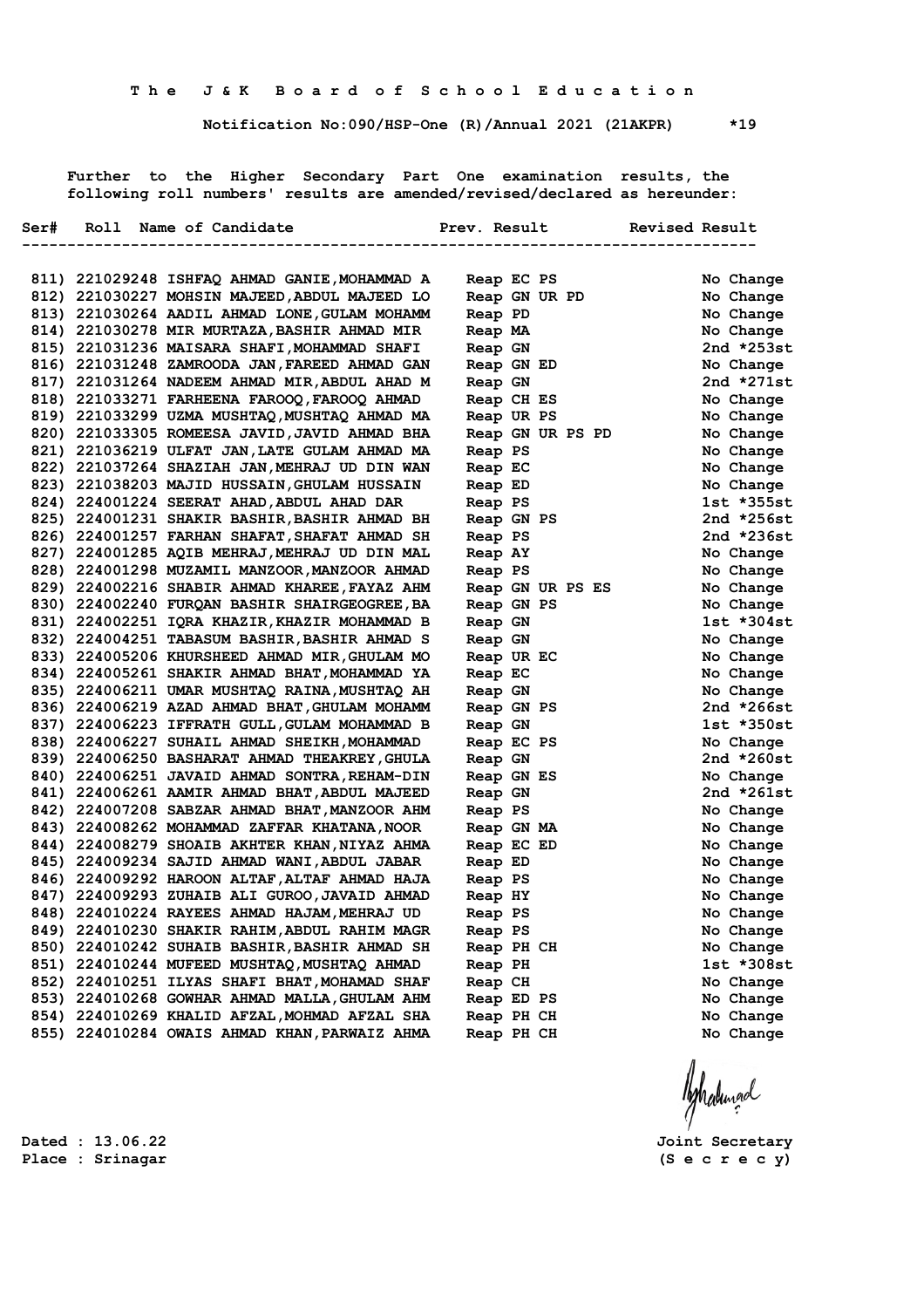**Notification No:090/HSP-One (R)/Annual 2021 (21AKPR) \*20**

 **Further to the Higher Secondary Part One examination results, the following roll numbers' results are amended/revised/declared as hereunder:**

|  | 856) 224010288 AMMIR MUNEER KALGAN, MUNEER AH                                                  |                    | Reap BS AY    |               | No Change               |
|--|------------------------------------------------------------------------------------------------|--------------------|---------------|---------------|-------------------------|
|  | 857) 224011229 OMAR SHAFI BHAT, MOHAMMAD SHAF                                                  |                    | Reap PH CH    |               | No Change               |
|  | 858) 224011266 TOUIB JAVID, JAVID AHMAD SOFI                                                   |                    | Reap PH PD    |               | No Change               |
|  | 859) 224011268 IRFAN AHMAD MIR, JAVAID AHMAD                                                   | Reap CH            |               |               | No Change               |
|  | 860) 224011274 SHAHID MUSHTAQ RATHER, MUSHTAQ                                                  |                    | Reap GN PS PD |               | No Change               |
|  | 861) 224012214 PARVEENA BANO, MOHAMMAD SHAREE                                                  | Reap PS            |               |               | No Change               |
|  | 862) 224012223 MUZAMIL AHMAD YATOO, TARIQ AHM                                                  | Reap PS            |               |               | No Change               |
|  | 863) 224012226 TANVEER AHMAD YATOO, TARIQ AHM                                                  | Reap CH            |               |               | No Change               |
|  | 864) 224012234 SHOWKATH IQBAL, MOHD IQBAL KHA                                                  | Reap PS            |               |               | No Change               |
|  | 865) 224012258 MUZAMIL BASHIR RAINA, BASHIR A                                                  | Reap PS            |               |               | No Change               |
|  | 866) 224013228 IRSHAD AHMAD KHATANA, MUMTAZ A                                                  |                    | Reap GN PS    |               | No Change               |
|  | 867) 224013258 TANVEER AHMAD KASANA, MAHIYA K                                                  |                    | Reap UR EC    |               | No Change               |
|  | 868) 224014212 SUHAIL AHMAD PARAY, MOHAMMAD S                                                  | Reap FE            |               |               | $3rd *229st$            |
|  | 869) 224014217 SAJID MANZOOR PARAY, MANZOOR A                                                  | Reap MA            |               |               | No Change               |
|  | 870) 224014221 SHEIKH MEARAJ UL RASHID, ABDUL                                                  | Reap MA            |               |               | No Change               |
|  | 871) 224014240 NASEER AHMAD SIYAL, NOOR DIN S                                                  |                    | Reap UR PS    |               | No Change               |
|  | 872) 224014263 INAYAT ALI, AKBAR ALI                                                           |                    | Reap PH FE    |               | 2nd $*274st$            |
|  | 873) 224014276 MUZAFAR AHMAD NAJAR, FAROOQ AH                                                  |                    | Reap EC PS    |               | No Change               |
|  | 874) 224014300 BASHARAT AHMAD PASWAL, MOHAMMA                                                  |                    | Reap UR FE    |               | 3rd *208st              |
|  | 875) 224014309 TASIB TANVEER JAGAL, TANVEER A                                                  |                    | Reap GN ED FE |               | No Change               |
|  | 876) 224015209 SAJAD MANZOOR RATHER, MANZOOR                                                   | Reap PS            |               |               | 1st *308st              |
|  | 877) 224015211 NASEER AHMAD WANI, SHABIR AHMA                                                  | Reap MA            |               |               | 1st *318st              |
|  | 878) 224015226 MEHRAN QAYOOM LONE, ABDUL QAYO                                                  | Reap MA            |               |               | No Change               |
|  | 879) 224015242 UMER HASSAN, GHULAM HASSAN MIR                                                  | Reap PS            |               |               | No Change               |
|  | 880) 224016207 TABASUM BASHIR, BASHIR AHMAD B                                                  | Reap GN            |               |               | 2nd $*267st$            |
|  | 881) 224016248 MEHNAZ ASHRAF, MOHAMMAD ASHRAF                                                  | Reap PS            |               |               | No Change               |
|  | 882) 224016249 MEHVISH MAJEED, ABDUL MAJEED B<br>883) 224016256 MASRAT BASHIR, BASHIR AHMAD BH |                    | Reap GN PS    |               | No Change               |
|  |                                                                                                |                    | Reap GN PS    |               | No Change<br>1st *320st |
|  | 884) 224016269 MOHSIN MANZOOR, MANZOOR AHMAD                                                   | Reap PS            |               |               |                         |
|  | 885) 224017229 NADEEM MANZOOR,MANZOOR AHMAD<br>886) 224017261 MYSAR FAROOQ, FAROOQ AHMAD GAN   |                    | Reap GN EC    |               | Reap EC<br>No Change    |
|  | 887) 224017274 MASRAT HUSSAIN, MOHAMMAD HUSSA                                                  |                    | Reap UR PS    |               |                         |
|  | 888) 224018212 IRTIQA KHALIQ, AB KHALIQ BHAT                                                   | Reap EC            | Reap PH BI    |               | No Change<br>No Change  |
|  | 889) 224018225 FURQAAN NAZIR BHAT, NAZIR AHMA                                                  |                    |               |               | No Change               |
|  | 890) 224018243 TALIB SHAFI, MOHAMMAD SHAFI CH                                                  | Reap UR            |               | Reap PH CH BI | No Change               |
|  | 891) 224019201 NELOFAR BANO, MOHAMMAD KARAMAT                                                  |                    | Reap GN UR PD |               | No Change               |
|  | 892) 224019221 TAWSEEF AHMAD BARWAL, GULZAR A                                                  |                    | Reap MA CS    |               | No Change               |
|  | 893) 224021217 BASHARAT MOHAMMAD WANI, GHULAM                                                  | Reap GN            |               |               | No Change               |
|  | 894) 224021219 OWAISE AHMAD GUROO, ABDUL RASH                                                  |                    |               |               | 2nd *246st              |
|  | 895) 224021223 SAMEENA AKHTAR, GHULAM MOHAMMA                                                  | Reap GN<br>Reap GN |               |               | No Change               |
|  | 896) 224021226 SHAYISTA HILLAL, HILLAL AHMAD                                                   | Reap GN            |               |               | 2nd $*275st$            |
|  | 897) 224021265 KHUSHBOO FAYAZ, FAYAZ AHMAD RA                                                  | Reap GN            |               |               | 2nd *283st              |
|  | 898) 224021269 ZAFFAR MEHDI, GHULAM MOHAMMAD                                                   | Reap GN            |               |               | 1st *328st              |
|  | 899) 224022233 MUNTAZIR RASHEED, ABDUL RASHEE                                                  | Reap PH            |               |               | No Change               |
|  | 900) 224023243 ANEESA TARIQ, TARIQ AHMAD DAR                                                   | Reap PS            |               |               | No Change               |
|  |                                                                                                |                    |               |               |                         |

Ashatingal

**Dated : 13.06.22 Joint Secretary Place : Srinagar (S e c r e c y)**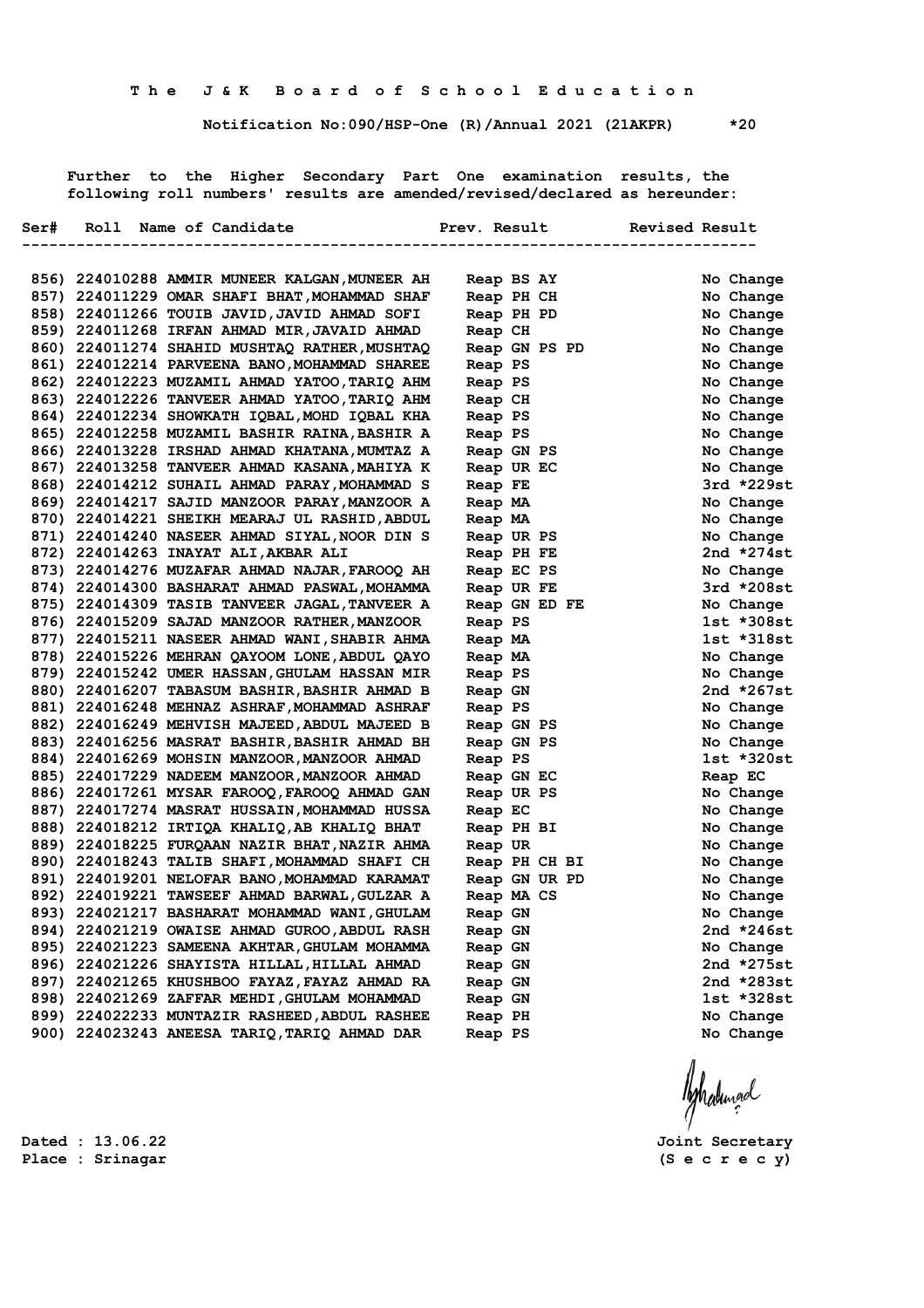**Notification No:090/HSP-One (R)/Annual 2021 (21AKPR) \*21**

 **Further to the Higher Secondary Part One examination results, the following roll numbers' results are amended/revised/declared as hereunder:**

| Ser# | Roll Name of Candidate                        | Prev. Result |            | <b>Revised Result</b> |               |
|------|-----------------------------------------------|--------------|------------|-----------------------|---------------|
|      |                                               |              |            |                       |               |
|      | 901) 224023260 MOURIFAT AARA, GHULAM HASSAN M |              | Reap PY PS |                       | $1st *295st$  |
|      | 902) 224023261 SAMREENA SHOWKAT, SHOWKAT AHMA |              |            | Reap GN PY PS         | Reap GN PS    |
|      | 903) 224023285 MUSKAN YASEEN, MOHAMMAD YASEEN | Reap PS      |            |                       | 1st *318      |
|      | 904) 224024225 SHAH SANIYA, GHULAM JEELANI SH | Reap CH      |            |                       | $1st$ *355st  |
|      | 905) 224024226 SNOWBER BASHIR, BASHIR AHMAD M |              | Reap PH CH |                       | No Change     |
|      | 906) 224024272 SUMAIRA RASHID, ABDUL RASHID D |              |            | Reap PH BI ES         | No Change     |
|      | 907) 224025202 FARHADA AHAD, ABDUL AHAD LONE  | Reap PS      |            |                       | No Change     |
|      | 908) 224026316 UZMA MAJEED, ABDUL MAJEED LONE | Reap PS      |            |                       | No Change     |
|      | 909) 224027226 SAHIBA AMIN, MOHAMMAD AMIN SHA | Reap GN      |            |                       | $1st *341st$  |
|      | 910) 224028267 KHUSHBOO JAN, MOHAMMAD SHAFI G | Reap BI      |            |                       | No Change     |
|      | 911) 224030206 TASIR BASHIR RAINA, BASHIR AHM |              | Reap PH CH |                       | No Change     |
|      | 912) 224030217 ULFAT YOUSUF, MOHAMMAD YOUSUF  |              | Reap GN PS |                       | Reap GN       |
|      | 913) 224030228 SHAKEEL AHMAD KHAN, GULZAR AHM | Reap PS      |            |                       | No Change     |
|      | 914) 224030252 RIYAZ AHMAD RAINA, MANZOOR AHM | Reap PS      |            |                       | No Change     |
|      | 915) 224030268 AQIB NABI, GH NABI RAINA       |              | Reap GN PS |                       | 2nd *238st    |
|      | 916) 224030270 RUQAYA REYAZ, REYAZ AHMAD MALI | Reap PS      |            |                       | No Change     |
|      | 917) 224038245 TARIQ BASHIR PARRAY, BASHIR AH | Reap EC      |            |                       | No Change     |
|      | 918) 224038273 RATHER AFSHANA, PARVAIZ AHMAD  | Reap ES      |            |                       | No Change     |
|      | 919) 224040206 AADIL HUSSAIN RESHIE, GHULAM M | Reap MA      |            |                       | No Change     |
|      | 920) 224040225 ALEEZAH YOUSUF, MOHAMMAD YOUSU | Reap CH      |            |                       | $1st$ *324st  |
|      | 921) 227002203 MUSKAAN MOHAMMAD, GHULAM MOHAM |              | Reap CH BI |                       | No Change     |
|      | 922) 227002205 AADIL SAYEED PIRZADA, MOHAMMAD | Reap MA      |            |                       | No Change     |
|      | 923) 227002233 ULFAT RASHID, ABDUL RASHID SHE |              | Reap GN UR |                       | No Change     |
|      | 924) 227002289 SALIK AHMAD WANI, ABDUL GANI W |              | Reap GN HY |                       | No Change     |
|      | 925) 227003205 MEHVISH REYAZ, REYAZ AHMAD MAL | Reap CH      |            |                       | No Change     |
|      | 926) 227003215 MUSAIB BIN MUSHTAQ,MUSHTAQ AH  | Reap MA      |            |                       | No Change     |
|      | 927) 227003218 OVAIS AHMAD MALIK, GHULAM MOHI |              | Reap GN BI |                       | 2nd $*293st$  |
|      | 928) 227003224 MEHVISH GANI, ABDUL GANI MIR   |              | Reap GN CH |                       | Reap CH       |
|      | 929) 227003275 IRTIQA AHAD, ABDUL AHAD HAJAM  | Reap GN      |            |                       | 2nd $*268st$  |
|      | 930) 227003304 SAJID HUSSAIN KHAN, NOOR U DIN |              | Reap GN HY |                       | No Change     |
|      | 931) 227004212 QUZI JAMSHEED MALKAR, QAZI KHU |              | Reap PH BI |                       | No Change     |
|      | 932) 227004214 GOWHAR MOHI UD DIN, GHULAM MOH | Reap CH      |            |                       | No Change     |
|      | 933) 227004225 SHEIKH FAISAL, GHULAM MOHAMMAD | Reap BI      |            |                       | No Change     |
|      | 934) 227004249 UZAIR ABDULLAH LONE, MOHAMMAD  | Reap PS      |            |                       | 1st *296st    |
|      | 935) 227004305 BASIT BASHIR GANIE, BASHIR AHM | Reap HY      |            |                       | $3rd *230st$  |
|      | 936) 227005217 FALAK SOLIHA, PEERZADA SHABIR  | Reap PH      |            |                       | No Change     |
|      | 937) 227005222 SUHAIL MAQBOOL, MOHAMMAD MAQBO |              |            | Reap GN PH CH BI      | Reap PH CH BI |
|      | 938) 227005250 PARVAIZ BASHIR PIR, BASHIR AHM | Reap GN      |            |                       | 2nd *265st    |
|      | 939) 227006247 ABRAR AHMAD MAREED, GH RASOOL  | Reap UR      |            |                       | No Change     |
|      | 940) 227006276 BILAL AHMAD KHATANA, SALAM DIN | Reap EC      |            |                       | No Change     |
|      | 941) 227007202 ZUBAIR AHMAD BAJARD, MUSHTAQ A | Reap EC      |            |                       | No Change     |
|      | 942) 227007222 ISHFAQ AHMAD PASWAL, SHAMAS DI |              | Reap GN CH |                       | No Change     |
|      | 943) 227007232 SAJAD AHMAD PASWAL, ALIF U DIN | Reap CH      |            |                       | No Change     |
|      | 944) 227007237 HAROON NABI, GH NABI SHIEKH    | Reap CH      |            |                       | No Change     |
|      | 945) 227008232 RIZWAN AHMAD BHAT, ALI MOHAMMA | Reap GN      |            |                       | No Change     |
|      |                                               |              |            |                       |               |

Ashatingal

**Dated : 13.06.22 Joint Secretary**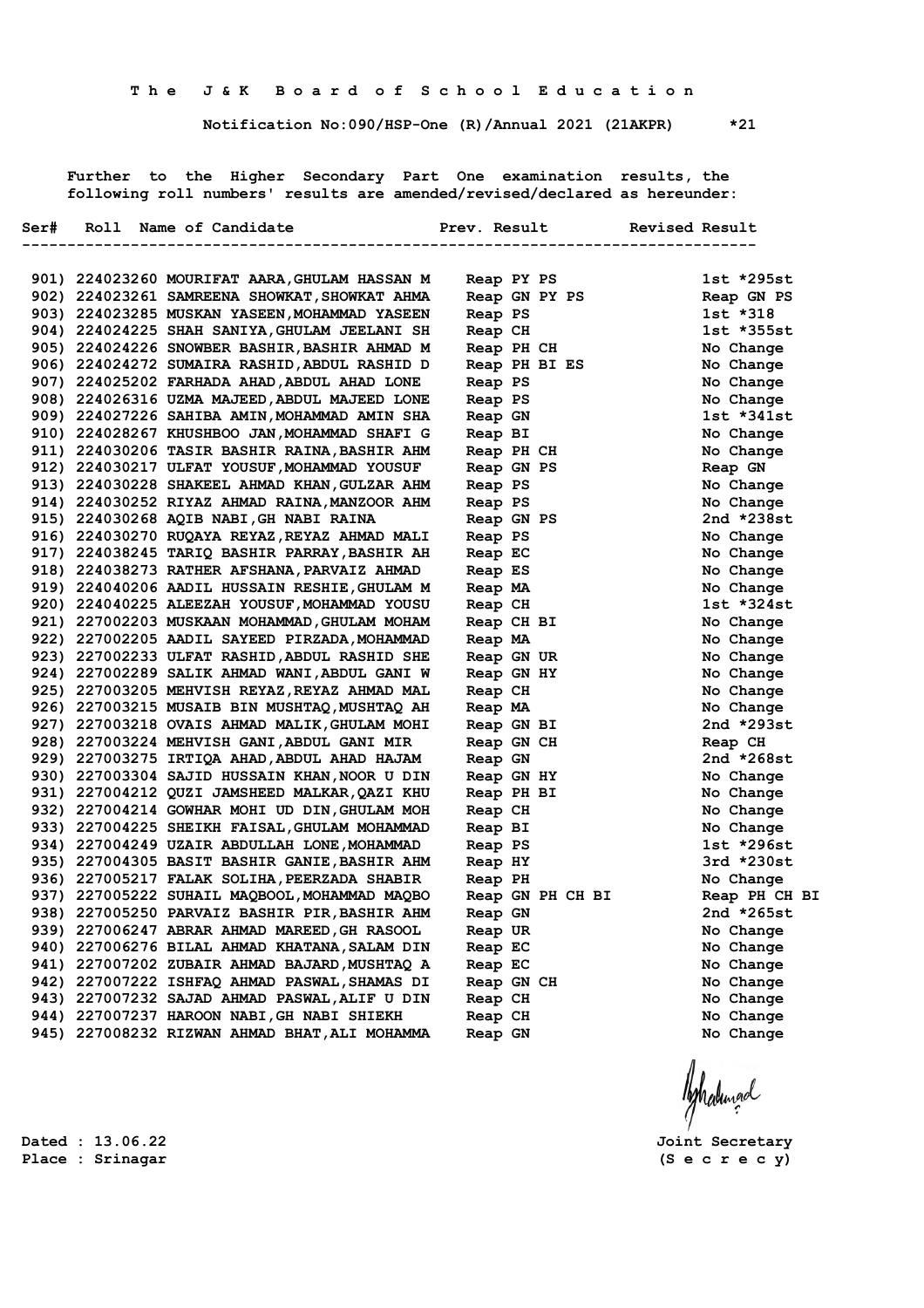**Notification No:090/HSP-One (R)/Annual 2021 (21AKPR) \*22**

 **Further to the Higher Secondary Part One examination results, the following roll numbers' results are amended/revised/declared as hereunder:**

|  | Ser# Roll Name of Candidate                                                                    | Prev. Result                      | <b>Revised Result</b>    |
|--|------------------------------------------------------------------------------------------------|-----------------------------------|--------------------------|
|  |                                                                                                | --------------------------------- |                          |
|  | 946) 227008238 ZAHID JABBAR, ABDUL JABBAR MAL                                                  | Reap PH                           | R.L.0.                   |
|  | 947) 227008243 MIR FAISAL QAYOOM, AB QAYOOM M                                                  | Reap CH                           | No Change                |
|  | 948) 227008245 UMER RASOOL BHAT, GHULAM RASOO                                                  | Reap PH CH                        | No Change                |
|  | 949) 227008259 JAMSHEEDA AKHTER, ABDUL AHAD L                                                  | Reap UR EC ES                     | No Change                |
|  | 950) 227009246 JAHANGEER AHMAD MUGHAL, ABDUL                                                   | Reap PS                           | No Change                |
|  | 951) 227009305 SUHAIL ASHTIYAQ, ASHTIYAQ AHMA                                                  | Reap PS                           | No Change                |
|  | 952) 227010214 ABDUL HAMID BHAT, ABDUL KHALIQ                                                  | Reap PH CH                        | No Change                |
|  | 953) 227010277 JAHANGIR AHMAD KATARI, YAR MUH                                                  | Reap UR PS ES                     | No Change                |
|  | 954) 227012211 TABASUM JAN, BAKHTAWAR AHMAD B                                                  | Reap PH CH                        | Reap PH                  |
|  | 955) 227013266 BISMA BANO, AB AHAD MIR PEERZA                                                  | Reap ED PS                        | No Change                |
|  | 956) 227014209 KULSUMA AKHTER, LATE WALI MOHA                                                  | Reap PH                           | No Change                |
|  | 957) 227014234 TABASUM JAN, RUSTUM ALI SHAH                                                    | Reap BI                           | No Change                |
|  | 958) 227014294 MUDASIR AHMAD SHAH, MOHAMMAD M                                                  | Reap GN ED                        | No Change                |
|  | 959) 227016202 ARIF AHMAD GUJJER PASWAL, KAMA                                                  | Reap GN SL                        | No Change                |
|  | 960) 227016209 TOWSEEF RASOOL HAJAM, GHULAM R                                                  | Reap SL                           | 2nd *239                 |
|  | 961) 227016214 AAMIR AHMAD KHAN, AIJAZ AHMAD                                                   | lst *366                          | 1st *367                 |
|  | 962) 227016263 JAMSHEED AHMAD KHAN, ABDUAL JA                                                  | Reap GN SL                        | Reap GN                  |
|  | 963) 227016277 TAHIRA AZIZ, ABDUL AZIZ KHAN                                                    | Reap GN PS                        | No Change                |
|  | 964) 227016291 ASIF AHMAD BHAT, GULAM HASSAN                                                   | Reap GN                           | No Change                |
|  | 965) 227017202 AARFAT MAJEED, ABDUL MAJEED LO                                                  | Reap GN                           | No Change                |
|  | 966) 227017203 AMIR ALI WAR, ALI MOHAMMAD WAR                                                  | Reap GN PS                        | No Change                |
|  | 967) 227017207 MARIFAT REYAZ, REYAZ AHMAD PIR                                                  | Reap GN                           | Dist *379st              |
|  | 968) 227017211 MOHAMAD RAFIQ GUJARCHARD, MOHM                                                  | Reap GN                           | 1st *331st               |
|  | 969) 227017239 RUBEENA ALI, SHAZALI RAINA                                                      | Reap SL                           | 2nd *268st               |
|  | 970) 227017263 FAISAL FAYAZ KHAN, FAYAZ AHMAD                                                  | Reap GN                           | No Change                |
|  | 971) 227017271 ARSHAD AHMAD GUJAR DEEDAD, GHU                                                  | Reap PS                           | 2nd *291st               |
|  | 972) 227017304 PARVAIZ NAZIR KHAN, NAZIR AHMA                                                  | Reap GN                           | No Change                |
|  | 973) 227017305 SOHAIL AHMAD QURASHI, SAIF-U-D                                                  | Reap GN                           | 2nd *283st               |
|  | 974) 227017316 JAHANGEER AHMAD KHAN, MOHAMMAD                                                  | Reap GN SL                        | No Change                |
|  | 975) 227018249 KAISER AHMAD KHAN, MOHAMMAD AS                                                  | Reap ED PS                        | No Change                |
|  | 976) 227018251 MEHWISH AKHTER, MOHMAD SADIQ B<br>977) 227019229 QOUNSAR MOHI UD DIN, GH MOHI U | Reap PS                           | 2nd *292st<br>2nd *239st |
|  | 978) 227020202 HAROON AHMAD PEER, HUSSAM UDIN                                                  | Reap GN                           |                          |
|  | 979) 227020220 AASHAQ HUSSAIN KALAS, MOHMAD Y                                                  | Reap CH                           | No Change                |
|  | 980) 227021211 MOHAMMAD FAIEZ GANIE, REYAZ AH                                                  | Reap GN UR SL PS<br>Reap CH       | No Change<br>No Change   |
|  | 981) 227021213 MEHVISH MAQBOOL, MOHAMMAD MAQB                                                  | Reap CH                           | No Change                |
|  | 982) 227021287 AADIL HUSSAIN GANAIE, HABIBULL                                                  | Reap GN ED                        | Reap ED                  |
|  | 983) 227022210 MAURIFAT JAN, GHULAM MOHAMMAD                                                   | Reap PH BI                        | No Change                |
|  | 984) 227022227 AMJID AHMAD LONE, MOHAMMAD YOU                                                  | Reap GN                           | 3rd *234st               |
|  | 985) 227022281 SHAHID MAJEED WANI, ABDUL MAJE                                                  | Reap GN                           | No Change                |
|  | 986) 227023277 AFSHANA AKHTER, GULAM MOHI UD                                                   | Reap GN                           | 1st *308st               |
|  | 987) 227026216 MOHAMMAD ASIF LONE, HABIBULLAH                                                  | Reap PS                           | No Change                |
|  | 988) 227026218 KHUSHBOO ALI, ALI MOHAMAD BHAT                                                  | Reap EC PS                        | No Change                |
|  | 989) 227026243 SHABNUM AKHTER, HAKAM DIN GORS                                                  | Reap EC PS                        | No Change                |
|  | 990) 227026270 ABRAR MUSHTAQ PAYER, MUSHTAQ A                                                  | Reap CH                           | No Change                |
|  |                                                                                                |                                   |                          |
|  |                                                                                                |                                   |                          |

Ashalingd

**Dated : 13.06.22 Joint Secretary**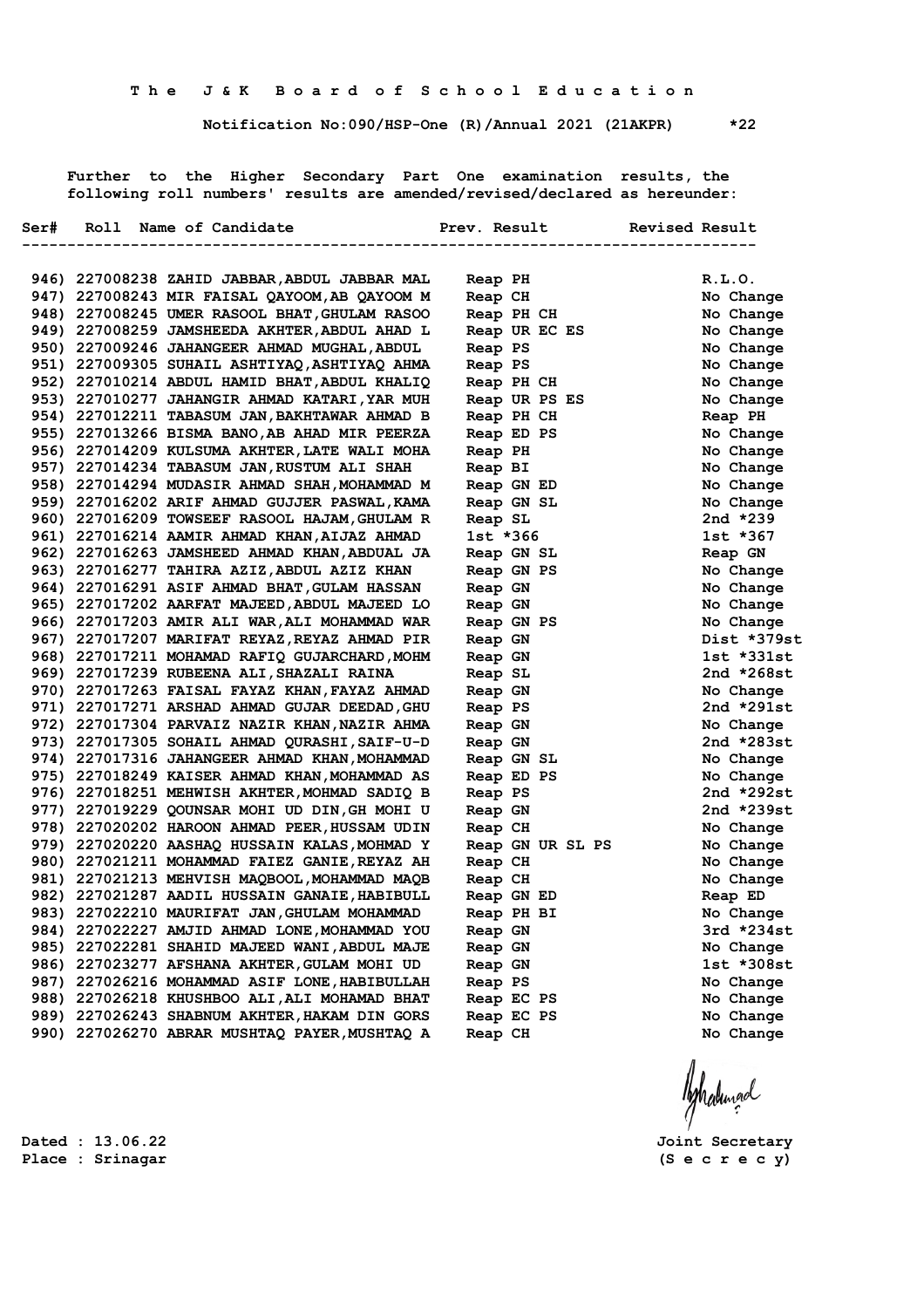**Notification No:090/HSP-One (R)/Annual 2021 (21AKPR) \*23**

 **Further to the Higher Secondary Part One examination results, the following roll numbers' results are amended/revised/declared as hereunder:**

|  | Ser# Roll Name of Candidate Manuel Prev. Result Nevised Result                                   |                          |                               |
|--|--------------------------------------------------------------------------------------------------|--------------------------|-------------------------------|
|  |                                                                                                  |                          | ----------------------------- |
|  | 991) 227027253 AMIR AHMAD MIR, GHULAM MOHI-UD                                                    |                          | No Change                     |
|  | 992) 227027263 WASEEM AHMAD MIR, GHULAM MOHID                                                    | Reap CH<br>Reap UR EC ES | No Change                     |
|  | 993) 227027282 AYAZ AHMAD DAR, MOHAMMAD GULZA                                                    | Reap EC                  | No Change                     |
|  | 994) 227027287 MAYSARA JAN, ABDUL AHAD SHIEKH                                                    | Reap PS ES               | No Change                     |
|  | 995) 227027292 ASHIQ MANZOOR SHEIKH, MANZOOR                                                     | Reap EC PS               | No Change                     |
|  | 996) 227028298 QUISAR AHMAD SHIEKH, ABDUL GAF                                                    | Reap EC                  | 2nd $*278st$                  |
|  | 997) 227029254 AQIB AHMAD GANIE, AB HAMID GAN                                                    | Reap GN HY               | No Change                     |
|  | 998) 227029264 SYED YASIR SHABIR, SHABIR AHMA                                                    | Reap PH CH BI            | No Change                     |
|  | 999) 227029272 BILAL AHMAD MIR, GHULAM MOHAMM                                                    | Reap AY                  | No Change                     |
|  | 1000) 227029285 JALEES YOUSF LONE, MOHAMMAD YO                                                   | Reap PH CH BI            | No Change                     |
|  | 1001) 227029292 SUHAIB MASOOM, MASOOM AHMAD SH                                                   | Reap PS                  | No Change                     |
|  | 1002) 227029300 REYASAT JAHANGIR, JAHANGIR AHM                                                   | Reap GN PS               | No Change                     |
|  | 1003) 227030223 IRFAN AHAD TANTRAY, ABDUL AHAD                                                   | Reap AY                  | No Change                     |
|  | 1004) 227030248 JAHANGIR AHMAD KHATANA, SHAMS-                                                   | Reap GN PS               | No Change                     |
|  | 1005) 227030279 KAMRAN REYAZ ZARGER, REYAZ AHM                                                   | Reap MA                  | No Change                     |
|  | 1006) 227030303 AAMIR AHMAD WANI, ABDUL RASHID                                                   | Reap GN SL               | 2nd $*242st$                  |
|  | 1007) 227030308 AZHAR ALI KHAN, ANAYTULLAH KHA                                                   | Reap GN                  | No Change                     |
|  | 1008) 227031214 NISSAR AHMAD KHAN, FAROOQ AHMA                                                   | Reap GN UR PS            | No Change                     |
|  | 1009) 227031225 MUNEEB MOHI UD DIN, GHULAM MOH                                                   | Reap HY                  | No Change                     |
|  | 1010) 227031256 MOHAMMAD ABBAS CHOPAN, ABDUL A                                                   | Reap GN HY               | No Change                     |
|  | 1011) 227032223 UMER ABAS KHOJA, ALI ABAS KHOJ                                                   | Reap HY PS               | No Change                     |
|  | 1012) 227032228 ISRAR AHMAD DAR, FAROOQ AHMAD                                                    | Reap HY PS               | No Change                     |
|  | 1013) 227032257 SAHIL MAJNOON BEIGH, MOHAMMAD                                                    | Reap GN EC               | No Change                     |
|  | 1014) 227032259 MASHOOQ AHMAD BHAT, SONA ULLAH                                                   | Reap UR EC               | No Change                     |
|  | 1015) 227032289 IQBAL AHMAD CHOPAN, GHULAM AHM                                                   | Reap CH                  | No Change                     |
|  | 1016) 227032297 TAWFEEQ AHMAD WANI, GHULAM HAS                                                   | Reap GN                  | 1st *298st                    |
|  | 1017) 227032309 ULFAT SHAFI, MOHAMMAD SHAFI BE                                                   | Reap CH                  | 2nd $*288st$                  |
|  | 1018) 227032318 ALFARAN AHMAD KHAN, BASHIR AHM                                                   | Reap EC PS               | No Change                     |
|  | 1019) 227033247 TALIB HUSSAIN PATHAN, MOHAMMAD                                                   | Reap PS                  | No Change                     |
|  | 1020) 227033262 RAYEAS AHMAD LONE, ABDUL RAZAQ                                                   | Reap CH BI               | Reap BI                       |
|  | 1021) 227033302 RAHEEL AHMAD GANAI, MOHAMMAD Y                                                   | Reap GN UR PS            | No Change                     |
|  | 1022) 227034232 SUMIYA YOUSF, MUHAMMAD YOUSF B                                                   | Reap CH BI               | No Change                     |
|  | 1023) 227034288 MUSTAFA MAQBOOL, MOHAMMAD MAQB                                                   | Reap GN                  | 2nd $*274$                    |
|  | 1024) 227034292 MOHSIN FAYAZ DAR, FAYAZ AHMAD<br>1025) 227034301 TUFAIL FAROOQ WANI, FAROOQ AHM  | Reap EC                  | 2nd $*264st$                  |
|  |                                                                                                  | Reap GN PS               | Reap PS                       |
|  | 1026) 227035235 FAIZAN JAVEED MIR, JAVEED AHMA<br>1027) 227035264 SAHIL BASHIR, BASHIR AHMAD BHA | Reap GN CH<br>Reap GN UR | Reap GN<br>Reap UR            |
|  | 1028) 227035284 MUSKAN NABI, GHULAM NABI DHOBI                                                   | Reap GN UR PS            | No Change                     |
|  | 1029) 227035287 RUQSANA AKHTER, SANA ULLAH BHA                                                   | Reap GN PS               | No Change                     |
|  | 1030) 227036204 MUSKAAN JAAN, GHULAM MOHAMMAD                                                    | Reap PH CH               | No Change                     |
|  | 1031) 227036222 ARIF AHMAD MIR, GHULAM NABI MI                                                   | Reap GN HY PS            | Reap GN PS                    |
|  | 1032) 227036295 REYAZ AHMAD HAJAM, MANGTA HAJA                                                   | Reap GN HY               | No Change                     |
|  | 1033) 227036296 NASEEM AHMAD SHEIKH, MOHAMMAD                                                    | Reap PS                  | No Change                     |
|  | 1034) 227036305 TABISH HAMID, ABDUL HAMID GANI                                                   | Reap CH                  | No Change                     |
|  | 1035) 227037237 MOHAMMAD ASIF KHAN, SHABIR AHM                                                   | Reap GN HY IS            | No Change                     |
|  |                                                                                                  |                          |                               |
|  |                                                                                                  |                          |                               |

Ashadinad

**Dated : 13.06.22 Joint Secretary**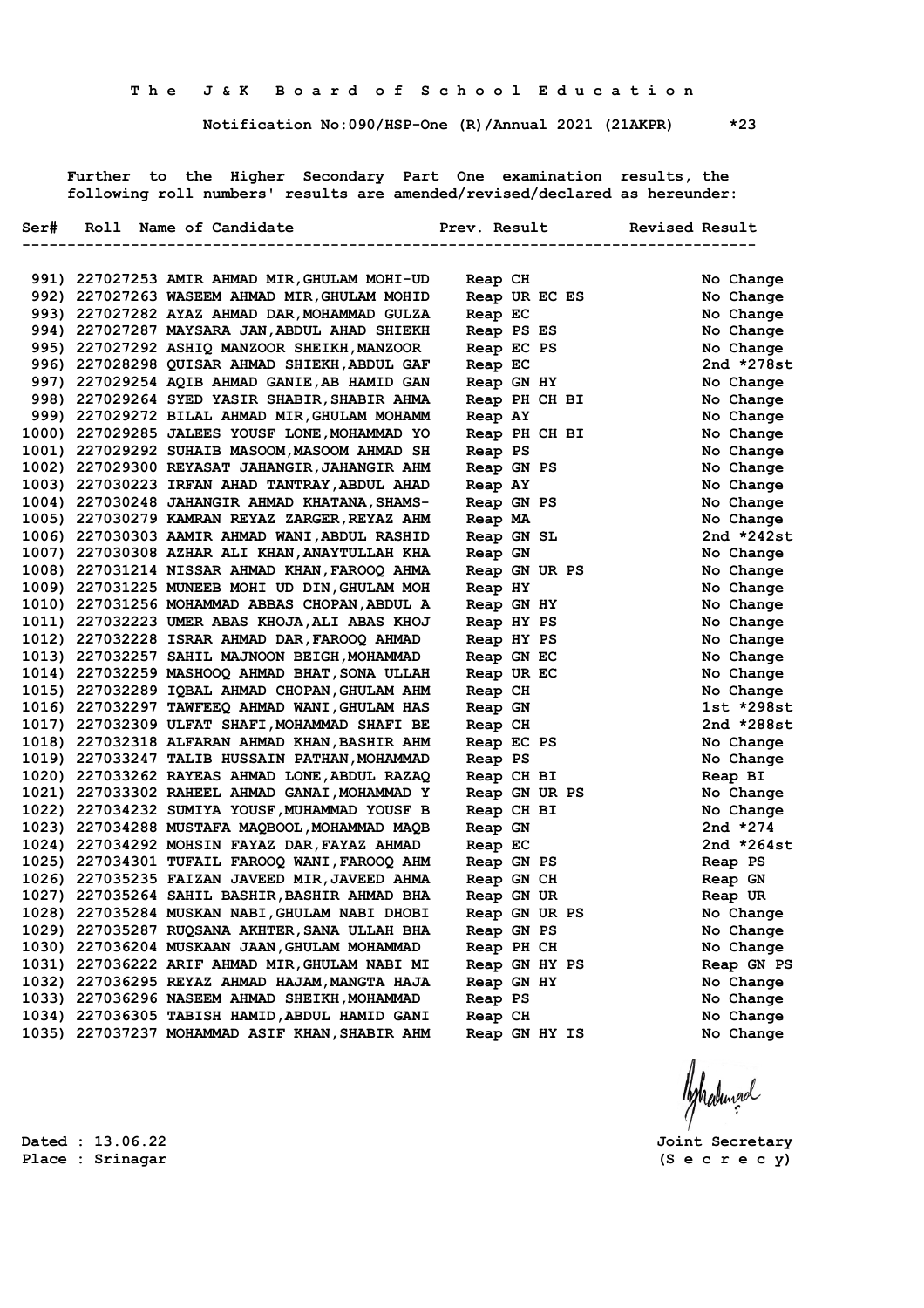**Notification No:090/HSP-One (R)/Annual 2021 (21AKPR) \*24**

 **Further to the Higher Secondary Part One examination results, the following roll numbers' results are amended/revised/declared as hereunder:**

|  | Ser# Roll Name of Candidate                    |         |               |                  | Prev. Result Revised Result |                |
|--|------------------------------------------------|---------|---------------|------------------|-----------------------------|----------------|
|  |                                                |         |               |                  | --------------------        |                |
|  | 1036) 227037241 WASEEM AHMAD KHOJA, MOHAMMAD S |         | Reap HY IS    |                  |                             | No Change      |
|  | 1037) 227037279 AAMIR AIJAZ, AIJAZ AHMAD BHAT  |         | Reap GN HY IS |                  |                             | No Change      |
|  | 1038) 227038208 SHOWKAT AHMAD MIR, MOHAMMAD YO |         | Reap GN AY    |                  |                             | No Change      |
|  | 1039) 227038214 SYED RAHID TERMIZI, SYED RAFIQ |         | Reap PS IS    |                  |                             | No Change      |
|  | 1040) 227038267 FAISAL MUSTAFA KHOJA, GHULAM M |         |               | Reap GN HY PS    |                             | No Change      |
|  | 1041) 227038268 AFSHANA BANO, BASHIR AHMAD LON |         | Reap GN IS    |                  |                             | No Change      |
|  | 1042) 227038271 MEHWISH YOUSUF, MOHAMMAD YOUSU |         | Reap PH CH    |                  |                             | 2nd *282st     |
|  | 1043) 227038278 ISHFAQ AHMAD LONE, GHULAM MOHA |         |               | Reap GN UR PS    |                             | No Change      |
|  | 1044) 227039212 SHENAZA BANO, GULAM MUHAMMAD K |         | Reap ED ES    |                  |                             | No Change      |
|  | 1045) 227039233 MUHAMMAD ANZAR KHAN, MUHAMMAD  |         | Reap GN PS    |                  |                             | Reap PS        |
|  | 1046) 227039247 SHAMIMA MOHI UD DIN, GULAM MOH | Reap GN |               |                  |                             | No Change      |
|  | 1047) 227039301 WASEEM AHMAD SHAH PEERZADA, RE | Reap PS |               |                  |                             | No Change      |
|  | 1048) 227040237 MANSHA KHALIQ, ABDUL KHALIQ NA |         | Reap CH MA    |                  |                             | 2nd $*265st$   |
|  | 1049) 227041216 MOHAMMAD IQBAL LONE, MUSHTAQ A | Reap PS |               |                  |                             | No Change      |
|  | 1050) 227041234 BASHARAT AHMAD BAJARD, MOHAMMA |         |               | Reap GN UR PS    |                             | No Change      |
|  | 1051) 227041273 SHAKIR AHMAD MIR, MOHAMMAD SHA |         | Reap EC PS    |                  |                             | No Change      |
|  | 1052) 227041309 SAJID AHMAD BHAT, WALI MUHAMMA | Reap GN |               |                  |                             | No Change      |
|  | 1053) 227042298 UMAR HASSAN KHAN, GHULAM HASSA | Reap GN |               |                  |                             | No Change      |
|  | 1054) 227043214 ISHRAT RAMZAN, MUHAMMAD RAMZAN | Reap EC |               |                  |                             | No Change      |
|  | 1055) 227043259 TAFEEL AHMAD MIR, ABDUL MAJEED | Reap UR |               |                  |                             | No Change      |
|  | 1056) 227044272 BILAL AHMAD RESHI, REYAZ AHMAD | Reap UR |               |                  |                             | No Change      |
|  | 1057) 227046282 DAVOOD AHMAD MIR, ABDUL AHAD M |         |               | Reap PH CH BI    |                             | No Change      |
|  | 1058) 227046298 MASROOR QASIM BHAT, MOHAMMAD Q | Reap PS |               |                  |                             | No Change      |
|  | 1059) 227047241 MUSARAT BANO, GHULAM AHMAD TAL |         |               | Reap GN UR ED    |                             | No Change      |
|  | 1060) 227047248 FAISAL IQBAL BAJAD, FARID AHMA | Reap MA |               |                  |                             | No Change      |
|  | 1061) 227047301 AZAD TARIQ PEER, TARIQ AHMAD P | Reap PH |               |                  |                             | 1st *311st     |
|  | 1062) 227047307 SUMAYA RASHID, ABDUL RASHID LO | Reap CH |               |                  |                             | No Change      |
|  | 1063) 227048210 MAHJABEENA QURASHI, SHARIF U D |         | Reap GN UR ES |                  |                             | Reap GN UR     |
|  | 1064) 227048214 BASIT GULZAR, MOHAMMAD GULZAR  |         |               | Reap GN UR PS ES |                             | No Change      |
|  | 1065) 227048250 AAMINA ALI, ALI MOHAMAD BHAT   | Reap CH |               |                  |                             | No Change      |
|  | 1066) 227049227 IMTIYAZ AHMAD SHAH, MOHAMMAD L |         | Reap GN CH    |                  |                             | No Change      |
|  | 1067) 227049241 AUSAED RASHEED, ABDUL RASHEED  |         | Reap PH CH    |                  |                             | No Change      |
|  | 1068) 227049298 SAHIL NABI MIR, GHULAM NABI MI | Reap GN |               |                  |                             | 2nd $*263st$   |
|  | 1069) 227050203 MISBAH SHAFI, MOHAMMAD SHAFI S |         | Reap PH CH    |                  |                             | No Change      |
|  | 1070) 227050216 ROHIE MAJEED, ABDUL MAJEED KHA | Reap CH |               |                  |                             | $1st$ $*338st$ |
|  | 1071) 227050229 ZUBAIR AHMAD SHAH, GULL WHEED  | Reap PH |               |                  |                             | $1st * 306st$  |
|  | 1072) 227050243 UBAID GUL, GHULAM MOHAMMAD BHA | Reap CH |               |                  |                             | No Change      |
|  | 1073) 227050303 UMER BASHIR LONE, BASHIR AHMAD |         | Reap EC ED PS |                  |                             | No Change      |
|  | 1074) 227051293 UMAR FAROOQ MIR, FAROOQ AHMAD  |         | Reap PH CH    |                  |                             | No Change      |
|  | 1075) 227051310 MUSHARAF AHMAD SHAH, ABLI SHAH |         | Reap GN ES    |                  |                             | No Change      |
|  | 1076) 227051318 MEHRAJ AHMAD DAR, ABDUL RASHID |         | Reap GN UR ES |                  |                             | Reap UR ES     |
|  | 1077) 227051323 SAYEEMA AKHTER, MOHAMMAD YASEE |         | Reap GN ES    |                  |                             | No Change      |
|  | 1078) 227052210 MEHPARA AASHIQ, AASHIQ HUSSAIN |         | Reap GN BI    |                  |                             | No Change      |
|  | 1079) 227052260 SUMAYAH MANZOOR, MANZOOR AHMAD |         | Reap GN PS    |                  |                             | No Change      |
|  | 1080) 227052266 SHAZIYAH AKHTER, MUHAMMAD AASH | Reap MA |               |                  |                             | No Change      |
|  |                                                |         |               |                  |                             |                |

**Dated : 13.06.22 Joint Secretary Place : Srinagar (S e c r e c y)**

Ashalingd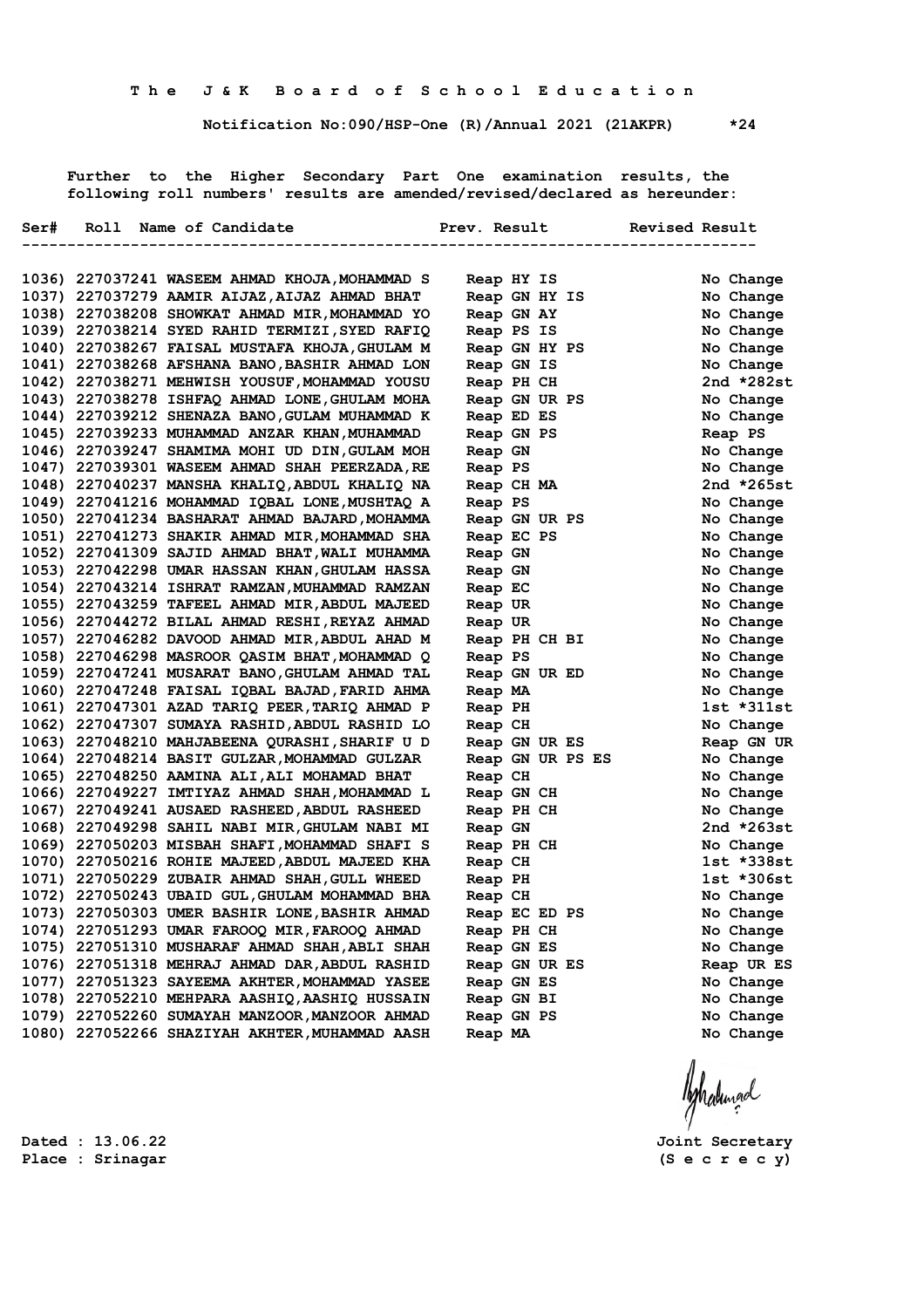**Notification No:090/HSP-One (R)/Annual 2021 (21AKPR) \*25**

 **Further to the Higher Secondary Part One examination results, the following roll numbers' results are amended/revised/declared as hereunder:**

|  | Ser# Roll Name of Candidate                    |               | Prev. Result  | <b>Revised Result</b><br>---------------------------- |              |
|--|------------------------------------------------|---------------|---------------|-------------------------------------------------------|--------------|
|  |                                                |               |               |                                                       |              |
|  | 1081) 227052292 RONIQ RASHID, ABDUL RASHID BHA |               | Reap PH CH BI |                                                       | No Change    |
|  | 1082) 227053260 KHALIDA AKHTER, GHULAM MOHAMMA | Reap PS       |               |                                                       | No Change    |
|  | 1083) 227053272 SHUGUFTA BASHIR, BASHIR AHMAD  | Reap UR PS    |               |                                                       | No Change    |
|  | 1084) 227053274 HUMAIRA ALI, ALI MOHAMMAD RATH | Reap AR       |               |                                                       | No Change    |
|  | 1085) 227055229 MOMIN SYEED, MUHAMMAD SYEED KH | Reap CH       |               |                                                       | No Change    |
|  | 1086) 227055269 NIGHAT MUSHTAQ, MUSHTAQ AHMAD  | Reap GN       |               |                                                       | No Change    |
|  | 1087) 227055270 SADIYA NABI, GH NABI MIR       | Reap UR       |               |                                                       | No Change    |
|  | 1088) 227055273 MEHRUN NISA, MOHAMMAD SARFARAZ | Reap GN AR    |               |                                                       | No Change    |
|  | 1089) 227055274 SUMIA HAFIZ, HAFIZULLAH SHAH   | Reap GN       |               |                                                       | No Change    |
|  | 1090) 227055287 AAMINA BANO, GULAM MOHAMMAD BH | Reap GN       |               |                                                       | 2nd $*272st$ |
|  | 1091) 227056214 MARYAM ALI, ALI MOHAMMAD KHAN  | Reap ES       |               |                                                       | 2nd *270st   |
|  | 1092) 227056231 NAJMA NISSA, SHABIR AHMAD CHOP | Reap UR       |               |                                                       | No Change    |
|  | 1093) 227056284 SHAMSHADA BANO, NAZIR AHMAD DO | Reap GN SL    |               |                                                       | Reap GN      |
|  | 1094) 227057202 GAZALA MAJEED, ABDUL MAJEED BH | Reap PS       |               |                                                       | No Change    |
|  | 1095) 227057204 MORFAT FAROOQ, FAROOQ AHMAD SH | Reap CH       |               |                                                       | No Change    |
|  | 1096) 227057216 ISHRAT RASHID, ABDUL RASHID TA | Reap GN CH    |               |                                                       | No Change    |
|  | 1097) 227057257 NIGHAT NAZIR, NAZIR AHMAD WANI | Reap PS       |               |                                                       | No Change    |
|  | 1098) 227057258 RAFIA BANO, ABDUL MAJEED PATHA |               | Reap GN SL ED |                                                       | No Change    |
|  | 1099) 227057267 AASIYA BANO, MUHAMMAD RAFEEQ G | Reap SL       |               |                                                       | 2nd *261st   |
|  | 1100) 227061255 TARIQ AHMAD LONE, ABDUL REHMAN | Reap UR       |               |                                                       | No Change    |
|  | 1101) 227062220 REYAZ AHMAD GANIE, ABDUL GAFFA | Reap GN UR    |               |                                                       | No Change    |
|  | 1102) 227062251 NAHIDAH BANO, ABDUL RAHMAN MIR | Reap GN UR HY |               |                                                       | No Change    |
|  | 1103) 227063227 BASHARAT BASHIR DAR, BASHIR AH | Reap GN       |               |                                                       | No Change    |
|  | 1104) 227065213 ISHFAQ AHMAD MEER, ASHIQ HUSSA | Reap GN UR    |               |                                                       | No Change    |
|  | 1105) 227065218 NADEEM AHMAD CHECHE, SIRAJ-UD- |               | Reap GN UR PS |                                                       | No Change    |
|  | 1106) 227066255 GOWHAR AHMAD BHAT, MOHAMMAD IQ | Reap CH BI    |               |                                                       | No Change    |
|  | 1107) 227066256 BURHAN RASHID BHAT, ABDUL RASH | Reap MA       |               |                                                       | No Change    |
|  | 1108) 227067241 ATHAR GULZAR, MOHAMMAD GULZAR  | Reap CH       |               |                                                       | No Change    |
|  | 1109) 227068219 MIR QOUNSAR JAN, MANZOOR AHMAD | Reap GN ED    |               |                                                       | No Change    |
|  | 1110) 227068261 SHAZAD RASHID, ABDUL RASHID BA | Reap GN UR    |               |                                                       | No Change    |
|  | 1111) 227069282 REFAT BANO, FAZAL UD DIN KHATA | Reap GN       |               |                                                       | No Change    |
|  | 1112) 227069283 PARVEENA BANO, SHAMUS UD DIN K | Reap GN       |               |                                                       | No Change    |
|  | 1113) 227070212 NAZIMA BANO, ABDUL GANI MIR    | Reap GN ES    |               |                                                       | 1st *296st   |
|  | 1114) 227070261 KOUSAR AHAD, ABDUL AHAD DAR    | Reap PH       |               |                                                       | No Change    |
|  | 1115) 227071206 ASIYA SIDEEQ, MUHAMMAD SIDEEQ  | Reap GN ED    |               |                                                       | No Change    |
|  | 1116) 227071209 AAMINA BANO, GULAM AHMAD SHEIK | Reap ED       |               |                                                       | No Change    |
|  | 1117) 227071247 AAMINA HANIEF, MOHAMMAD HANIEF | Reap ED PS IS |               |                                                       | No Change    |
|  | 1118) 228003257 MANZOOR AHMAD BADANA, LAL DIN  | Reap GN PS    |               |                                                       | No Change    |
|  | 1119) 228004215 NAVEEDA BANO, MOHAMMAD MANSOOF | Reap GN PS    |               |                                                       | No Change    |
|  | 1120) 228008216 AARIF AHMAD JUNGAL, ABDUL RASH | Reap EC       |               |                                                       | No Change    |
|  | 1121) 228008217 AARIF AHMAD PASWAL, FAQEER MUH | Reap EC SL PS |               |                                                       | No Change    |
|  | 1122) 228008307 OWAIS HILAL, HILAL AHMAD DAR   | Reap UR PE    |               |                                                       | No Change    |
|  | 1123) 228009230 ARSALAN AHMAD BHAT, JAVID AHMA | Reap GN EC    |               |                                                       | 2nd *272st   |
|  | 1124) 228009301 DANISH GANI WANI, ABDUL GANI W | Reap GN PS    |               |                                                       | No Change    |
|  | 1125) 228009312 AAKASH HUSSAIN, SONAULLAH BABL | Reap GN SL    |               |                                                       | 2nd *241st   |
|  |                                                |               |               |                                                       |              |
|  |                                                |               |               |                                                       |              |
|  |                                                |               |               |                                                       | Ashatingal   |
|  |                                                |               |               |                                                       |              |

**Place : Srinagar (S e c r e c y)**

**Dated : 13.06.22 Joint Secretary**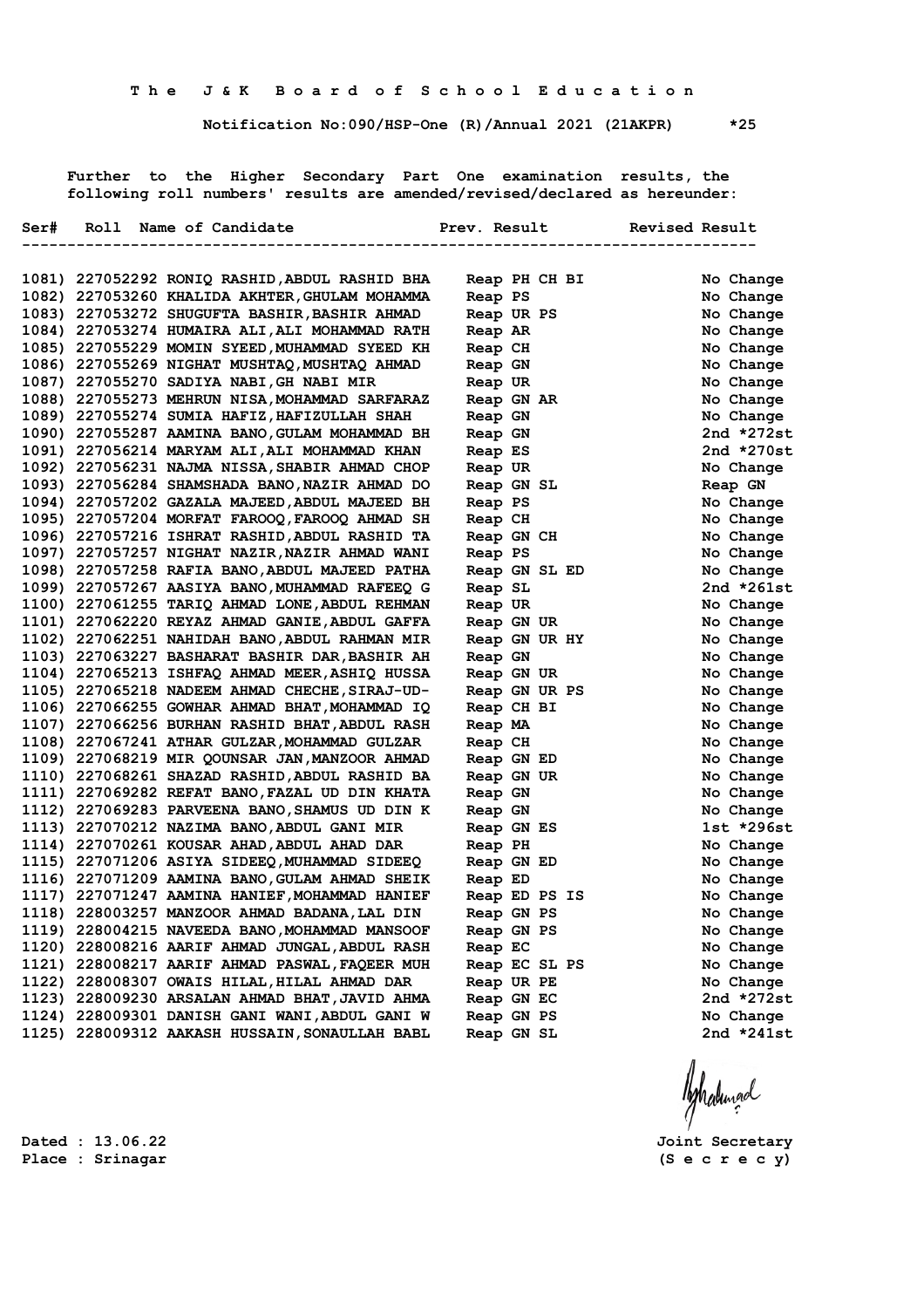**Notification No:090/HSP-One (R)/Annual 2021 (21AKPR) \*26**

 **Further to the Higher Secondary Part One examination results, the following roll numbers' results are amended/revised/declared as hereunder:**

|  | Ser# Roll Name of Candidate                    |            |               | Prev. Result Revised Result |                |
|--|------------------------------------------------|------------|---------------|-----------------------------|----------------|
|  | 1126) 228010226 AAMIR NAZIR, NAZIR AHMAD MIR   | Reap GN SL |               |                             | No Change      |
|  | 1127) 228010268 NADEEM RAMZAN DAR, MOHAMMAD RA | Reap SL    |               |                             | No Change      |
|  | 1128) 228010304 DANISH HASSAN, GHULAM HASSAN W | Reap SL    |               |                             | 2nd $*266st$   |
|  | 1129) 228014304 FARHAD MAQBOOL MIR, MOHMAD MAQ | Reap EC    |               |                             | No Change      |
|  | 1130) 228016255 TAHIRA RASOOL, GHULAM RASOOL R | Reap GN    |               |                             | 1st *311st     |
|  | 1131) 228017237 MUMTAZ AHMAD DAR, ALI MOHAMMAD | Reap PH BI |               |                             | No Change      |
|  | 1132) 228020240 SAHIL MUSHTAQ, MUSHTAQ AHMAD P | Reap CH    |               |                             | $1st$ *342st   |
|  | 1133) 228020286 AAQIB FAROOQ BHAT, FAROOQ AHMA | Reap GN    |               |                             | 2nd $*284st$   |
|  | 1134) 228022297 FURQAN MUSHTAQ, MUSHTAQ AHMAD  | Reap GN EC |               |                             | No Change      |
|  | 1135) 228023255 BILAL AHMAD SHEIKH, ABDUL GANI | Reap GN    |               |                             | No Change      |
|  | 1136) 228026225 AMIR AHMAD HAJAM, GH NABI HAJA | Reap GN    |               |                             | No Change      |
|  | 1137) 228030214 AATIRAH SHAFI, MOHAMMAD SHAFI  | Reap CH    |               |                             | No Change      |
|  | 1138) 228030216 SAIMA RAFIQ, MOHAMMAD RAFIQ KH |            | Reap PH CH ES |                             | No Change      |
|  | 1139) 228030223 MEHREEN NAAZ, NAZIR AHMAD BHAT | Reap PH ES |               |                             | R.L.0.         |
|  | 1140) 228030265 YASMEENA YOUSUF, MOHAMMAD YOUS | Reap CH    |               |                             | $1st$ $*305st$ |
|  | 1141) 228032263 HOODAH, PIRZADA SHABIR AHMAD   | Dist *464  |               |                             | R.L.O.         |
|  | 1142) 228034229 ISHRAT KABIR, ABDUL KABIR MIR  | Reap HY    |               |                             | No Change      |
|  | 1143) 228035232 TABASUM SHAFI, MOHAMMAD SHAFI  | Reap GN CH |               |                             | No Change      |
|  | 1144) 228035263 AIMAN NABI, GHULAM NABI MIR    | Reap CH    |               |                             | $1st * 369st$  |
|  | 1145) 228035269 MEHWISH RASHEED, ABDUL RASHEED |            | Reap GN PH CH |                             | R.L.O.         |
|  | 1146) 228038260 MOHAMMAD SHAFI GAZI, MOHAMMAD  | Reap PS    |               |                             | No Change      |
|  | 1147) 229001247 MAHREEN MUMTAZ, SYED MUMTAZ SH | Reap CH BI |               |                             | No Change      |
|  | 1148) 229003221 BILAL HUSSAIN SHAH, MOHAZAM SH | Reap GN ES |               |                             | 2nd $*247st$   |
|  | 1149) 229003283 SAQIB, SARAJ UD DIN            |            | Reap GN ED ES |                             | $3rd *221st$   |
|  | 1150) 229004201 RIZWAN HUSSAIN SHAH, ALTAF HUS | Reap MA    |               |                             | No Change      |
|  | 1151) 229005284 MAFAAD RAFIQ, RAFIQ AHMED      | Reap MA    |               |                             | No Change      |
|  | 1152) 229006215 MOHAMMAD JAFFAR SHEIKH, MOHAMM | Reap CH BI |               |                             | 2nd $*244st$   |
|  | 1153) 229006242 IMTIYAZ RAYAZ, MOHAMMAD RAYAZ  |            |               | Reap GN UR PS ES            | No Change      |
|  | 1154) 229010274 ZAHOOR AHMAD, MEHRAJ UD DIN KA |            | Reap GN PS ES |                             | No Change      |
|  | 1155) 232001209 SHAISTA MANZOOR, MANZOOR AHMAD | Reap CH    |               |                             | Dist *405      |
|  | 1156) 232006280 MOHAMMAD USMAN GORSI, GULAM MO | Reap GN    |               |                             | No Change      |
|  | 1157) 232008201 SUBI JAN, MOHAMAD SHAFI DAR    | Reap ES    |               |                             | 2nd $*276st$   |
|  | 1158) 232008203 ADEEBA BASHIR, BASHIR AHMAD MI | Reap PS    |               |                             | No Change      |
|  | 1159) 232008224 MEHRUN NISA, MOHAMMAD AHSAN TA | Reap PS    |               |                             | $1st * 318st$  |
|  | 1160) 232008231 KOUSAR FIRDOUS, FIRDOUS AHMAD  | Reap PS    |               |                             | No Change      |
|  | 1161) 232008248 MASARAT BASHIR, BASHIR AHMAD L | Reap GN UR |               |                             | 2nd $*235st$   |
|  | 1162) 232008256 AZIMAH NISAR, NISAR AHMAD DAR  | Reap PS    |               |                             | No Change      |
|  | 1163) 232008259 SAHIBAH JAN, SONA ULLAH ALLAIE | Reap PS    |               |                             | No Change      |
|  | 1164) 232008274 MAJID MANZOOR, MANZOOR AHMAD D | Reap GN PS |               |                             | No Change      |
|  | 1165) 232009218 SABREENA RASHID, RASHID AHMAD  |            | Reap PH CH ES |                             | No Change      |
|  | 1166) 232009261 SHAKIR ABDULLAH, MOHAMMAD ABDU |            | Reap UR EC PS |                             | No Change      |
|  | 1167) 232009271 SEERAT JAN, ABDUL HAMID BHAT   | Reap PS    |               |                             | No Change      |
|  | 1168) 232012265 SHAKREENA JALAL, JALAL AHMAD G | Reap PS    |               |                             | 1st *320       |
|  | 1169) 232013262 ZAHID NAZIR, NAZIR AHMAD SHEER | Reap GN PD |               |                             | No Change      |
|  | 1170) 232014205 BAZILA FAYAZ, FAYAZ AHMAD GANI | Reap PS    |               |                             | No Change      |

**Place : Srinagar (S e c r e c y)**

**Dated : 13.06.22 Joint Secretary**

Ashalingal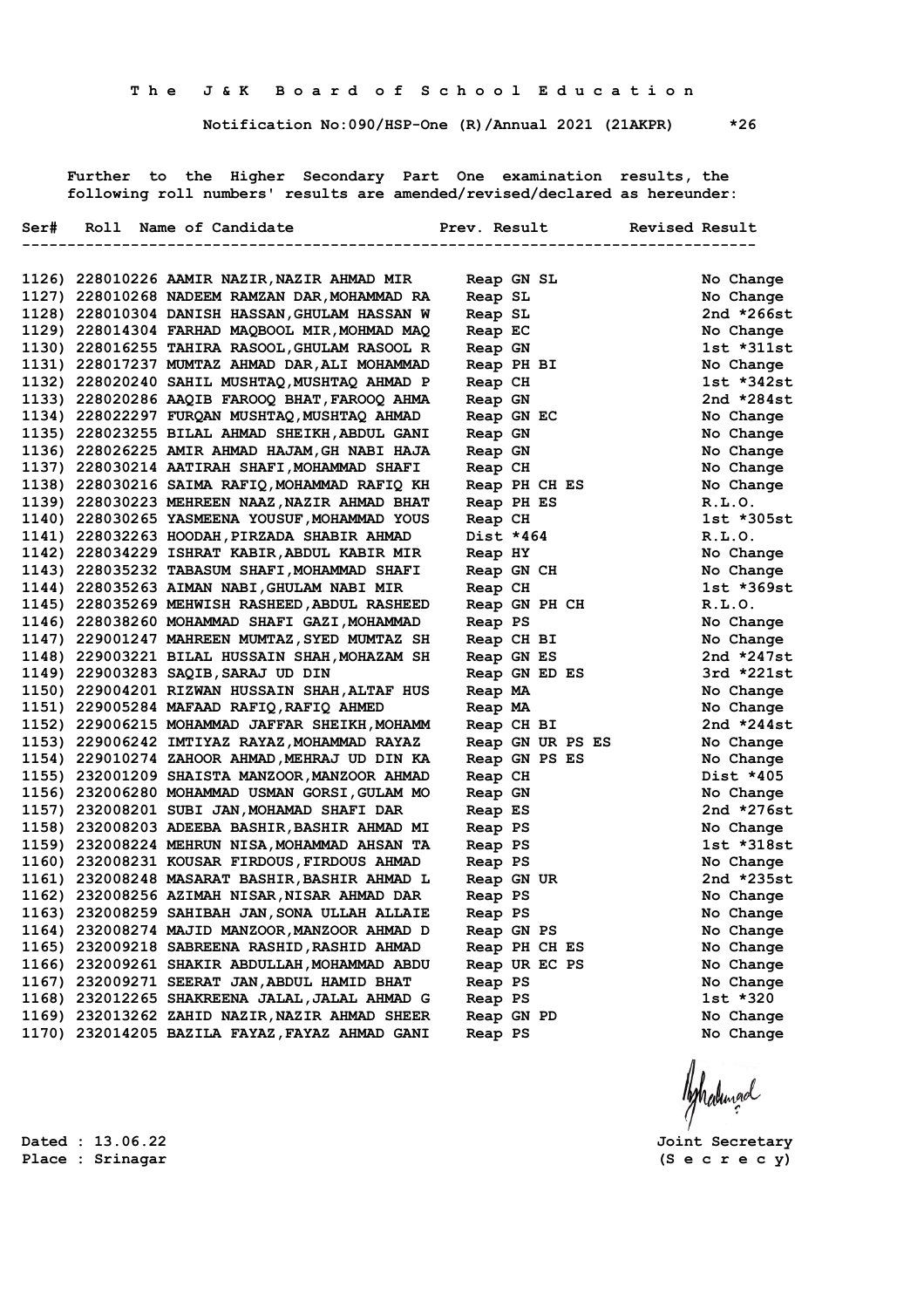**Notification No:090/HSP-One (R)/Annual 2021 (21AKPR) \*27**

 **Further to the Higher Secondary Part One examination results, the following roll numbers' results are amended/revised/declared as hereunder:**

|  | Ser# Roll Name of Candidate                    |               | Prev. Result Revised Result |               |
|--|------------------------------------------------|---------------|-----------------------------|---------------|
|  | --------------------------------               |               |                             |               |
|  | 1171) 232014286 ANAYAT AHMAD LONE, GULAM NABI  | Reap PD       |                             | No Change     |
|  | 1172) 232015202 MEHRAN AHMAD SHEIKH, ABDUL GAN | Reap EC       |                             | 2nd $*268st$  |
|  | 1173) 232015204 DANISH IQBAL DAR, MOHAMMAD IQB | Reap EC       |                             | No Change     |
|  | 1174) 232015216 YAWER REHMAN, ABDUL REHMAN MAL | Reap EC       |                             | No Change     |
|  | 1175) 232016238 IQBAL NAZIR, NAZIR AHMAD GANIE | Reap UR       |                             | No Change     |
|  | 1176) 232016265 YAWAR AKBAR, MOHAMMAD AKBAR MO | Reap PS       |                             | No Change     |
|  | 1177) 232018228 ASMAH GANI, AB GANI DAR        | Reap PS       |                             | No Change     |
|  | 1178) 232018262 BILQEES KHURSHID, KHURSHID AHM | Reap SL PS    |                             | No Change     |
|  | 1179) 232018263 BARJEES FAROOQ, MOHAMMAD FAROO | Reap EC PS    |                             | No Change     |
|  | 1180) 232019205 AARIZ MUSHTAQ, MUSHTAQ AHMAD D |               | Reap GN UR ED               | No Change     |
|  | 1181) 232019209 ILSY MANZOOR, MANZOOR AHMAD DA | Reap EC       |                             | No Change     |
|  | 1182) 232019237 BARSHEEDA KHURSHEED, KHURSHEED | Reap PS       |                             | No Change     |
|  | 1183) 232019244 AASIYA BASHIR, BASHIR AHMAD DA | Reap PS       |                             | No Change     |
|  | 1184) 232019258 NELOFAR NAZIR, NAZIR AHMAD BAG | Reap PS       |                             | No Change     |
|  | 1185) 232021253 MEHRAJ NABI, GH NABI KHAN      | Reap ED       |                             | No Change     |
|  | 1186) 232021285 MUBARAK QADIR, GHULAM QADIR GA | Reap GN UR    |                             | No Change     |
|  | 1187) 232022239 SAFIYA MAGRAY, NAZIR AHMAD MAG | Dist *472     |                             | Dist *477     |
|  | 1188) 232022304 MURTAZA MANZOOR, MANZOOR AHMAD | Reap PS       |                             | No Change     |
|  | 1189) 232023261 MEHQI MUSHTAQ, MUSHTAQ AHMAD H | Reap PD       |                             | No Change     |
|  | 1190) 232025254 SARENA YOUSUF, MOHAMMAD YOUSUF | Dist *447     |                             | No Change     |
|  | 1191) 232026256 RABIA MUSHTAQ, MUSHTAQ AHMAD N | Reap CH       |                             | No Change     |
|  | 1192) 232026275 TABISH NABI, GULAM NABI MAGRAY | Reap PS       |                             | $1st$ *321st  |
|  | 1193) 232026301 ARJUMAN MAJEED, ABDUL MAJEED P | Reap PS       |                             | No Change     |
|  | 1194) 232027217 MUZAMIL AHMAD LONE, ALI MOHD L | Reap PS       |                             | No Change     |
|  | 1195) 232027240 SAIMA MUQBOOL, MOHAMMAD MUQBOO | Reap PS       |                             | No Change     |
|  | 1196) 232027252 TANVEER AHMAD NAJAR, GH MOHD N | Reap UR PS    |                             | No Change     |
|  | 1197) 232028215 IRFAN AHMAD DAR, ABDUL RASHID  | Reap GG PS    |                             | Reap PS       |
|  | 1198) 232028227 AZRA BASHIR, BASHIR AHMAD DAR  | Reap PS       |                             | $1st * 303$   |
|  | 1199) 232028237 RUQAYA JAN, MOHAMMAD RAMZAN NE | Reap PS       |                             | 2nd $*270st$  |
|  | 1200) 232028240 SEERAT NEYAZ, NEYAZ AHMAD DAR  | Reap PS       |                             | No Change     |
|  | 1201) 232028245 MOHD HANAF DAR, MOHD ASHRAF DA | Reap PS       |                             | 2nd $*269$ st |
|  | 1202) 232028249 DILSHADA AKHTER, ABDUL REHMAN  | Reap GN       |                             | $1st * 305st$ |
|  | 1203) 232028255 UMER HAMID DAR, AB HAMID DAR   |               | Reap GN ED PS               | Reap GN PS    |
|  | 1204) 232028258 MOHAMMAD ASIF SHEIKH, MUSHTAQ  | Reap PS       |                             | 2nd $*266st$  |
|  | 1205) 232028266 AZRA JAN, MANZOOR AHMAD BHAT   | Reap PS       |                             | 2nd $*243st$  |
|  | 1206) 232028276 MASRAT YOUSUF, MOHAMMAD YOUSUF | Reap GN PS    |                             | No Change     |
|  | 1207) 232029235 NISHA JAN, MOHAMMAD RAFIQ LONE | Reap PS       |                             | 2nd *253st    |
|  | 1208) 232029260 MUNEEB AHMAD DAR, GHULAM MOHAM | Reap EC       |                             | No Change     |
|  | 1209) 232029265 SHAZIA AKBAR, MUHAMMAD AKBAR L | Reap EC       |                             | 2nd *289st    |
|  | 1210) 232031226 BISMAH MAJEED, ABDUL MAJEED DA | Reap HY       |                             | No Change     |
|  | 1211) 232032226 FAISAL BASHIR NAIK, BASHIR AHM | Reap CH BI    |                             | No Change     |
|  | 1212) 232032244 HUMAIRAH HAMEED, ABDUL HAMEED  | Reap GN UR PS |                             | Reap UR PS    |
|  | 1213) 232032268 UMER FAYAZ, FAYAZ AHMAD BHAT   | Reap MA       |                             | No Change     |
|  | 1214) 232032273 UNDLEEB GANI, ABDUL GANI MIR   | Reap EC ED    |                             | No Change     |
|  | 1215) 232032295 MOHAMMAD MOHSIN SALEEM, FAROOQ | Reap MA GG    |                             | $1st *341st$  |
|  |                                                |               |                             |               |

Aghalunad

**Dated : 13.06.22 Joint Secretary**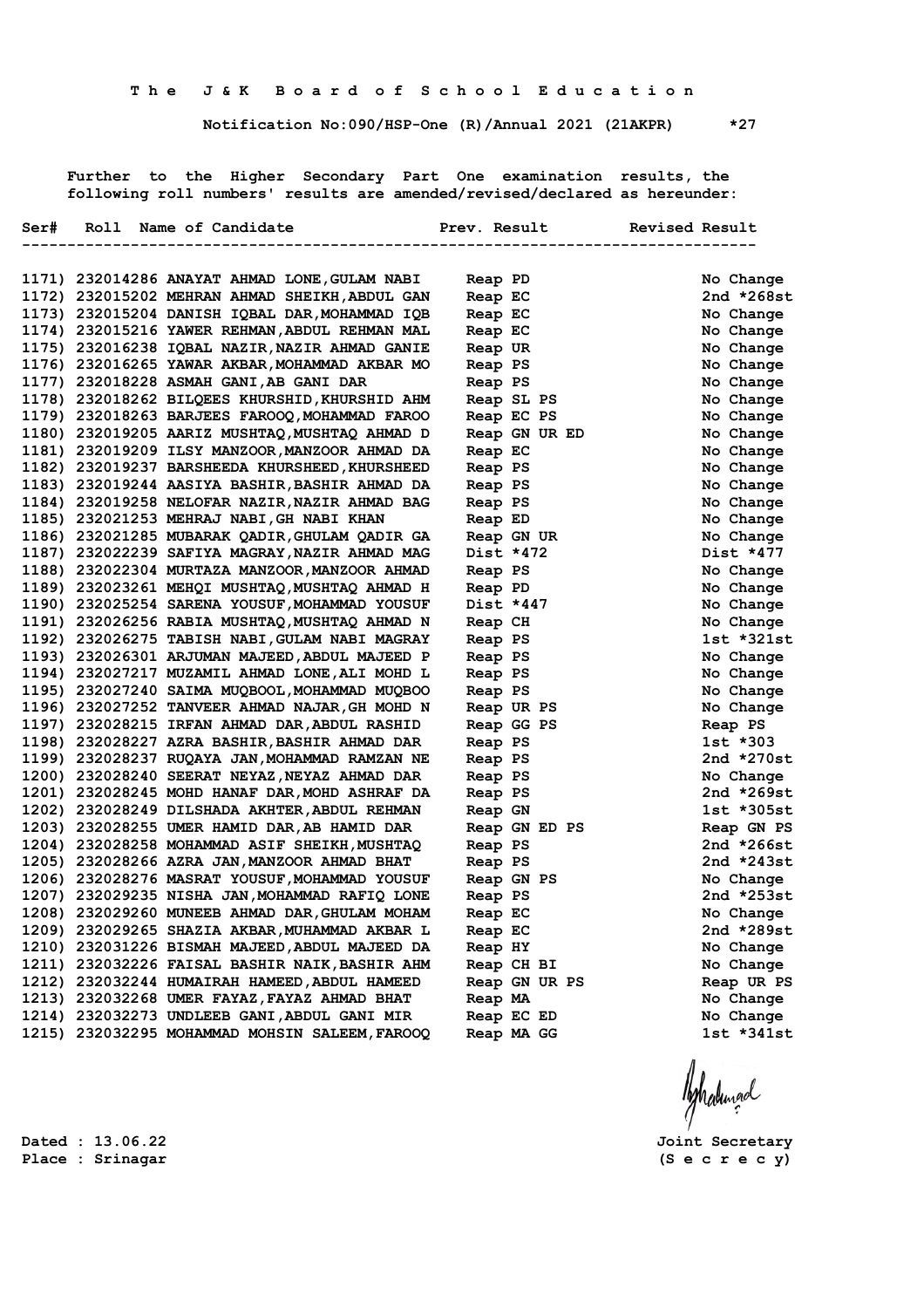**Notification No:090/HSP-One (R)/Annual 2021 (21AKPR) \*28**

 **Further to the Higher Secondary Part One examination results, the following roll numbers' results are amended/revised/declared as hereunder:**

|  | Ser# Roll Name of Candidate                    | Prev. Result  | Revised Result<br>----------------- |
|--|------------------------------------------------|---------------|-------------------------------------|
|  |                                                |               |                                     |
|  | 1216) 232036231 ARJUMAN SHAFI, MOHAMMAD SHAFI  | Reap GN       | Dist *407st                         |
|  | 1217) 232038292 KAMRAN FAYAZ CHOPAN, FAYAZ AHM | Reap CH       | No Change                           |
|  | 1218) 232038314 ABRAR AHMAD MALIK, MOHAMMAD AY | Reap AY       | No Change                           |
|  | 1219) 232039244 AKASH DEEP SINGH, ISHPAL SINGH | Reap MA       | No Change                           |
|  | 1220) 233001273 RITEEF ASHRAF, MUHAMMAD ASHRAF | Reap PS       | No Change                           |
|  | 1221) 233002278 ADNAN SHABAN, MOHAMMAD SHABAN  | Reap ER       | 1st *327st                          |
|  | 1222) 233003244 JEBRAEL BASHEER, BASHEER AHMAD | Reap UR ES    | 2nd $*238st$                        |
|  | 1223) 233003271 SHUKHI JAN, ALI MOHAMMAD GANAI | Reap GN PS    | No Change                           |
|  | 1224) 233006254 RUBEENA JAN, ABDUL HAMID GOJJE | Reap GN PS ES | Reap GN PS                          |
|  | 1225) 233006271 SIMRANJEET KOUR, S PARAMJEET S | Reap GN HY    | No Change                           |
|  | 1226) 233007229 AZRA JAN, GH MOHMAD SHEIKH     | Reap CH BI    | 1st *304st                          |
|  | 1227) 233007253 SIMRAN FAYAZ, FAYAZ AHMAD BHAT | Reap PS       | No Change                           |
|  | 1228) 233007258 LUBNA JAN, DILAIR AHMAD BHAT   | Reap GN       | $1st *344st$                        |
|  | 1229) 233007286 MEHMOODA AKHTAR, LATE ABDUL QA | Reap HY PS    | No Change                           |
|  | 1230) 233007297 RAMEESA MAQBOOL, MOHAMMAD MAQB | Reap GN PS ES | No Change                           |
|  | 1231) 233008238 REFAT YOUSUF, MOHD YOUSUF DAR  | Reap PS       | No Change                           |
|  | 1232) 233008254 FIRDOUSA JAN, MOHAMMAD MAQBOOL | Reap PS       | No Change                           |
|  | 1233) 233009245 SIMRAN JEET SINGH, DILWANT SIN | Reap GN CH MA | No Change                           |
|  | 1234) 233009251 ZEESHAN SHABIR, SHABIR AHMAD P | Reap PS       | No Change                           |
|  | 1235) 233016270 NOMAAN MEHRAJ, MEHRAJ-UD-DIN S | Reap ED PS    | No Change                           |
|  | 1236) 233016278 IMTIYAZ AHMAD MOCHI, ALI MOHD  | Reap GN ED    | No Change                           |
|  | 1237) 233017259 DAR ANSAR UL HAQ, GULZAR AHMAD | Reap ED       | No Change                           |
|  | 1238) 233018299 AB QAYOOM CHOHAN, MOHAMMAD ABR | Reap GN PS    | No Change                           |
|  | 1239) 233019256 SHUBEENA AKHTER, ZAHOOR AHMAD  | Reap GN       | No Change                           |
|  | 1240) 233020241 TOIBA JAN, MANZOOR AHMAD MAGRA | Reap PS       | 2nd *255st                          |
|  | 1241) 233021214 MUNEEZA ALTAF, MOHAMMAD ALTAF  | Reap PH       | No Change                           |
|  | 1242) 233021221 TOWQEEDA SHAFI, MOHAMMAD SHAFI | Reap PH       | 1st *322st                          |
|  | 1243) 233021252 TABASUM RASHID, ABDUL RASHID G | Reap GN IS    | No Change                           |
|  | 1244) 233021269 QURAT NAZIR, NAZIR AHMAD KHAND | Reap GN       | 1st *322st                          |
|  | 1245) 233022245 TAQWA NISAR, NISAR AHMAD SOFI  | Dist *434     | Dist *438                           |
|  | 1246) 233023227 BISMA QADIR, GULAM QADIR BHAT  | Reap PH CH    | No Change                           |
|  | 1247) 233023285 QURAT FATIMA, ALTAF HUSSAIN DA | Reap GN       | 2nd *290st                          |
|  | 1248) 233023292 SAYIQA RASHID, ABDUL RASHID MI | Reap CH       | No Change                           |
|  | 1249) 233025263 SAMREENA FAROOQ, FAROOQ AHMAD  | Reap CH       | No Change                           |
|  | 1250) 233026221 UZMAH FAROOQ, FAROOQ AHMAD BHA | Reap GN PS    | No Change                           |
|  | 1251) 233033211 ANUM MALIK, TABSUM JAVID AHMAD | Dist *463     | Dist *465                           |
|  | 1252) 233035239 FALAK SHAFI, MOHAMMAD SHAFI LO | Reap GN       | 1st *305                            |
|  | 1253) 233035254 NAIK IRTIZA, NASEER AHMAD NAIK | Reap PS       | 1st *355st                          |
|  | 1254) 236001205 AIJAZ AHMAD KHATANA, MOHAMMAD  | Reap GN UR ED | No Change                           |
|  | 1255) 236004223 MOHAMMAD ALTAF CHOWHAN, BAJ DI | Reap GN EC    | Reap EC                             |
|  | 1256) 236005240 UMAIR REYAZ, REYAZ AHMAD DAR   | Reap ED       | No Change                           |
|  | 1257) 236005247 TASIB TANVEER, TANVEER AHMAD Z | Reap EC ED    | No Change                           |
|  | 1258) 236006218 HUMAIRA JAN, FAROOQ AHMAD DAR  | Reap BI       | 1st *335st                          |
|  | 1259) 236006274 BILKEESA JAN, MANZOOR AHMAD SH | Reap UR ED    | No Change                           |
|  | 1260) 236008281 SHABNAM HAMID, LATE AB HAMID K | Reap GN       | 2nd *247st                          |
|  |                                                |               |                                     |

**Place : Srinagar (S e c r e c y)**

**Dated : 13.06.22 Joint Secretary**

Ashatingal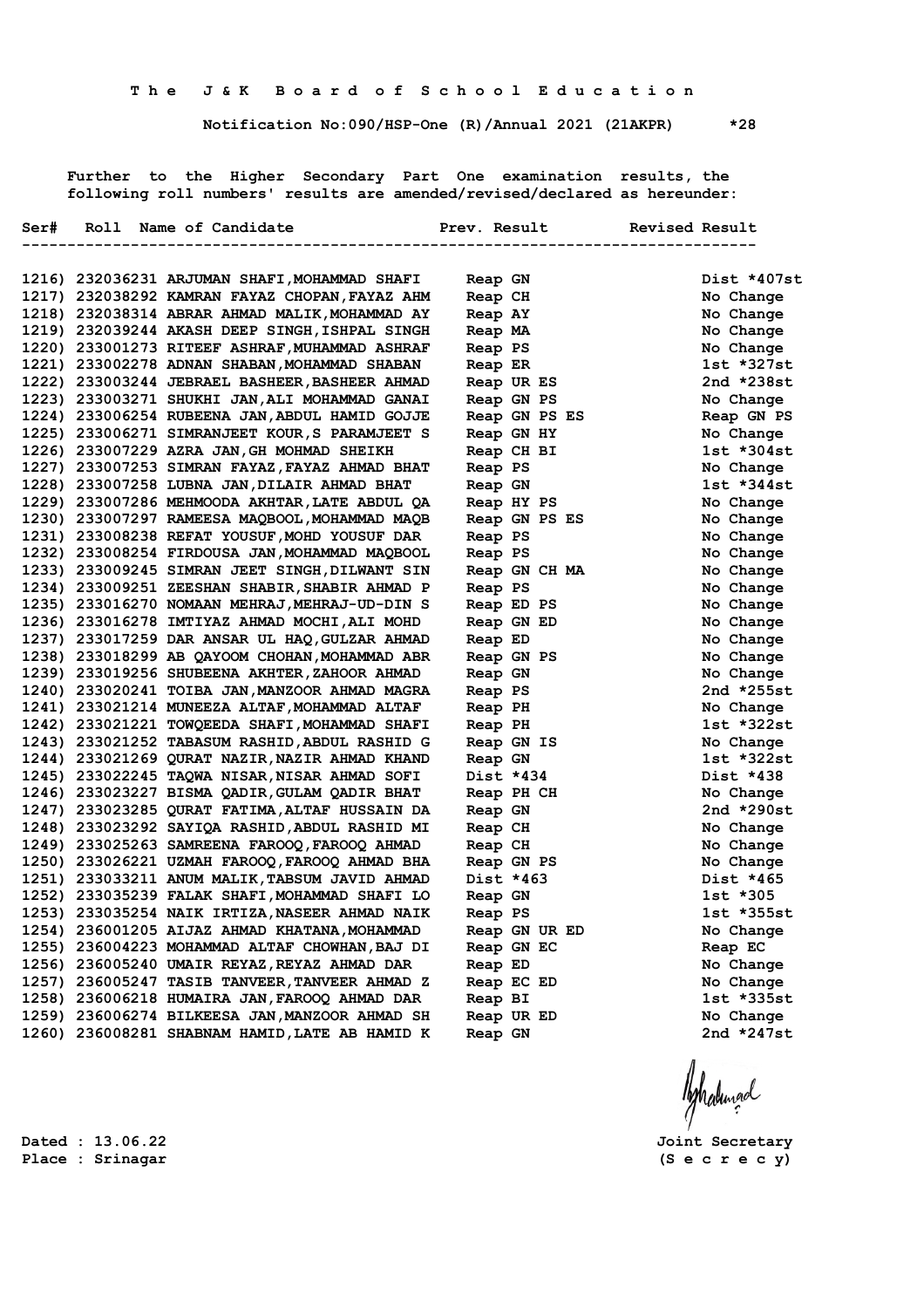**Notification No:090/HSP-One (R)/Annual 2021 (21AKPR) \*29**

 **Further to the Higher Secondary Part One examination results, the following roll numbers' results are amended/revised/declared as hereunder:**

| 2nd *249st<br>1261) 236012227 NADEEM AHMAD SHAH, ATEEQULLAH<br>Reap EC<br>1262) 236012244 AMIR ASHRAF, MOHAMMAD ASHRAF D<br>Reap GN<br>No Change<br>1263) 236013264 BISMA REHMAN, ABDUL REHMAN DAR<br>No Change<br>Reap ED<br>1264) 236014226 BILAL AHMAD MONCHI, ABDUL GANI<br>Reap GN<br>No Change<br>1265) 236015209 IMRAN FAROOQ MAGRAY, FAROOQ AH<br>No Change<br>Reap MA<br>1266) 236015232 ARBEENA SYEED, SYEED AHMAD KUT<br>Reap CH<br>Reap GN CH<br>1267) 236016212 MUZAMIL AHMAD RATHER, GH HASSA<br>Reap CH<br>No Change<br>1268) 236016217 SHAHID NAZEER MIR, NAZEER AHMA<br>2nd *287st<br>Reap CH<br>1269) 236016254 JIBRAN MASHOOQ, MASHOOQ AHMAD<br>2nd $*253st$<br>Reap GN<br>1270) 236017274 SUHAIL AHMAD BHAT, MOHAMMAD AZ<br>No Change<br>Reap EC<br>1271) 236018215 BISMA SHABIR, SHABIR AHMAD RAT<br>No Change<br>Reap EC<br>1272) 236018261 NAZIRA AKBER, MOHAMMAD AKBER T<br>No Change<br>Reap ED<br>1273) 236019221 ZAKIR FAYAZ, FAYAZ AHMAD BHAT<br>2nd *245st<br>Reap ED PS<br>1274) 236019223 AALIYA SHABIR, SHABIR AHMAD RA<br>Reap PS<br>No Change<br>1275) 236019238 SUHANA AYOUB, MUHAMMAD AYOUB W<br>Reap EC PS<br>No Change<br>1276) 236019240 MUNEEBUL MUKHTAR, MUKHTAR AHMA<br>No Change<br>Reap CH<br>1277) 236019263 ZAHID ASHRAF, MOHAMMAD ASHRAF<br>No Change<br>Reap PH<br>1278) 236019269 FIZA MUSHTAQ, MUSHTAQ AHMAD SH<br>No Change<br>Reap PS<br>1279) 236019300 MUSKAAN YOUSUF, MOHAMMAD YOUSU<br>No Change<br>Reap CH<br>1280) 236019308 SAJEEL MANZOOR, MANZOOR AHMAD<br>No Change<br>Reap PS<br>1281) 236019318 SUHANA SHAFI, MOHAMMAD SHAFI B<br>Reap EC<br>1282) 236020208 SHAKIR AHMAD KOLI, MOHAMMAD YA<br>Reap UR<br>1283) 236020296 SHOWKAT NOOR, NOOR MOHAMMAD CH<br>Reap GN SL<br>1284) 236020304 MOHAMMAD ARUF, MOHAMMAD IOBAL<br>Reap GN UR ED<br>1285) 236025234 KULSOMA AKHTER, ABDUL RASHID P<br>Reap GN<br>1286) 236026205 BASIT AHMAD DAR, BASHIR AHMAD<br>Reap HY<br>1287) 236026225 FAZIYA NISSAR, NISSAR AHMAD SH<br>Reap SL<br>1288) 236026276 INAM UL HAQ BHAT, GULAM AHMAD<br>Reap CH<br>1289) 236027253 IMTIYAZ AHMAD RATHER, NAZIR AH<br>Reap UR<br>1290) 236027273 SHOWKET AHMAD AWAN, MOHD HUSSA<br>Reap PE PS<br>1291) 236028263 ZUBAIR ZAHOOR, ZAHOOR AHMAD KH<br>Reap UR<br>1292) 236028269 JAMEELA AKHTER, ABDUL RASHID G<br>Reap UR ES<br>1293) 236028277 SHOWKAT AHMAD KALAS, GH QUADIR<br>Reap PE PS<br>Reap PS<br>1294) 236028297 MUSAIB HAFEEZ, HAFEEZ ULLAH PA<br>Reap UR<br>1295) 236029280 FAISAL RAMZAN, MOHAMMAD RAMZAN<br>Reap UR<br>1296) 236031286 ABDUL BASIT MIR, ABDUL SALAM M<br>Reap PS<br>1297) 236034256 ZAFFAR ALI, ALI MOHAMMAD WANI<br>Reap UR EC<br>1298) 236036203 MUDASIR MUSHTAQ, MUSHTAQ AHMAD<br>Reap GN SL<br>1299) 236036218 HADI ASHRAF, MOHAMMAD ASHRAF B<br>Reap PH<br>1300) 236036241 FIZA GULZAR, GULZAR AHMAD MIR<br>Reap GN SL PS ES<br>1301) 236036248 HEERAT NAZIR, NAZIR AHMAD BHAT<br>Reap GN<br>1302) 236036249 INSHA NAZIR, NAZIR AHMAD NAJAR<br>Reap GN<br>1303) 236036256 AAQIB ABDULLAH, MOHAMMAD ABDUL<br>$1st * 324$<br>Reap HY<br>1304) 236036258 MUNTAZA SHAFI, MOHAMMAD SHAFI |  | Ser# Roll Name of Candidate | Prev. Result | Revised Result |
|----------------------------------------------------------------------------------------------------------------------------------------------------------------------------------------------------------------------------------------------------------------------------------------------------------------------------------------------------------------------------------------------------------------------------------------------------------------------------------------------------------------------------------------------------------------------------------------------------------------------------------------------------------------------------------------------------------------------------------------------------------------------------------------------------------------------------------------------------------------------------------------------------------------------------------------------------------------------------------------------------------------------------------------------------------------------------------------------------------------------------------------------------------------------------------------------------------------------------------------------------------------------------------------------------------------------------------------------------------------------------------------------------------------------------------------------------------------------------------------------------------------------------------------------------------------------------------------------------------------------------------------------------------------------------------------------------------------------------------------------------------------------------------------------------------------------------------------------------------------------------------------------------------------------------------------------------------------------------------------------------------------------------------------------------------------------------------------------------------------------------------------------------------------------------------------------------------------------------------------------------------------------------------------------------------------------------------------------------------------------------------------------------------------------------------------------------------------------------------------------------------------------------------------------------------------------------------------------------------------------------------------------------------------------------------------------------------------------------------------------------------------------------------------------------------------------------------------------------------------------------------------------------------------------------------------------------------------------------------------------------------------------------------------------------------------------------------------------------------------|--|-----------------------------|--------------|----------------|
|                                                                                                                                                                                                                                                                                                                                                                                                                                                                                                                                                                                                                                                                                                                                                                                                                                                                                                                                                                                                                                                                                                                                                                                                                                                                                                                                                                                                                                                                                                                                                                                                                                                                                                                                                                                                                                                                                                                                                                                                                                                                                                                                                                                                                                                                                                                                                                                                                                                                                                                                                                                                                                                                                                                                                                                                                                                                                                                                                                                                                                                                                                                |  |                             |              |                |
|                                                                                                                                                                                                                                                                                                                                                                                                                                                                                                                                                                                                                                                                                                                                                                                                                                                                                                                                                                                                                                                                                                                                                                                                                                                                                                                                                                                                                                                                                                                                                                                                                                                                                                                                                                                                                                                                                                                                                                                                                                                                                                                                                                                                                                                                                                                                                                                                                                                                                                                                                                                                                                                                                                                                                                                                                                                                                                                                                                                                                                                                                                                |  |                             |              |                |
|                                                                                                                                                                                                                                                                                                                                                                                                                                                                                                                                                                                                                                                                                                                                                                                                                                                                                                                                                                                                                                                                                                                                                                                                                                                                                                                                                                                                                                                                                                                                                                                                                                                                                                                                                                                                                                                                                                                                                                                                                                                                                                                                                                                                                                                                                                                                                                                                                                                                                                                                                                                                                                                                                                                                                                                                                                                                                                                                                                                                                                                                                                                |  |                             |              |                |
|                                                                                                                                                                                                                                                                                                                                                                                                                                                                                                                                                                                                                                                                                                                                                                                                                                                                                                                                                                                                                                                                                                                                                                                                                                                                                                                                                                                                                                                                                                                                                                                                                                                                                                                                                                                                                                                                                                                                                                                                                                                                                                                                                                                                                                                                                                                                                                                                                                                                                                                                                                                                                                                                                                                                                                                                                                                                                                                                                                                                                                                                                                                |  |                             |              |                |
|                                                                                                                                                                                                                                                                                                                                                                                                                                                                                                                                                                                                                                                                                                                                                                                                                                                                                                                                                                                                                                                                                                                                                                                                                                                                                                                                                                                                                                                                                                                                                                                                                                                                                                                                                                                                                                                                                                                                                                                                                                                                                                                                                                                                                                                                                                                                                                                                                                                                                                                                                                                                                                                                                                                                                                                                                                                                                                                                                                                                                                                                                                                |  |                             |              |                |
|                                                                                                                                                                                                                                                                                                                                                                                                                                                                                                                                                                                                                                                                                                                                                                                                                                                                                                                                                                                                                                                                                                                                                                                                                                                                                                                                                                                                                                                                                                                                                                                                                                                                                                                                                                                                                                                                                                                                                                                                                                                                                                                                                                                                                                                                                                                                                                                                                                                                                                                                                                                                                                                                                                                                                                                                                                                                                                                                                                                                                                                                                                                |  |                             |              |                |
|                                                                                                                                                                                                                                                                                                                                                                                                                                                                                                                                                                                                                                                                                                                                                                                                                                                                                                                                                                                                                                                                                                                                                                                                                                                                                                                                                                                                                                                                                                                                                                                                                                                                                                                                                                                                                                                                                                                                                                                                                                                                                                                                                                                                                                                                                                                                                                                                                                                                                                                                                                                                                                                                                                                                                                                                                                                                                                                                                                                                                                                                                                                |  |                             |              |                |
|                                                                                                                                                                                                                                                                                                                                                                                                                                                                                                                                                                                                                                                                                                                                                                                                                                                                                                                                                                                                                                                                                                                                                                                                                                                                                                                                                                                                                                                                                                                                                                                                                                                                                                                                                                                                                                                                                                                                                                                                                                                                                                                                                                                                                                                                                                                                                                                                                                                                                                                                                                                                                                                                                                                                                                                                                                                                                                                                                                                                                                                                                                                |  |                             |              |                |
|                                                                                                                                                                                                                                                                                                                                                                                                                                                                                                                                                                                                                                                                                                                                                                                                                                                                                                                                                                                                                                                                                                                                                                                                                                                                                                                                                                                                                                                                                                                                                                                                                                                                                                                                                                                                                                                                                                                                                                                                                                                                                                                                                                                                                                                                                                                                                                                                                                                                                                                                                                                                                                                                                                                                                                                                                                                                                                                                                                                                                                                                                                                |  |                             |              |                |
|                                                                                                                                                                                                                                                                                                                                                                                                                                                                                                                                                                                                                                                                                                                                                                                                                                                                                                                                                                                                                                                                                                                                                                                                                                                                                                                                                                                                                                                                                                                                                                                                                                                                                                                                                                                                                                                                                                                                                                                                                                                                                                                                                                                                                                                                                                                                                                                                                                                                                                                                                                                                                                                                                                                                                                                                                                                                                                                                                                                                                                                                                                                |  |                             |              |                |
|                                                                                                                                                                                                                                                                                                                                                                                                                                                                                                                                                                                                                                                                                                                                                                                                                                                                                                                                                                                                                                                                                                                                                                                                                                                                                                                                                                                                                                                                                                                                                                                                                                                                                                                                                                                                                                                                                                                                                                                                                                                                                                                                                                                                                                                                                                                                                                                                                                                                                                                                                                                                                                                                                                                                                                                                                                                                                                                                                                                                                                                                                                                |  |                             |              |                |
|                                                                                                                                                                                                                                                                                                                                                                                                                                                                                                                                                                                                                                                                                                                                                                                                                                                                                                                                                                                                                                                                                                                                                                                                                                                                                                                                                                                                                                                                                                                                                                                                                                                                                                                                                                                                                                                                                                                                                                                                                                                                                                                                                                                                                                                                                                                                                                                                                                                                                                                                                                                                                                                                                                                                                                                                                                                                                                                                                                                                                                                                                                                |  |                             |              |                |
|                                                                                                                                                                                                                                                                                                                                                                                                                                                                                                                                                                                                                                                                                                                                                                                                                                                                                                                                                                                                                                                                                                                                                                                                                                                                                                                                                                                                                                                                                                                                                                                                                                                                                                                                                                                                                                                                                                                                                                                                                                                                                                                                                                                                                                                                                                                                                                                                                                                                                                                                                                                                                                                                                                                                                                                                                                                                                                                                                                                                                                                                                                                |  |                             |              |                |
|                                                                                                                                                                                                                                                                                                                                                                                                                                                                                                                                                                                                                                                                                                                                                                                                                                                                                                                                                                                                                                                                                                                                                                                                                                                                                                                                                                                                                                                                                                                                                                                                                                                                                                                                                                                                                                                                                                                                                                                                                                                                                                                                                                                                                                                                                                                                                                                                                                                                                                                                                                                                                                                                                                                                                                                                                                                                                                                                                                                                                                                                                                                |  |                             |              |                |
|                                                                                                                                                                                                                                                                                                                                                                                                                                                                                                                                                                                                                                                                                                                                                                                                                                                                                                                                                                                                                                                                                                                                                                                                                                                                                                                                                                                                                                                                                                                                                                                                                                                                                                                                                                                                                                                                                                                                                                                                                                                                                                                                                                                                                                                                                                                                                                                                                                                                                                                                                                                                                                                                                                                                                                                                                                                                                                                                                                                                                                                                                                                |  |                             |              |                |
|                                                                                                                                                                                                                                                                                                                                                                                                                                                                                                                                                                                                                                                                                                                                                                                                                                                                                                                                                                                                                                                                                                                                                                                                                                                                                                                                                                                                                                                                                                                                                                                                                                                                                                                                                                                                                                                                                                                                                                                                                                                                                                                                                                                                                                                                                                                                                                                                                                                                                                                                                                                                                                                                                                                                                                                                                                                                                                                                                                                                                                                                                                                |  |                             |              |                |
|                                                                                                                                                                                                                                                                                                                                                                                                                                                                                                                                                                                                                                                                                                                                                                                                                                                                                                                                                                                                                                                                                                                                                                                                                                                                                                                                                                                                                                                                                                                                                                                                                                                                                                                                                                                                                                                                                                                                                                                                                                                                                                                                                                                                                                                                                                                                                                                                                                                                                                                                                                                                                                                                                                                                                                                                                                                                                                                                                                                                                                                                                                                |  |                             |              |                |
|                                                                                                                                                                                                                                                                                                                                                                                                                                                                                                                                                                                                                                                                                                                                                                                                                                                                                                                                                                                                                                                                                                                                                                                                                                                                                                                                                                                                                                                                                                                                                                                                                                                                                                                                                                                                                                                                                                                                                                                                                                                                                                                                                                                                                                                                                                                                                                                                                                                                                                                                                                                                                                                                                                                                                                                                                                                                                                                                                                                                                                                                                                                |  |                             |              |                |
|                                                                                                                                                                                                                                                                                                                                                                                                                                                                                                                                                                                                                                                                                                                                                                                                                                                                                                                                                                                                                                                                                                                                                                                                                                                                                                                                                                                                                                                                                                                                                                                                                                                                                                                                                                                                                                                                                                                                                                                                                                                                                                                                                                                                                                                                                                                                                                                                                                                                                                                                                                                                                                                                                                                                                                                                                                                                                                                                                                                                                                                                                                                |  |                             |              |                |
|                                                                                                                                                                                                                                                                                                                                                                                                                                                                                                                                                                                                                                                                                                                                                                                                                                                                                                                                                                                                                                                                                                                                                                                                                                                                                                                                                                                                                                                                                                                                                                                                                                                                                                                                                                                                                                                                                                                                                                                                                                                                                                                                                                                                                                                                                                                                                                                                                                                                                                                                                                                                                                                                                                                                                                                                                                                                                                                                                                                                                                                                                                                |  |                             |              |                |
|                                                                                                                                                                                                                                                                                                                                                                                                                                                                                                                                                                                                                                                                                                                                                                                                                                                                                                                                                                                                                                                                                                                                                                                                                                                                                                                                                                                                                                                                                                                                                                                                                                                                                                                                                                                                                                                                                                                                                                                                                                                                                                                                                                                                                                                                                                                                                                                                                                                                                                                                                                                                                                                                                                                                                                                                                                                                                                                                                                                                                                                                                                                |  |                             |              | No Change      |
|                                                                                                                                                                                                                                                                                                                                                                                                                                                                                                                                                                                                                                                                                                                                                                                                                                                                                                                                                                                                                                                                                                                                                                                                                                                                                                                                                                                                                                                                                                                                                                                                                                                                                                                                                                                                                                                                                                                                                                                                                                                                                                                                                                                                                                                                                                                                                                                                                                                                                                                                                                                                                                                                                                                                                                                                                                                                                                                                                                                                                                                                                                                |  |                             |              | No Change      |
|                                                                                                                                                                                                                                                                                                                                                                                                                                                                                                                                                                                                                                                                                                                                                                                                                                                                                                                                                                                                                                                                                                                                                                                                                                                                                                                                                                                                                                                                                                                                                                                                                                                                                                                                                                                                                                                                                                                                                                                                                                                                                                                                                                                                                                                                                                                                                                                                                                                                                                                                                                                                                                                                                                                                                                                                                                                                                                                                                                                                                                                                                                                |  |                             |              | No Change      |
|                                                                                                                                                                                                                                                                                                                                                                                                                                                                                                                                                                                                                                                                                                                                                                                                                                                                                                                                                                                                                                                                                                                                                                                                                                                                                                                                                                                                                                                                                                                                                                                                                                                                                                                                                                                                                                                                                                                                                                                                                                                                                                                                                                                                                                                                                                                                                                                                                                                                                                                                                                                                                                                                                                                                                                                                                                                                                                                                                                                                                                                                                                                |  |                             |              | No Change      |
|                                                                                                                                                                                                                                                                                                                                                                                                                                                                                                                                                                                                                                                                                                                                                                                                                                                                                                                                                                                                                                                                                                                                                                                                                                                                                                                                                                                                                                                                                                                                                                                                                                                                                                                                                                                                                                                                                                                                                                                                                                                                                                                                                                                                                                                                                                                                                                                                                                                                                                                                                                                                                                                                                                                                                                                                                                                                                                                                                                                                                                                                                                                |  |                             |              | No Change      |
|                                                                                                                                                                                                                                                                                                                                                                                                                                                                                                                                                                                                                                                                                                                                                                                                                                                                                                                                                                                                                                                                                                                                                                                                                                                                                                                                                                                                                                                                                                                                                                                                                                                                                                                                                                                                                                                                                                                                                                                                                                                                                                                                                                                                                                                                                                                                                                                                                                                                                                                                                                                                                                                                                                                                                                                                                                                                                                                                                                                                                                                                                                                |  |                             |              | No Change      |
|                                                                                                                                                                                                                                                                                                                                                                                                                                                                                                                                                                                                                                                                                                                                                                                                                                                                                                                                                                                                                                                                                                                                                                                                                                                                                                                                                                                                                                                                                                                                                                                                                                                                                                                                                                                                                                                                                                                                                                                                                                                                                                                                                                                                                                                                                                                                                                                                                                                                                                                                                                                                                                                                                                                                                                                                                                                                                                                                                                                                                                                                                                                |  |                             |              | 2nd *272st     |
|                                                                                                                                                                                                                                                                                                                                                                                                                                                                                                                                                                                                                                                                                                                                                                                                                                                                                                                                                                                                                                                                                                                                                                                                                                                                                                                                                                                                                                                                                                                                                                                                                                                                                                                                                                                                                                                                                                                                                                                                                                                                                                                                                                                                                                                                                                                                                                                                                                                                                                                                                                                                                                                                                                                                                                                                                                                                                                                                                                                                                                                                                                                |  |                             |              | No Change      |
|                                                                                                                                                                                                                                                                                                                                                                                                                                                                                                                                                                                                                                                                                                                                                                                                                                                                                                                                                                                                                                                                                                                                                                                                                                                                                                                                                                                                                                                                                                                                                                                                                                                                                                                                                                                                                                                                                                                                                                                                                                                                                                                                                                                                                                                                                                                                                                                                                                                                                                                                                                                                                                                                                                                                                                                                                                                                                                                                                                                                                                                                                                                |  |                             |              | No Change      |
|                                                                                                                                                                                                                                                                                                                                                                                                                                                                                                                                                                                                                                                                                                                                                                                                                                                                                                                                                                                                                                                                                                                                                                                                                                                                                                                                                                                                                                                                                                                                                                                                                                                                                                                                                                                                                                                                                                                                                                                                                                                                                                                                                                                                                                                                                                                                                                                                                                                                                                                                                                                                                                                                                                                                                                                                                                                                                                                                                                                                                                                                                                                |  |                             |              | No Change      |
|                                                                                                                                                                                                                                                                                                                                                                                                                                                                                                                                                                                                                                                                                                                                                                                                                                                                                                                                                                                                                                                                                                                                                                                                                                                                                                                                                                                                                                                                                                                                                                                                                                                                                                                                                                                                                                                                                                                                                                                                                                                                                                                                                                                                                                                                                                                                                                                                                                                                                                                                                                                                                                                                                                                                                                                                                                                                                                                                                                                                                                                                                                                |  |                             |              | No Change      |
|                                                                                                                                                                                                                                                                                                                                                                                                                                                                                                                                                                                                                                                                                                                                                                                                                                                                                                                                                                                                                                                                                                                                                                                                                                                                                                                                                                                                                                                                                                                                                                                                                                                                                                                                                                                                                                                                                                                                                                                                                                                                                                                                                                                                                                                                                                                                                                                                                                                                                                                                                                                                                                                                                                                                                                                                                                                                                                                                                                                                                                                                                                                |  |                             |              | No Change      |
|                                                                                                                                                                                                                                                                                                                                                                                                                                                                                                                                                                                                                                                                                                                                                                                                                                                                                                                                                                                                                                                                                                                                                                                                                                                                                                                                                                                                                                                                                                                                                                                                                                                                                                                                                                                                                                                                                                                                                                                                                                                                                                                                                                                                                                                                                                                                                                                                                                                                                                                                                                                                                                                                                                                                                                                                                                                                                                                                                                                                                                                                                                                |  |                             |              |                |
|                                                                                                                                                                                                                                                                                                                                                                                                                                                                                                                                                                                                                                                                                                                                                                                                                                                                                                                                                                                                                                                                                                                                                                                                                                                                                                                                                                                                                                                                                                                                                                                                                                                                                                                                                                                                                                                                                                                                                                                                                                                                                                                                                                                                                                                                                                                                                                                                                                                                                                                                                                                                                                                                                                                                                                                                                                                                                                                                                                                                                                                                                                                |  |                             |              | No Change      |
|                                                                                                                                                                                                                                                                                                                                                                                                                                                                                                                                                                                                                                                                                                                                                                                                                                                                                                                                                                                                                                                                                                                                                                                                                                                                                                                                                                                                                                                                                                                                                                                                                                                                                                                                                                                                                                                                                                                                                                                                                                                                                                                                                                                                                                                                                                                                                                                                                                                                                                                                                                                                                                                                                                                                                                                                                                                                                                                                                                                                                                                                                                                |  |                             |              | No Change      |
|                                                                                                                                                                                                                                                                                                                                                                                                                                                                                                                                                                                                                                                                                                                                                                                                                                                                                                                                                                                                                                                                                                                                                                                                                                                                                                                                                                                                                                                                                                                                                                                                                                                                                                                                                                                                                                                                                                                                                                                                                                                                                                                                                                                                                                                                                                                                                                                                                                                                                                                                                                                                                                                                                                                                                                                                                                                                                                                                                                                                                                                                                                                |  |                             |              | 2nd *278st     |
|                                                                                                                                                                                                                                                                                                                                                                                                                                                                                                                                                                                                                                                                                                                                                                                                                                                                                                                                                                                                                                                                                                                                                                                                                                                                                                                                                                                                                                                                                                                                                                                                                                                                                                                                                                                                                                                                                                                                                                                                                                                                                                                                                                                                                                                                                                                                                                                                                                                                                                                                                                                                                                                                                                                                                                                                                                                                                                                                                                                                                                                                                                                |  |                             |              | No Change      |
|                                                                                                                                                                                                                                                                                                                                                                                                                                                                                                                                                                                                                                                                                                                                                                                                                                                                                                                                                                                                                                                                                                                                                                                                                                                                                                                                                                                                                                                                                                                                                                                                                                                                                                                                                                                                                                                                                                                                                                                                                                                                                                                                                                                                                                                                                                                                                                                                                                                                                                                                                                                                                                                                                                                                                                                                                                                                                                                                                                                                                                                                                                                |  |                             |              | No Change      |
|                                                                                                                                                                                                                                                                                                                                                                                                                                                                                                                                                                                                                                                                                                                                                                                                                                                                                                                                                                                                                                                                                                                                                                                                                                                                                                                                                                                                                                                                                                                                                                                                                                                                                                                                                                                                                                                                                                                                                                                                                                                                                                                                                                                                                                                                                                                                                                                                                                                                                                                                                                                                                                                                                                                                                                                                                                                                                                                                                                                                                                                                                                                |  |                             |              | Dist *370st    |
|                                                                                                                                                                                                                                                                                                                                                                                                                                                                                                                                                                                                                                                                                                                                                                                                                                                                                                                                                                                                                                                                                                                                                                                                                                                                                                                                                                                                                                                                                                                                                                                                                                                                                                                                                                                                                                                                                                                                                                                                                                                                                                                                                                                                                                                                                                                                                                                                                                                                                                                                                                                                                                                                                                                                                                                                                                                                                                                                                                                                                                                                                                                |  |                             |              | No Change      |
|                                                                                                                                                                                                                                                                                                                                                                                                                                                                                                                                                                                                                                                                                                                                                                                                                                                                                                                                                                                                                                                                                                                                                                                                                                                                                                                                                                                                                                                                                                                                                                                                                                                                                                                                                                                                                                                                                                                                                                                                                                                                                                                                                                                                                                                                                                                                                                                                                                                                                                                                                                                                                                                                                                                                                                                                                                                                                                                                                                                                                                                                                                                |  |                             |              | No Change      |
|                                                                                                                                                                                                                                                                                                                                                                                                                                                                                                                                                                                                                                                                                                                                                                                                                                                                                                                                                                                                                                                                                                                                                                                                                                                                                                                                                                                                                                                                                                                                                                                                                                                                                                                                                                                                                                                                                                                                                                                                                                                                                                                                                                                                                                                                                                                                                                                                                                                                                                                                                                                                                                                                                                                                                                                                                                                                                                                                                                                                                                                                                                                |  |                             |              | No Change      |
|                                                                                                                                                                                                                                                                                                                                                                                                                                                                                                                                                                                                                                                                                                                                                                                                                                                                                                                                                                                                                                                                                                                                                                                                                                                                                                                                                                                                                                                                                                                                                                                                                                                                                                                                                                                                                                                                                                                                                                                                                                                                                                                                                                                                                                                                                                                                                                                                                                                                                                                                                                                                                                                                                                                                                                                                                                                                                                                                                                                                                                                                                                                |  |                             |              |                |
|                                                                                                                                                                                                                                                                                                                                                                                                                                                                                                                                                                                                                                                                                                                                                                                                                                                                                                                                                                                                                                                                                                                                                                                                                                                                                                                                                                                                                                                                                                                                                                                                                                                                                                                                                                                                                                                                                                                                                                                                                                                                                                                                                                                                                                                                                                                                                                                                                                                                                                                                                                                                                                                                                                                                                                                                                                                                                                                                                                                                                                                                                                                |  |                             | Reap CH      | No Change      |
| 1305) 236036272 SUHAIB SHABIR, SHABIR AHMAD PA<br>Reap GN PS<br>Reap PS                                                                                                                                                                                                                                                                                                                                                                                                                                                                                                                                                                                                                                                                                                                                                                                                                                                                                                                                                                                                                                                                                                                                                                                                                                                                                                                                                                                                                                                                                                                                                                                                                                                                                                                                                                                                                                                                                                                                                                                                                                                                                                                                                                                                                                                                                                                                                                                                                                                                                                                                                                                                                                                                                                                                                                                                                                                                                                                                                                                                                                        |  |                             |              |                |

Aghalunad

**Dated : 13.06.22 Joint Secretary Place : Srinagar (S e c r e c y)**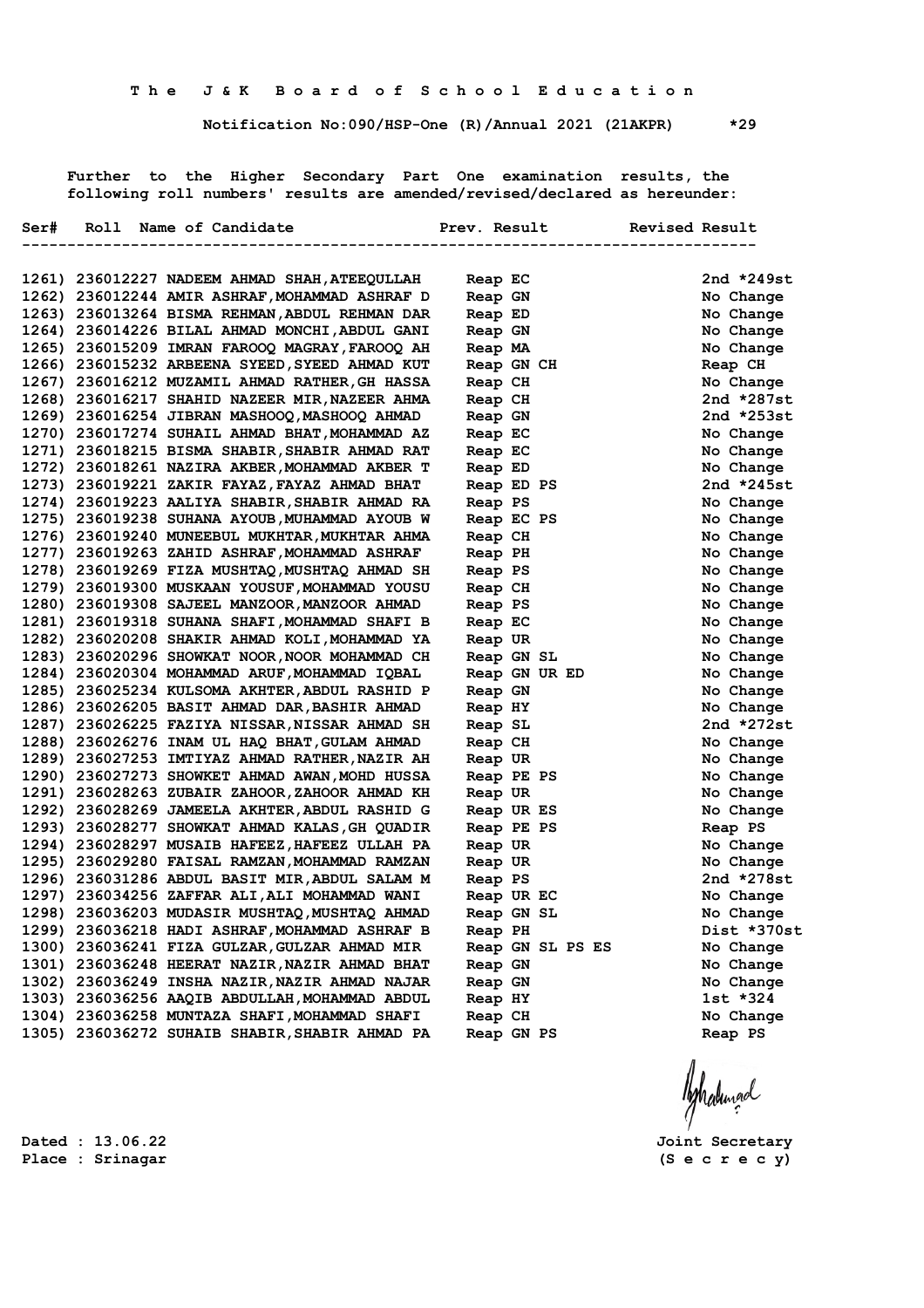**Notification No:090/HSP-One (R)/Annual 2021 (21AKPR) \*30**

 **Further to the Higher Secondary Part One examination results, the following roll numbers' results are amended/revised/declared as hereunder:**

|  | Ser# Roll Name of Candidate The Prev. Result Revised Result |                          |               |
|--|-------------------------------------------------------------|--------------------------|---------------|
|  |                                                             | ------------------------ |               |
|  | 1306) 236036279 SUHAIL RASHID KHAN, AB RASHID               | Reap PS                  | No Change     |
|  | 1307) 236036285 KHUSHI MUBARAK, MUBARAK AHMAD               | Reap GN                  | $1st * 317st$ |
|  | 1308) 236036296 HUZAIF SHAFI, MOHAMMAD SHAFI B              | Reap PS                  | No Change     |
|  | 1309) 236037293 ANEESA MUSHTAQ, MUSHTAQ AHMAD               | Reap GN                  | No Change     |
|  | 1310) 236038254 NASIR AHMAD BHAT, MOHAMMAD RAM              | Reap GN SL               | No Change     |
|  | 1311) 236038256 ISHTIYAQ AHMAD DAR, ABDUL RASH              | Reap GN                  | $1st * 308st$ |
|  | 1312) 236038265 GAZI SHABIR WANI, SHABIR AHMAD              | Reap GN                  | 2nd $*259st$  |
|  | 1313) 236040256 UMMAYA ALTAF, ALTAF HUSSAIN MI              | Reap AR HY               | No Change     |
|  | 1314) 236040296 TAFHEEM BASHIR, BASHIR AHMAD L              | Reap CH                  | No Change     |
|  | 1315) 236041218 MUSKAN NAZIR, NAZIR AHMAD BHAT              | Reap GN CH               | No Change     |
|  | 1316) 239001219 KAMRAN MOHAMMAD WANI, DRMOHMAD              | Dist *433                | Dist *434     |
|  | 1317) 239001220 MATEEN ARIF, DR ARIF HAMID                  | Dist *462                | Dist *469     |
|  | 1318) 239001226 MOHAMMAD SAOUD BHAT, NISAR AHM              | Dist *451                | Dist *458     |
|  | 1319) 239001234 SYED ATHAR MOIN KIRMANI, GHULA              | Dist *432                | Dist *442     |
|  | 1320) 239001250 FADAQ IMTIYAZ, GULAM RASOOL AH              | Dist *444                | Dist *446     |
|  | 1321) 239003208 RAKIB RASHEED, ABDUL RASHEED M              | Reap PS                  | $1st *301st$  |
|  | 1322) 239003220 ZEESHAN AHMAD BHAT, MEHRAJ-UD-              | Reap GN                  | No Change     |
|  | 1323) 239004229 SHAYISTA BASHIR, BASHIR AHMAD               | Reap EC                  | 2nd $*278st$  |
|  | 1324) 239004248 SAHIBA JAN, SHABIR AHMED TAPPA              | Reap PH CH               | No Change     |
|  | 1325) 239004258 FAIZAN AHMAD RESHI, MUSHTAQ AH              | Reap EC                  | R.L.0.        |
|  | 1326) 239004262 FAZIL MOHI UD DIN RATHER, GULA              | Reap EC                  | 2nd $*282st$  |
|  | 1327) 239004276 FAISAL AHMAD KHAN, MEHRAJ UD D              | Reap EC                  | No Change     |
|  | 1328) 239009256 FARHAT HILAL JAN, HILAL AHMAD               | Reap AY                  | No Change     |
|  | 1329) 239009259 TAHLEEL BILAL, BILAL AHMAD SHA              | Reap AY                  | No Change     |
|  | 1330) 239013294 FARHAN TARIQ, SHEIKH TARIQ AHM              | Reap EC                  | 2nd $*272st$  |
|  | 1331) 239014210 MAHFOOZ SHAFI, MOHAMMAD SHAFI               | Dist *381st              | Dist *388     |
|  | 1332) 239014248 MOHAMMAD MUSTAFA BAKTOO, BASHA              | Reap EC                  | No Change     |
|  | 1333) 239015204 ZAID BIN SHOWKAT, SHOWKAT AHMA              | Reap PH CH               | No Change     |
|  | 1334) 239015206 IBRAHIM AHMAD RAH, BASHIR AHMA              | Reap PH                  | No Change     |
|  | 1335) 239015213 AALIJAH FAAZIL WANI, BASHIR AH              | Reap PH MA               | No Change     |
|  | 1336) 239015238 AFFAN NAZIR, NAZIR AHMED NAJAR              | Reap GN BS ER            | No Change     |
|  | 1337) 239015250 MIR ARSALAN RASHID, ABDUL RASH              | Reap ER                  | No Change     |
|  | 1338) 239015282 MOMIN YOUSUF, MOHAMMAD YOUSUF               | Reap EC                  | No Change     |
|  | 1339) 239015283 DANISH ALTAF, ALTAF AHMAD SHEI              | Reap PS                  | No Change     |
|  | 1340) 239015293 FAZAL ELLAHI, SHABIR AHMAD BAJ              | Reap SL ED               | No Change     |
|  | 1341) 239015295 ZAEEM ZAHOOR BHAT, ZAHOOR AHMA              | Reap SL                  | 2nd *261st    |
|  | 1342) 239015296 INAM NISAR WANI, NISAR AHMAD W              | Reap SL                  | No Change     |
|  | 1343) 239015319 MOHD YOUSUF AKEEL, AKEEL YOUSU              | Reap SL PS PD            | No Change     |
|  | 1344) 239016252 NAVJOT SINGH, MAHINDER PAL SIN              | Reap AY                  | No Change     |
|  | 1345) 239017226 MUHAMMAD TASHFEEN MIR, KHURSHE              | Dist *405                | Dist *418     |
|  | 1346) 239018227 SHAIS MOHOMAMD BAZAZ, ABDUL WA              | Dist *472                | Dist *473     |
|  | 1347) 239018245 ASIF HUSSAIN CHANAZE, MAM DIN               | Reap AY                  | No Change     |
|  | 1348) 239018252 RUMAN MUSHTAQ, MUSHTAQ AHMAD S              | Reap AY                  | No Change     |
|  | 1349) 239018258 IBRAR JAVID, JAVID AHMAD KHAN               | Reap AY                  | No Change     |
|  | 1350) 239019230 KAMRAN MAJID, MAJID NAZIR                   | Dist *431                | Dist *437     |
|  |                                                             |                          |               |

Ashalingal

**Dated : 13.06.22 Joint Secretary**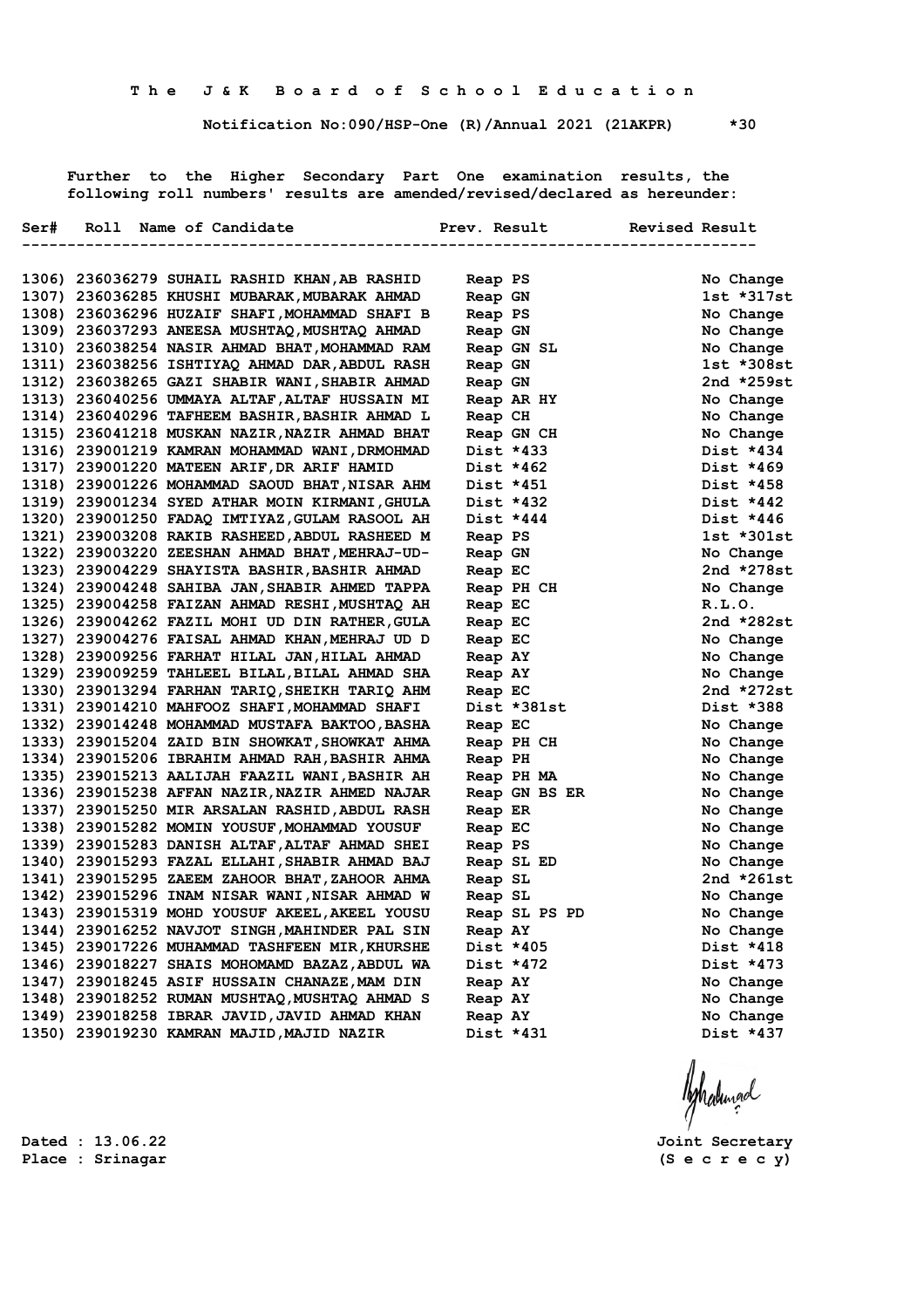**Notification No:090/HSP-One (R)/Annual 2021 (21AKPR) \*31**

 **Further to the Higher Secondary Part One examination results, the following roll numbers' results are amended/revised/declared as hereunder:**

|  |                                                |               | ---------------------- |
|--|------------------------------------------------|---------------|------------------------|
|  |                                                |               |                        |
|  | 1351) 239019287 SHADAB AHSRAF NAJAR, MOHAMMAD  | Reap EC       | No Change              |
|  | 1352) 239020245 MINTIZA NISSAR, NISSAR AHMED B | Reap PH       | $1st *311st$           |
|  | 1353) 239021208 IMRAN FAYAZ, FAYAZ AHMAD KHAN  | Reap PH       | $1st * 308st$          |
|  | 1354) 239021216 MUDASIR NABI, GHULAM NABI SOFI | Reap UR AR SL | No Change              |
|  | 1355) 239021255 SHAKIR AHMAD SHEIKH, GULAM MOH | Reap PS       | No Change              |
|  | 1356) 239021286 SURAYA YOUSUF, MOHAMMAD YOUSUF | Reap GN SL    | No Change              |
|  | 1357) 239022224 MUNAZAH YASEEN, MOHMAD YASEEN  | Reap MA       | No Change              |
|  | 1358) 239022227 FOUZIA GUL, GHULAM MOHAMMAD WA | Reap CH       | $1st * 324$            |
|  | 1359) 239023264 BAZIL YOUSUF, MOHAMMAD YOUSUF  | Reap PS       | No Change              |
|  | 1360) 239025261 SAHIL FEROZ, FEROZ AH SHEIKH   | Reap GN PS    | No Change              |
|  | 1361) 239026284 EISA MOHAMMAD LISSA, FAYAZ AHM | Reap PS       | No Change              |
|  | 1362) 239027218 BUSHRA JAN, MOHAMMAD AYOUB BHA | Reap GN PS    | 2nd $*268st$           |
|  | 1363) 239028230 ASIF AHMAD KHAN, JALAL U DIN K | Reap PH CH BI | No Change              |
|  | 1364) 239028241 OWAIS AHMAD MIR, GHULAM MOHAMM | Reap UR       | No Change              |
|  | 1365) 239029226 MOMIN ALI RATHER, ALI MOHMMAD  | Reap PH       | No Change              |
|  | 1366) 239029237 NADEEM MOHAMMAD BEIGH, GHULAM  | Reap CH MA    | No Change              |
|  | 1367) 239029238 MOHAMMAD SHAFI MALIK, GHULAM A | Reap GN PS    | No Change              |
|  | 1368) 239029240 TAHIR YASEEN, MOHAMMAD YASEEN  | Reap HY       | No Change              |
|  | 1369) 239029241 ZAHID MUSHTAQ, MUSHTAQ AHMAD L | Reap GN UR HY | No Change              |
|  | 1370) 239029243 SAHIL AYOUB MIR, MOHAMMAD AYOU | Reap HY       | No Change              |
|  | 1371) 239030202 RAFAQAT RAFIQ PHAMDA, MOHAMMAD | Reap CH       | No Change              |
|  | 1372) 239030219 SAJID NISAR, NISAR AHMAD BABA  | Reap PS       | No Change              |
|  | 1373) 239030252 ADIL YOUSUF, MOHAMMAD YOUSUF S | Reap PS FE    | No Change              |
|  | 1374) 239030285 IKHLAQ UL RAFIQ BHAT, RAFIQ AH | Reap PS FE    | No Change              |
|  | 1375) 239030293 GOWHAR SHABIR, SHABIR AHMAD WA | Reap HY FE    | Reap FE                |
|  | 1376) 239030303 ABRAR BASHIR, BASHIR AHMAD WAN | Reap AY       | No Change              |
|  | 1377) 239032289 AIHAAN SHERAAZ WANI, SHERAAZ A | Reap AY       | No Change              |
|  | 1378) 239034260 MOOMIN SUBHAN WAR, MOHAMMAD SU | Reap GN       | $1st * 319$            |
|  | 1379) 239035202 AFSHANA, MOHAMMAD MISSAR       | Reap ED PS    | No Change              |
|  | 1380) 239035213 NEESHA HASSAN, GHULAM HASSAN B | Reap CH BI    | No Change              |
|  | 1381) 239035245 ARFAT AMIN, MOHAMMAD AMIN KUTH | Reap CH       | $1st$ $*339st$         |
|  | 1382) 239035269 NARGIS, KHAZER MOHAMMAD BANGOO | Reap PH CH    | No Change              |
|  | 1383) 239037245 MUSKAAN, GHULAM HASSAN SHIGAN  | Reap PS       | No Change              |
|  | 1384) 239037260 FAIZANA MANZOOR, MANZOOR AHMAD | Reap PS       | No Change              |
|  | 1385) 239038257 IQRA MANZOOR, MANZOOR AHMAD GU | Reap PS       | No Change              |
|  | 1386) 239038263 SUZAIN ALTAF, ALTAF AHMAD MALL | Reap BS AY    | No Change              |
|  | 1387) 239038301 SEERAT RIYAZ, RIYAZ AHMAD GANA | Reap CH       | No Change              |
|  | 1388) 239038305 IRAM NAZIR, NAZIR AHMAD SHEIKH | Reap GN PS    | No Change              |
|  | 1389) 239039206 MEHVISH AHSAN, MOHAMMAD AHSAN  | Reap CH       | No Change              |
|  | 1390) 239039233 AFSANA SHABIR, SHABIR AHMAD    | Reap PS       | No Change              |
|  | 1391) 239039290 MEHVISH BILAL, BILAL AHMAD HAR | Reap UR       | No Change              |
|  | 1392) 239039304 MEHAK YOUSUF, MOHAMMAD YOUSUF  | Reap AY       | No Change              |
|  | 1393) 239040208 TOIBA JAVEED RATHER, JAVEED AH | Reap CH BI    | No Change              |
|  | 1394) 239040221 AVLEEN KAUR, BAHADER SINGH     | Dist *427     | R.L.0.                 |
|  | 1395) 239040263 RAZIYA SULTAN, MOHMAD SULTAN D | Reap UR SL PD | No Change              |

Ashatingal

**Dated : 13.06.22 Joint Secretary**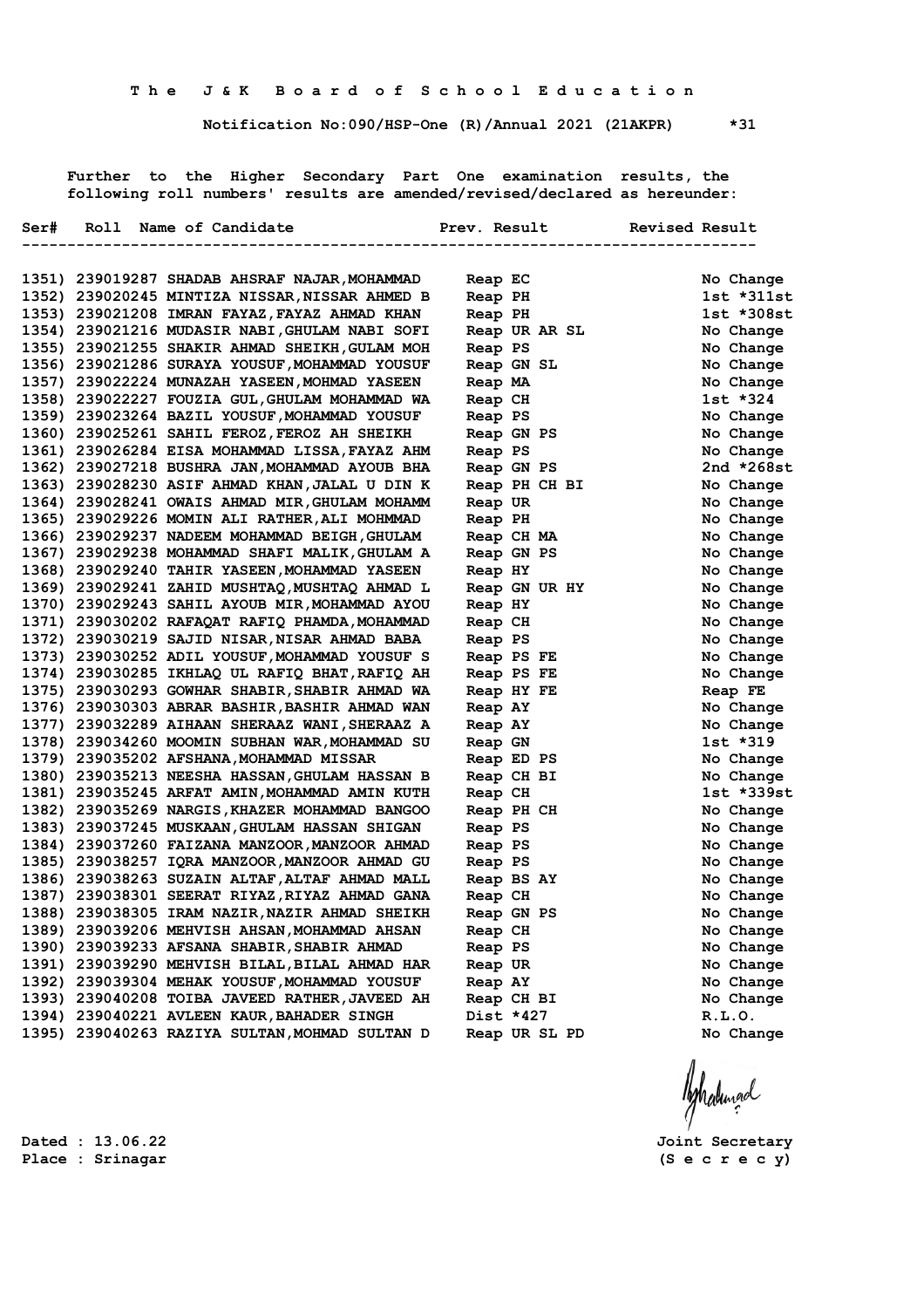**Notification No:090/HSP-One (R)/Annual 2021 (21AKPR) \*32**

 **Further to the Higher Secondary Part One examination results, the following roll numbers' results are amended/revised/declared as hereunder:**

|  | Ser# Roll Name of Candidate                    | Prev. Result  | Revised Result<br>---------------- |
|--|------------------------------------------------|---------------|------------------------------------|
|  |                                                |               |                                    |
|  | 1396) 239041247 OZMA FAROOQ DAR, FAROOQ AHMAD  | Reap EC       | No Change                          |
|  | 1397) 239043270 AFREEN BILAL, BILAL AHMAD LONE | Reap AY       | No Change                          |
|  | 1398) 239043290 SANA SEHRISH FAYAZ, FAYAZ AHMA | Reap SL       | No Change                          |
|  | 1399) 239043292 RONAQ RASHEED, ABDUL RASHEED D | Reap UR       | No Change                          |
|  | 1400) 239044307 NIDA JAN, BILAL AHMAD MIR      | Reap AY ER    | No Change                          |
|  | 1401) 239046212 NISBA AKSAR, AKSAR AHMAD       | Dist *439     | No Change                          |
|  | 1402) 239046270 ASRA AYAZ, AYAZ AHMAD REGU     | Reap PS       | Dist *374st                        |
|  | 1403) 239046276 BATULA BANO, MOHAMMAD SADIQ MO | Reap GN PS PD | No Change                          |
|  | 1404) 239048247 ULFAT NAZIR, MOHAMMAD NAZIR GA | Reap GN AY IP | Reap AY IP                         |
|  | 1405) 239049215 HAIQA JAN, FAROOQ AHMAD MALLA  | Reap HY       | No Change                          |
|  | 1406) 239049303 MUSKAN ZAHOOR, ZAHOOR AHMAD SO | Reap GN EC    | Reap EC                            |
|  | 1407) 239050280 MUNAZA YASEEN, SHEIKH MOHAMMAD | Reap EC       | No Change                          |
|  | 1408) 239051221 IZAT JAN, MUSHTAQ AHMAD KHAN   | Reap GN       | Dist *407st                        |
|  | 1409) 239051306 MEHAK JAN, MUSHTAQ AHMAD       | Reap GN       | No Change                          |
|  | 1410) 239052210 RABIYA GULZAR, GULZAR AHMAD DA | Reap CH       | No Change                          |
|  | 1411) 239052228 REHMAT FAROOQ, FAROOQ AHMAD ZA | Reap CH       | 1st *343st                         |
|  | 1412) 239052234 URWA BASHIR, BASHIR AHMAD KAK  | Reap EC       | No Change                          |
|  | 1413) 239052267 SUZAINA FAROOQ, FAROOQ AHMAD M | Reap CH       | No Change                          |
|  | 1414) 239052311 MUSKAN, MOHAMMAD YASEEN MAKROO | Reap MA       | $1st$ $*343st$                     |
|  | 1415) 239054207 ZAIBUL NISSA, FAYAZ AHMAD BADY | Reap PH CH    | 1st *335st                         |
|  | 1416) 239054235 SHAZIA REHMAN, ABDUL REHMAN SO | Reap PH CH    | No Change                          |
|  | 1417) 239055253 SHAFAQ FAYAZ, FAYAZ AHMAD SIKA | Reap EC       | No Change                          |
|  | 1418) 239056225 ARCHO FATIMA, SYED MEHDI       | Reap PH CH    | No Change                          |
|  | 1419) 239057220 ARCHO ZENAB, SYED MEHDI        | Reap PH BI    | No Change                          |
|  | 1420) 239057253 SAMEENA SAJAD, SAJAD AHMAD GAN | Reap GN ED ES | Reap GN ES                         |
|  | 1421) 239057254 QOUNSAR FAYAZ, FAYAZ AHMAD WAN | Reap GN UR    | No Change                          |
|  | 1422) 239059254 TABISH MUSHTAQ, MUSHTAQ AHMAD  | Reap CH       | No Change                          |
|  | 1423) 239061234 SYED FURQAAN, MOHAMMAD SYED WA | Dist *455     | No Change                          |
|  | 1424) 239061240 URFI, MOHAMMAD RAMZAN GADOO    | Reap PH       | No Change                          |
|  | 1425) 239061292 SHABROZA NASEER, NASEER AHMAD  | Reap HY PS    | Reap PS                            |
|  | 1426) 239061303 MEHVISH SHABIR, SHABIR AHMAD B | Reap UR ED    | No Change                          |
|  | 1427) 239063208 MEHNOOR, ALTAF GOWHAR NAZKI    | Reap CH       | No Change                          |
|  | 1428) 239063223 ZAINAB HILAL, HILAL AHMAD JAN  | Dist *465     | Dist *471                          |
|  | 1429) 239064262 SHAKIYA RASHID, ABDUL RASHID D | Reap UR SL PD | Reap UR PD                         |
|  | 1430) 239065227 NUSRAT FATIMA, MOHD QASIM BEIG | Reap PS FE    | No Change                          |
|  | 1431) 239065243 AREEBA RIYAZ MALIK, RIYAZ AHMA | Dist *450     | No Change                          |
|  | 1432) 239065261 ROTHBA, MEHRAJ-UD-DIN WANI     | Reap PS       | No Change                          |
|  | 1433) 239065264 NIDA, MOHAMMAD ASLAM DAR       | Reap PS PD    | No Change                          |
|  | 1434) 239066244 MUSKAAN RAFEEQ, MOHAMMAD RAFEE | Reap PH MA    | No Change                          |
|  | 1435) 239067227 ARBEENA FAROOQ, FAROOQ AHMAD B | Reap PH       | Dist *391st                        |
|  | 1436) 239067292 FAYKA FAROOQ, FAROOQ AHMED HAZ | Reap PS       | lst *344st                         |
|  | 1437) 239067301 LUBNA ASLAM, MOHD ASLAM DAR    | Reap PS       | No Change                          |
|  | 1438) 239068202 AQSA RAFIQ, MOHAMMAD RAFIQ SHE | Reap CH       | No Change                          |
|  | 1439) 239068239 TEHREEN MUSHTAQ, MUSHTAQ AHMAD | Reap SL PS    | No Change                          |
|  | 1440) 239068289 MISBA, MEHRAJ-UD-DIN           | Dist *463     | Dist *472                          |

**Place : Srinagar (S e c r e c y)**

**Dated : 13.06.22 Joint Secretary**

Ashalingd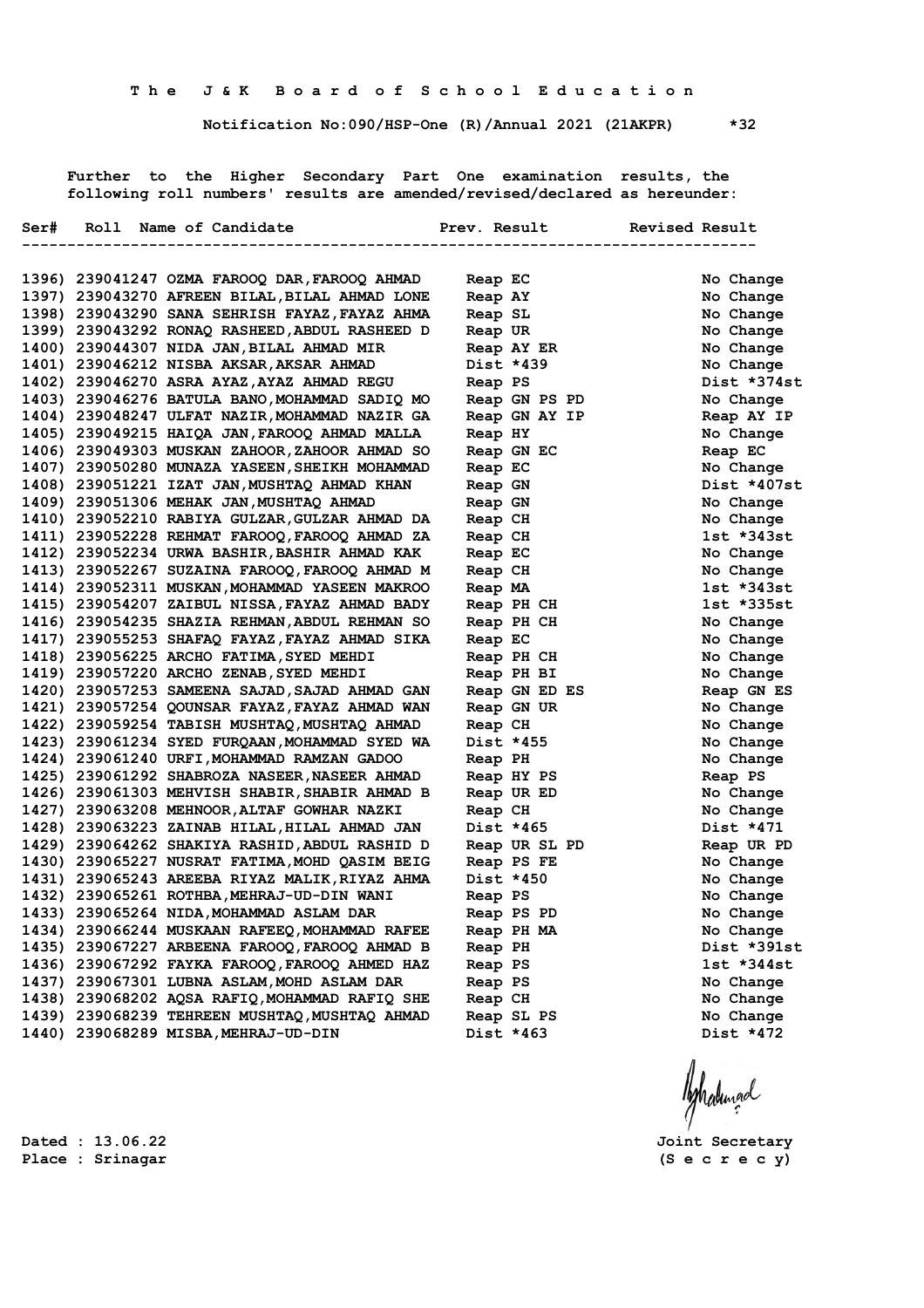**Notification No:090/HSP-One (R)/Annual 2021 (21AKPR) \*33**

 **Further to the Higher Secondary Part One examination results, the following roll numbers' results are amended/revised/declared as hereunder:**

|  | Ser# Roll Name of Candidate                    | Prev. Result Revised Result |                  |
|--|------------------------------------------------|-----------------------------|------------------|
|  | 1441) 239069269 TABIA TASLIM, TASLIM AHMAD DAG | Dist *391                   | R.L.0.           |
|  | 1442) 239069274 MOHSINA NISAR, NISAR AHMAD AKH | Reap PS FE                  | Reap PS          |
|  | 1443) 239069284 MUSKAN IMTIYAZ, IMTIYAZ AHMAD  | Reap SL                     | No Change        |
|  | 1444) 239070236 SABREENA ZEHRA, GHULAM RASOOL  | Reap PH CH                  | No Change        |
|  | 1445) 239070279 KASAF SHOWKAT, SHOWKAT AHMAD J | Fail                        | Reap SL GG PS FE |
|  | 1446) 239070293 ZAINAB NAZKI, MIR IMTIYAZ TAHI | Dist *436                   | Dist *440        |
|  | 1447) 239070297 ADIYA JAN, TARIQ AHMAD MALLA   | Reap GN                     | 1st *321         |
|  | 1448) 239072231 UZMA FAROOQ, FAROOQ AHMAD GANI | Reap BI                     | No Change        |
|  | 1449) 239072236 BISMA ASHRAF, MOHAMMAD ASHRAF  | Reap CH                     | 1st *333         |
|  | 1450) 239074219 BASIT YOUNIS, MOHAMMAD YOUNIS  | Reap PS                     | $1st * 305st$    |
|  | 1451) 239074237 JUNAID LATEEF, LATEEF AHMAD SH | Reap MA                     | No Change        |
|  | 1452) 239074279 TEHREEMA REHMAN, ABDUL REHMAN  | Reap PS                     | 1st *356st       |
|  | 1453) 239075238 ANUSH IMRAN, IMRAN JAN         | Reap ED HY                  | No Change        |
|  | 1454) 239075240 NAVEED AYOUB SARAF, MOHAMMAD A | Reap PS                     | No Change        |
|  | 1455) 239075244 AZAAN RAFIQ, MOHAMMED RAFIQ BH | Reap GG                     | No Change        |
|  | 1456) 239076217 SHUAIB MEHRAJ, MEHRAJ U DIN    | Reap AY IP                  | No Change        |
|  | 1457) 239076230 MEERAN YOUSUF, MOHAMMAD YOUSUF | Reap BS AY                  | No Change        |
|  | 1458) 239076236 MOHAMMAD SAJID, MOHAMMAD ASLAM | Reap EC GG                  | R.L.0.           |
|  | 1459) 239076264 ZUHAIB NABI, GH NABI SOFI      | Reap BS AY ER               | No Change        |
|  | 1460) 239076278 SAHIL ALI DAR, MOHAMMAD AMIN D | Reap ER                     | 2nd $*245$       |
|  | 1461) 239076291 MUJEEB FAYAZ, FAYAZ AHMAD SHAH | Reap GG PS                  | R.L.0.           |
|  | 1462) 239076295 AYAN AYOUB, MOHAMMAD AYOUB SHE | Reap GG HY PS               | Reap HY PS       |
|  | 1463) 239076303 FURQAN FAYAZ, FAYAZ AHMAD BHAT | Reap GN BS                  | Reap BS          |
|  | 1464) 239077239 FIDA YAQOOB, MOHAMMAD YAQOOB D | Reap GN UR PS               | No Change        |
|  | 1465) 239077245 MUDASIR NAZIR, NAZIR AHMAD DAR | Reap PS                     | No Change        |
|  | 1466) 239077266 AMIR RIYAZ, RIYAZ AHMAD BHAT   | Reap BS                     | No Change        |
|  | 1467) 239077271 ZIYAN ISHTIYAQ, ISHTIYAQ AHMAD | Reap AY FE                  | Reap AY          |
|  | 1468) 239077297 MOHAMMAD SHAHID BHAT, JAVEED A | Reap UR                     | No Change        |
|  | 1469) 239078259 MOHD ZAID, NAZIR AHMAD MOTTA   | Reap EC                     | No Change        |
|  | 1470) 239078288 FARHAN AHMAD MISGER, GHULAM RA | Reap MA                     | No Change        |
|  | 1471) 239078295 MAJID AHMAD WANI, HABIBULLAH W | Reap PS                     | No Change        |
|  | 1472) 239079219 OWAIS AHMAD QURESHI, BILAL AHM | Reap MA                     | No Change        |
|  | 1473) 239079272 SHAFAT MUSHTAQ, MUSHTAQ AHMAD  | Reap PS                     | No Change        |
|  | 1474) 239080281 MOEEN AHMAD SHALLA, JAVID AHMA | Reap GN                     | 2nd *269st       |
|  | 1475) 239080282 ARIF SHAMEEM, SHAMEEM AHMAD GA | Reap GN                     | 2nd *283st       |
|  | 1476) 239080304 SHAHID AHMAD, FAROOQ AHMAD DAR | Reap GN FE                  | No Change        |
|  | 1477) 239081290 ATIF U DIN, SHEIKH IMTIYAZ AHM | Reap MA                     | No Change        |
|  | 1478) 239082202 MIR SAQLAIN MUSHTAQ, MUSHTAQ A | Reap CH MA                  | No Change        |
|  | 1479) 239082204 WAHID HUSSAIN, ALTAF HUSSAIN G | Reap CH MA                  | No Change        |
|  | 1480) 239082205 ABRAR HUSSAIN BHAT, AJAZ HUSSA | Reap CH                     | lst *345st       |
|  | 1481) 239082221 IFHAM NAZIR, NAZIR AHMAD DAR   | Reap MA                     | No Change        |
|  | 1482) 239082248 HAMMAD BIN ALI, ALI MOHAMMAD B | Reap BS                     | No Change        |
|  | 1483) 239083239 SYED IBRAHIM MUSTAFA NAQASHBA  | Reap MA                     | No Change        |
|  | 1484) 239083265 MUSHTAQ AHMAD SOFI, GHULAM HUS | Reap EC                     | No Change        |
|  | 1485) 239087251 AYAAN ALI, FIDA HUSSAIN        | $1st * 368$                 | Dist *372        |
|  |                                                |                             |                  |

Ashatingal

**Dated : 13.06.22 Joint Secretary**